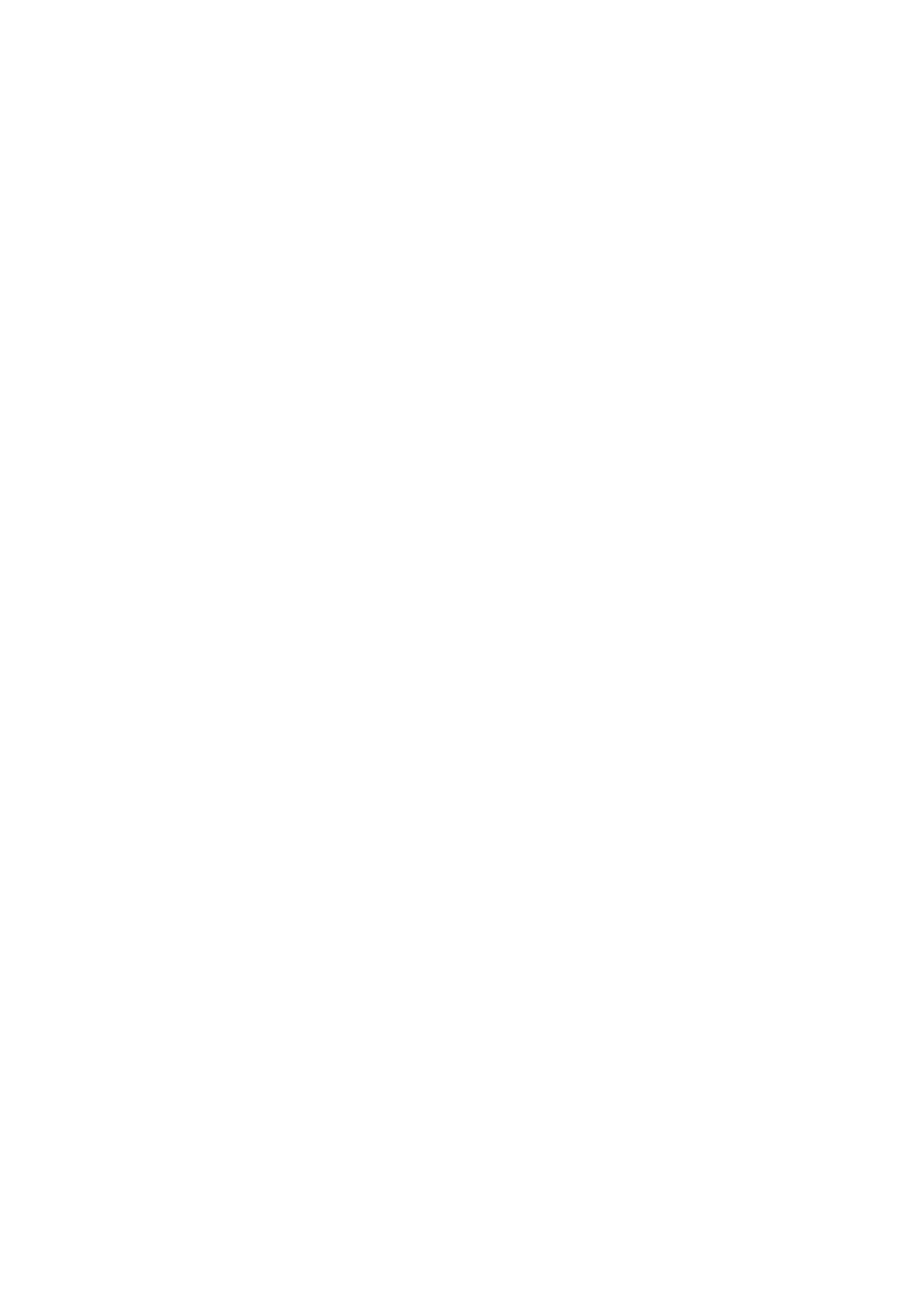#### © Crown copyright 2005

This report may be reproduced in whole or in part for non-commercial educational purposes, provided that all extracts quoted are reproduced verbatim without adaptation and on condition that the source and date thereof are stated.

Further copies of this report are obtainable from the school. Under the School Inspections Act 1996, the school must provide a copy of this report and/or its summary free of charge to certain categories of people. A charge not exceeding the full cost of reproduction may be made for any other copies supplied.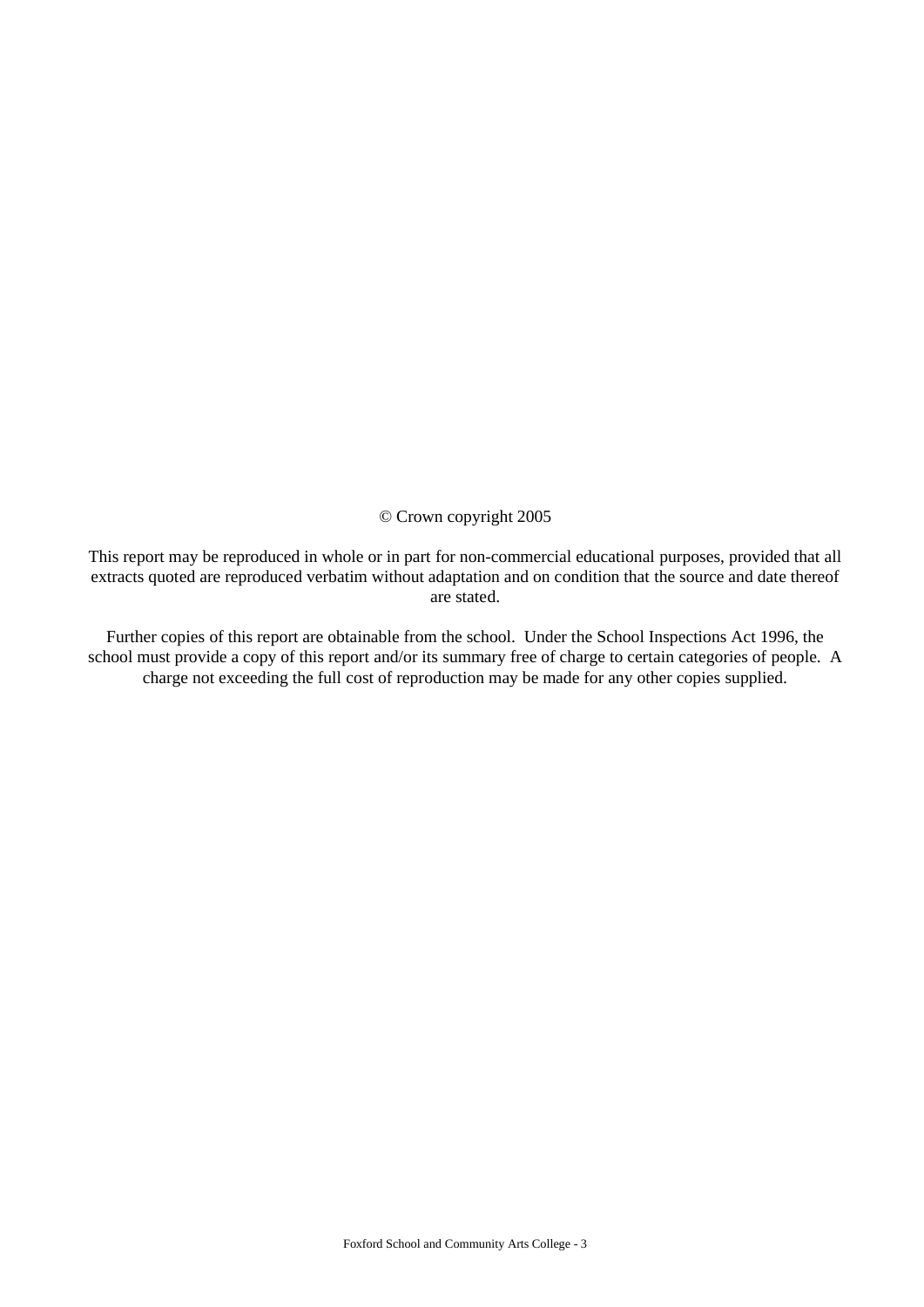## **INFORMATION ABOUT THE SCHOOL**

| Type of school:                                       | Comprehensive                      |
|-------------------------------------------------------|------------------------------------|
| School category:                                      | Community                          |
| Age range of pupils:                                  | 11 to 18 years                     |
| Gender of pupils:                                     | Mixed                              |
| Number on roll:                                       | 1044                               |
| School address:                                       | Grange Road<br>Longford            |
| Postcode:                                             | Coventry<br>CV <sub>6</sub> 6BB    |
| Telephone number:                                     | 024 7636 9200                      |
| Fax number:                                           | 024 7636 9201                      |
| Appropriate authority:<br>Name of chair of governors: | The governing body<br>Mrs L Bigham |
| Date of previous inspection:                          | 16 November 1998                   |

#### **CHARACTERISTICS OF THE SCHOOL**

Foxford School and Community Arts College is an average sized comprehensive school with 1044 students on roll, including 126 students in the sixth form. The school has been over-subscribed for the last three years. There are 244 students with special educational needs, which is above the national average for a school of this size. The percentage of students with Statements of Special Educational Needs is broadly in line with the national average. The percentage of pupils whose mother tongue is not English is high and there are four students at the early stage of learning English. Twenty-seven per cent of pupils are eligible for free school meals, which is above the national average. The percentage children living in high social class households is well below the national average. Overall, the attainment on entry to the school is well below the national average. There is a low mobility of pupils, with only 29 students who joined the school other than at the usual time of admission. The school has become a specialist arts college and has applied for a second specialism in humanities. The school is part of an Education Action Zone. The school gained the Artsmark Award in 2004; Investor in People award in 2003 and gained the Healthy Schools Award in 2002.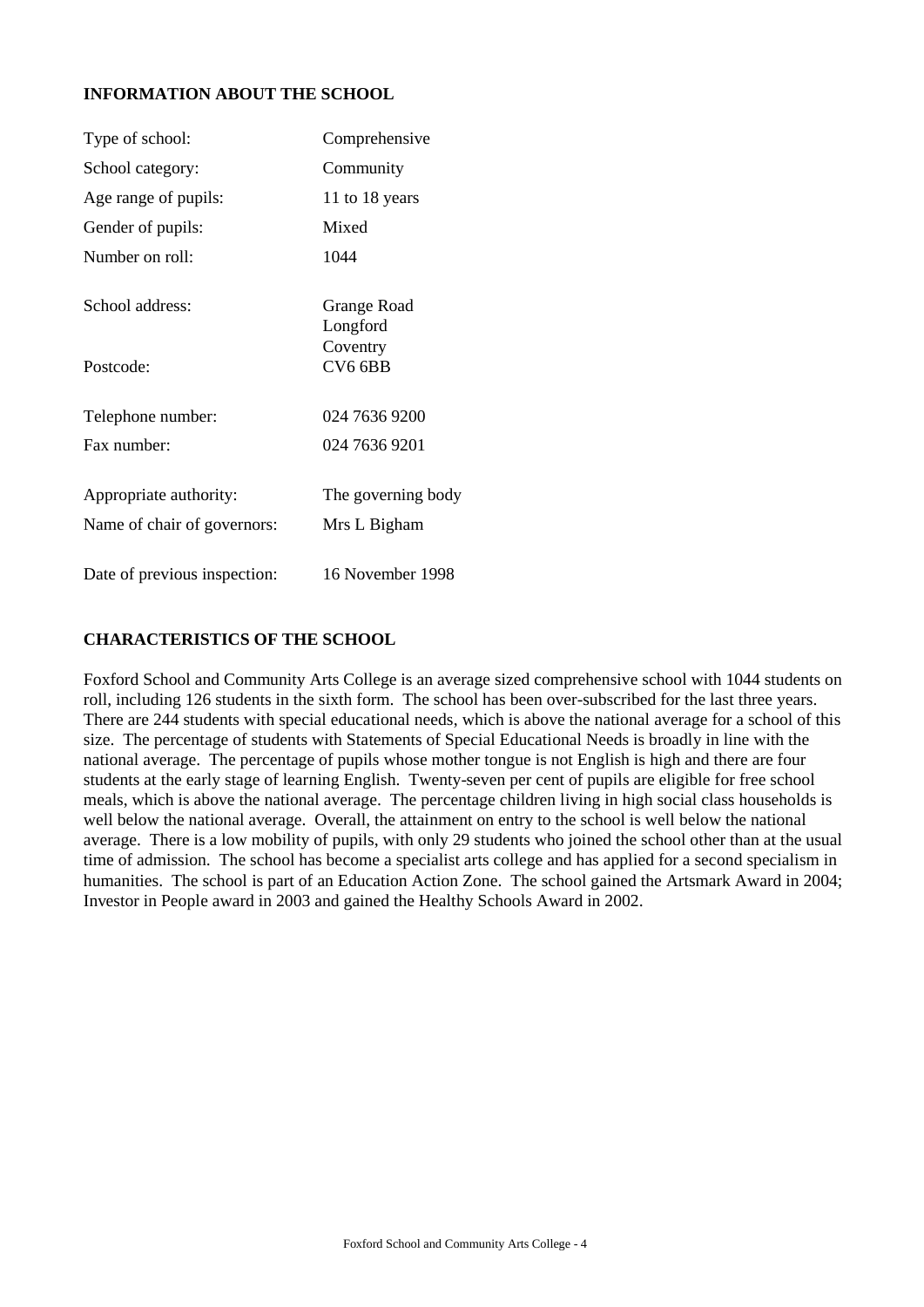## **INFORMATION ABOUT THE INSPECTION TEAM**

| Members of the inspection team |                     | <b>Subject responsibilities</b> |                                                          |
|--------------------------------|---------------------|---------------------------------|----------------------------------------------------------|
| 2793                           | Ross Maden          | Lead inspector                  |                                                          |
| 13706                          | Gillian Marsland    | Lay inspector                   |                                                          |
| 16773                          | Raminder Arora      | Team inspector                  | Community languages                                      |
| 30911                          | John Barton         | Team inspector                  | Modern foreign languages                                 |
|                                |                     |                                 | Citizenship                                              |
| 7926                           | <b>James Bowden</b> | Team inspector                  | Physical education                                       |
|                                |                     |                                 | Sociology                                                |
| 25743                          | Peter Butler        | Team inspector                  | Science                                                  |
|                                |                     |                                 | Chemistry (sixth form)                                   |
| 22042                          | John Challands      | Team inspector                  | Special educational needs                                |
|                                |                     |                                 | Leisure and tourism                                      |
|                                |                     |                                 | Work-related learning                                    |
| 19135                          | Derek Ebbage        | Team inspector                  | Mathematics                                              |
| 31135                          | Rachel Hobson       | Team inspector                  | Religious education                                      |
|                                |                     |                                 | English (sixth form)                                     |
| 30518                          | Mike Johnson        | Team inspector                  | Art and design                                           |
|                                |                     |                                 | Art and design (sixth form)                              |
| 24127                          | James Kidd          | Team inspector                  | History                                                  |
|                                |                     |                                 | History (sixth form)                                     |
| 28199                          | Peter Lawley        | Team inspector                  | English                                                  |
|                                |                     |                                 | Psychology                                               |
| 18967                          | Brenda Loydell      | Team inspector                  | Mathematics (sixth form)                                 |
| 19867                          | Maxwell Pettitt     | Team inspector                  | Music                                                    |
| 23891                          | Peter Slape         | Team inspector                  | Design and technology                                    |
|                                |                     |                                 | Design and technology (sixth form)                       |
| 33727                          | <b>Nick Vinall</b>  | Team inspector                  | Information and communication<br>technology              |
|                                |                     |                                 | Information and communication<br>technology (sixth form) |
| 30344                          | <b>Steve Walker</b> | Team inspector                  | Geography                                                |
|                                |                     |                                 | <b>Business education</b>                                |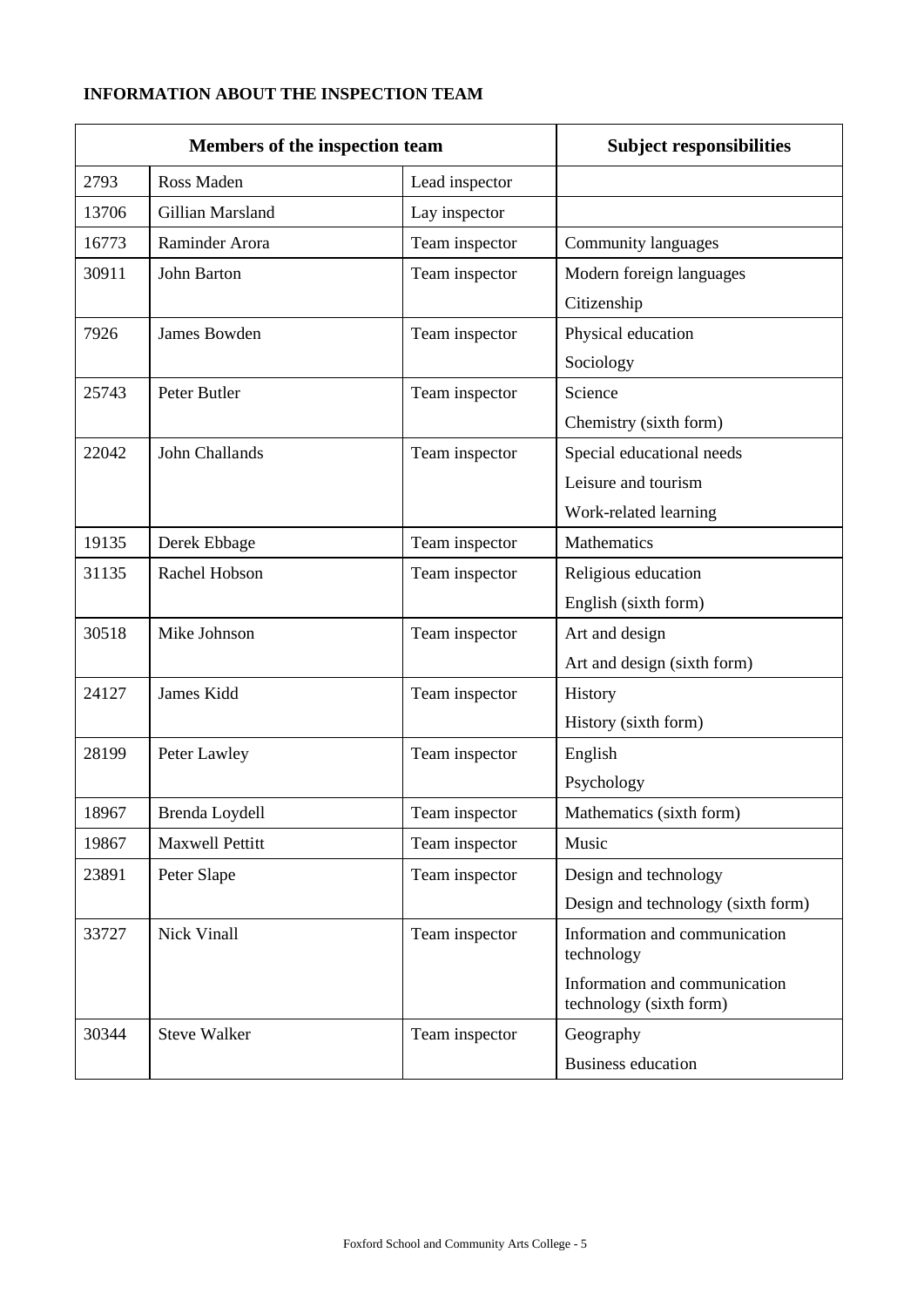The inspection contractor was:

Cambridge Education Associates

Demeter House Station Road Cambridge CB1 2RS

Any concerns or complaints about the inspection or the report should be made initially to the inspection contractor. The procedures are set out in the leaflet *'Complaining about Ofsted Inspections'*, which is available from Ofsted Publications Centre (telephone 07002 637833) or Ofsted's website (www.ofsted.gov.uk).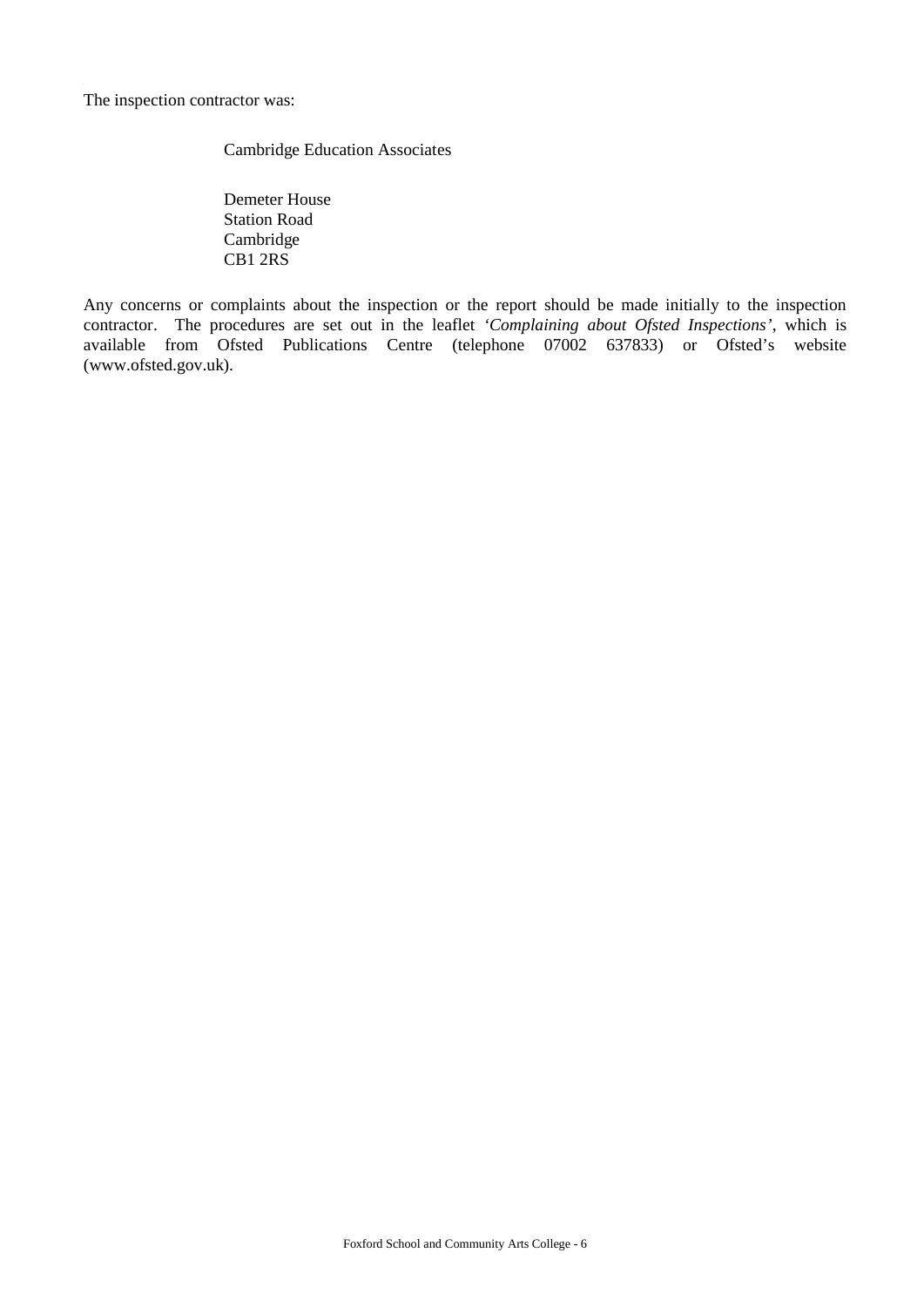## **REPORT CONTENTS**

|                                                           | Page |
|-----------------------------------------------------------|------|
| <b>PART A: SUMMARY OF THE REPORT</b>                      | 7    |
| PART B: COMMENTARY ON THE MAIN INSPECTION FINDINGS        |      |
| <b>STANDARDS ACHIEVED BY PUPILS</b>                       | 11   |
| Standards achieved in subjects and courses                |      |
| Pupils' attitudes, values and other personal qualities    |      |
| <b>QUALITY OF EDUCATION PROVIDED BY THE SCHOOL</b>        | 17   |
| Teaching and learning<br>The curriculum                   |      |
| Care, guidance and support                                |      |
| Partnership with parents, other schools and the community |      |
| <b>LEADERSHIP AND MANAGEMENT</b>                          | 24   |
| <b>WORK-RELATED LEARNING</b>                              | 26   |
| PART C: THE QUALITY OF EDUCATION IN SUBJECTS AND COURSES  | 28   |
| <b>SUBJECTS AND COURSES IN KEY STAGES 3 AND 4</b>         |      |
| <b>SUBJECTS AND COURSES IN THE SIXTH FORM</b>             |      |
| PART D: SUMMARY OF THE MAIN INSPECTION JUDGEMENTS         | 61   |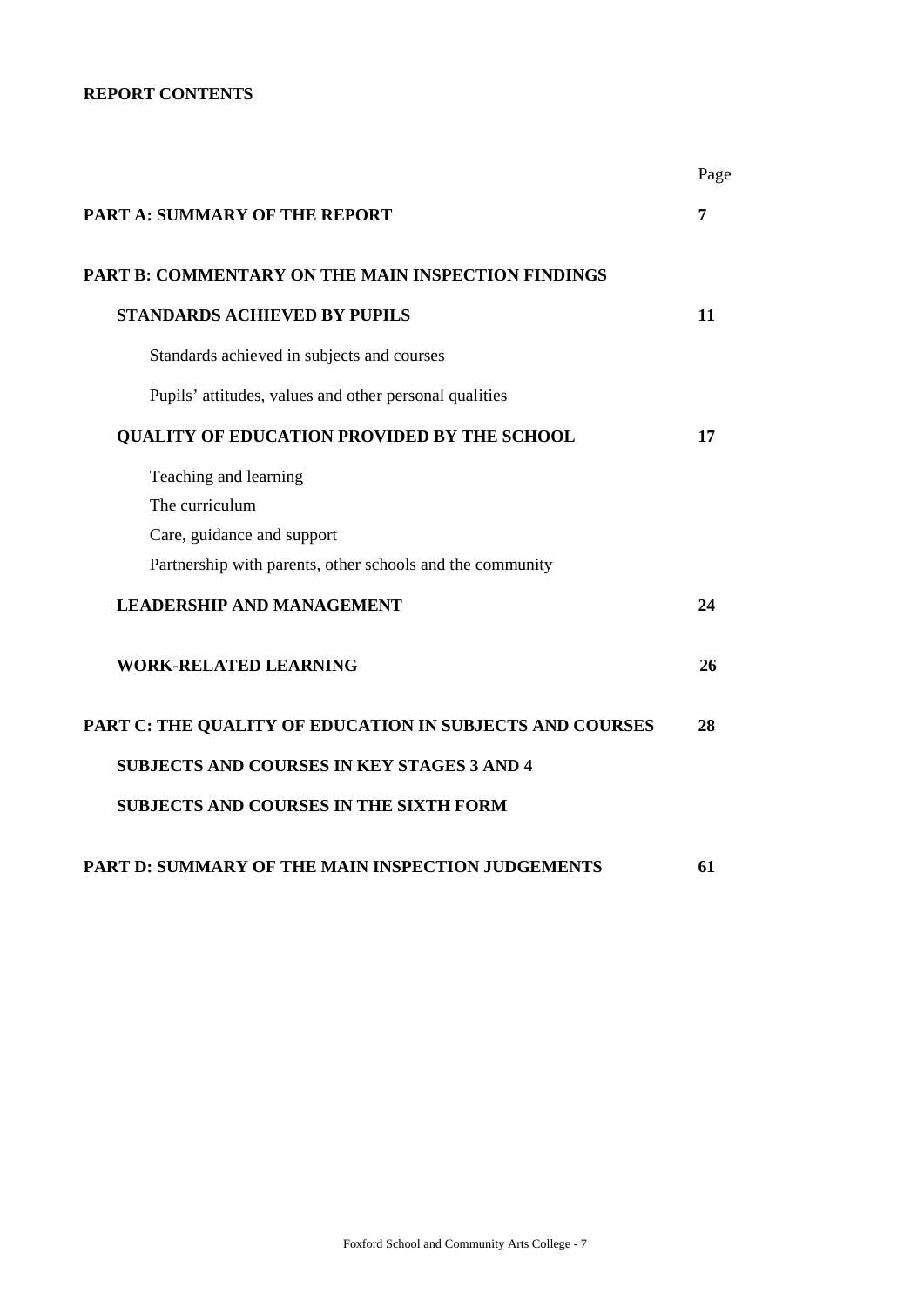# **PART A: SUMMARY OF THE REPORT**

## **OVERALL EVALUATION**

**The overall effectiveness of the school is good and is improving.** Students make good progress across the range of subjects in relation to their prior attainment. Standards are below national averages but have improved significantly since the last inspection. Teaching and learning are good. They are stronger in Years 10 and 11 and in the sixth form than they are in Years 7 to 9. The leadership and management of the school are good. The effectiveness of the school's partnership with parents is satisfactory. Students have positive attitudes to their learning. The school is welcoming and the hardworking and dedicated teaching and nonteaching staff are unified and ambitious for the school. Pupils' care, welfare, health and safety are good. The school provides good value for money.

The school's main strengths and weaknesses are:

- There have been significant improvements in students' attainment since the last inspection.
- The social and racial harmony within the school is a particular strength and the school's commitment to inclusion is good.
- There is a good ethos within the school, with students responding positively to the high expectations demanded by staff.
- Students' attitudes are good. They are very good in the sixth form. These positive attitudes contribute to pupils achieving well in the school.
- The support, guidance and pastoral care provided for students are very good.
- Statutory requirements are not being fully met for religious education in Years 10 and 11.
- Students are underachieving in modern foreign languages (Years 7 to 9), religious education (Years 10 and 11) and in music (Years 10 and 11).
- There is a lack of consistency in the standards of teaching across all subjects.

Since the last inspection the school has made good progress. The progress in the sixth form has been very good. At the time of the last inspection only 22 per cent of students gained five GCSE grades A\*- C. This has increased to 40 per cent in 2004 and the rate of improvement is well above the national average. There have been similar significant increases in the results in the National Curriculum tests at the end of Year 9. The proportion of students reaching level 5 and above has more than doubled in English, mathematics and science since the last inspection. In tackling the key issues identified in the last inspection the school has made satisfactory progress. The issues of monitoring, evaluation, target-setting, literacy skills and limited opportunities for research have been tackled effectively but the statutory requirements for religious education and collective worship are still not being fully met.

## **STANDARDS ACHIEVED**

| Performance compared with: |                                    |      | Similar<br>schools |      |      |
|----------------------------|------------------------------------|------|--------------------|------|------|
|                            |                                    | 2002 | 2003               | 2004 | 2004 |
| Year 11                    | GCSE/GNVQ examinations             | E    | E                  |      |      |
| Year 13                    | A/AS level and VCE<br>examinations | E    | Е                  | Е    |      |

*Key: A - well above average; B – above average; C – average; D – below average; E – well below average. For Year 11, similar schools are those whose pupils attained similarly at the end of Year 9.*

Standards are well below average when students enter the school and by the end of Year 11 standards are below when compared with national figures. However, in relation to their prior attainment **students are achieving well in all year groups.** This is especially the case for students with special educational needs and for those students with English as an additional language. In 2004 the school achieved its highest ever number of students gaining five GCSE grades A\*- C.

Students' standards in the national tests at the age of 14 are improving at a faster rate than the national trend. Students are underachieving in modern foreign languages in Years 7 to 9, in part because of staffing difficulties and some teachers' low expectations. There is also some underachievement in religious education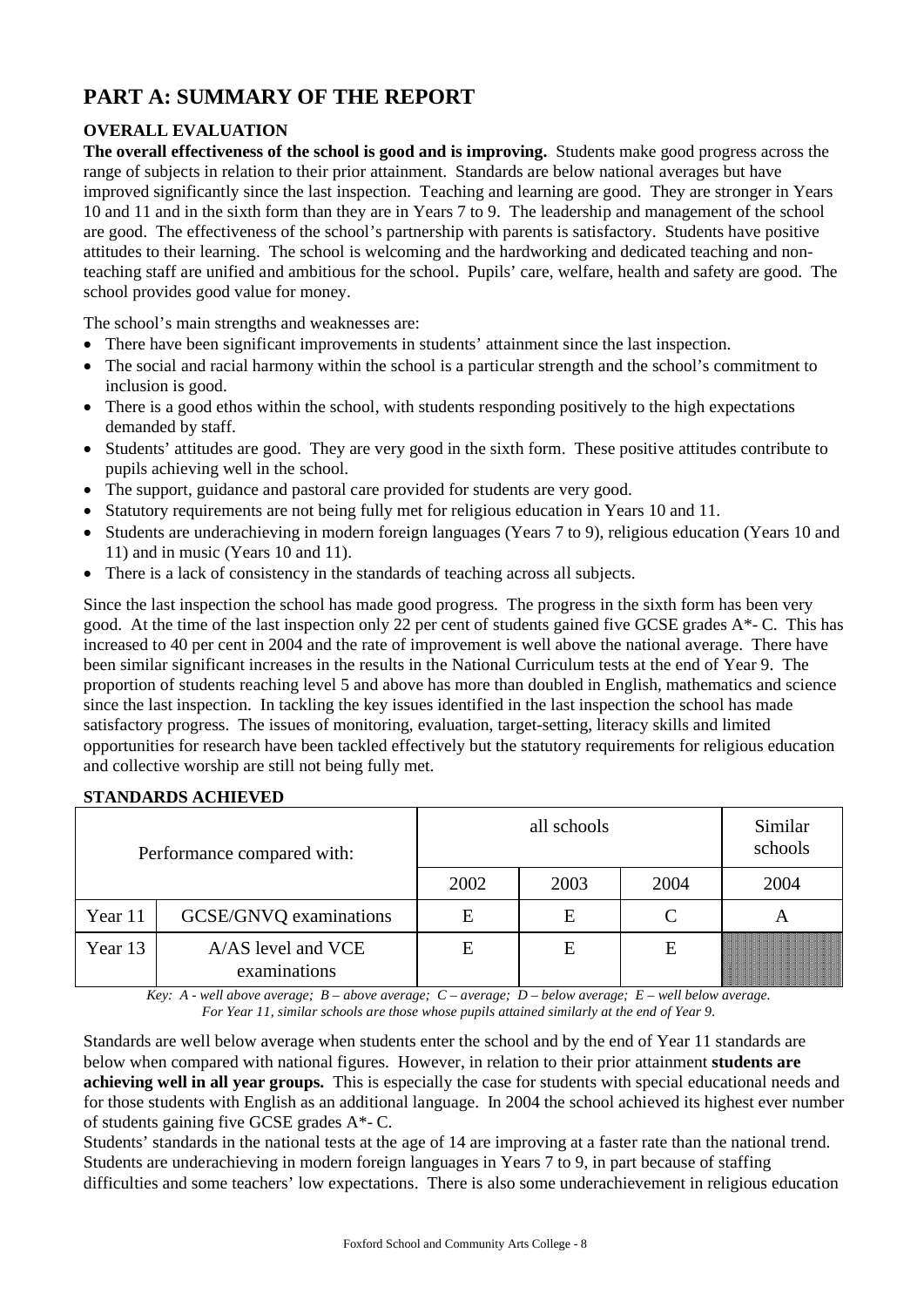(because there is insufficient time for teaching the subject in Years 10 and 11) and in music in Years 10 and 11 because of unsatisfactory teaching.

Students' have a good attitude to their work and behave well during lessons and at other times. The school has high expectations for students' conduct and promotes racial harmony effectively. Attendance and punctuality are satisfactory. Attendance is very good in the sixth form. Stringent procedures to monitor and promote good attendance have raised attendance levels throughout the school. Holidays in term-time, although discouraged, continue to have an impact on attendance levels. Pupils' personal development, including their spiritual, moral, social and cultural development, is good.

## **QUALITY OF EDUCATION**

**The quality of education is good**. **Teaching is better for older students but is good, overall**. Assessment is satisfactory, overall. Whilst assessment arrangements are very good in mathematics, ICT and geography there are weaknesses in some other subjects. The use made by teachers of ICT to support teaching is good. The curriculum has many strengths and the school has worked hard at ensuring that the courses provided meet the needs of students. This is especially evident in Years 10 and 11 and in the sixth form. Pupils' care, welfare and health and safety are good and students are well supported and this makes a significant contribution to the good level of achievement. Links with other schools, colleges and with the local community are good and these links enhance the quality of education provided for students.

### **LEADERSHIP AND MANAGEMENT**

**Overall, the leadership and management of the school are good**. The enthusiasm and commitment of the recently appointed headteacher, ably supported by her two deputy headteachers are building upon recent improvements to raise standards even higher. Governance of the school is good, although it is unsatisfactory in respect of meeting all statutory requirements. The strength of leadership and management of the sixth form has led to increased numbers staying on into the sixth form and for ensuring that they reach the standards their prior attainment indicates they should. Overall, the leadership provided by middle managers is satisfactory. This includes some very good leaders but also includes some areas of the school where leadership is unsatisfactory. There is a strength in the leadership of special educational needs and English as an additional language and this is reflected by the good achievement that these pupils make. There is a weakness in management in that not all subject co-ordinators are using the available data effectively to set targets for individual or groups of students.

#### **PARENTS' AND PUPILS' VIEWS OF THE SCHOOL**

Most parents felt the arrangements for their son/daughter to settle into school were good. They also felt that staff encourage children to become mature and independent and to work hard. However, nearly a quarter of parents who responded to the questionnaire felt that behaviour in the school was not good – a view that is not shared by the inspectors. Some had concerns about the amount of homework – again not a view shared by inspectors.

Most students are positive about their school, especially those in the sixth form. Students' responses mirror their parents' views with regard to behaviour in the school. There is some dissatisfaction with the range of food and price of food in the canteen and justified concern about the small size of the sixth form common room.

#### **IMPROVEMENTS NEEDED**

The most important things the school should do to improve are to:

- Tackle the underachievement in modern foreign languages by improving the quality of leadership and by ensuring that all teachers have high expectations for students in Years 7 to 9.
- Tackle the underachievement in religious education in Years 10 and 11 by increasing the amount of time for religious education to be taught.
- Improve standards in music by improving the quality of teaching and learning and raise the level of challenge for students in lessons.
- Raise the standards of teaching in Years 7 to 9 to match the high standards achieved in Years 10 and 11 and in the sixth form.

and, to meet statutory requirements:

- Ensure that all students in Years 10 and 11 receive their full entitlement to religious education and science.
- Ensure that all students receive their entitlement to a daily act of collective worship.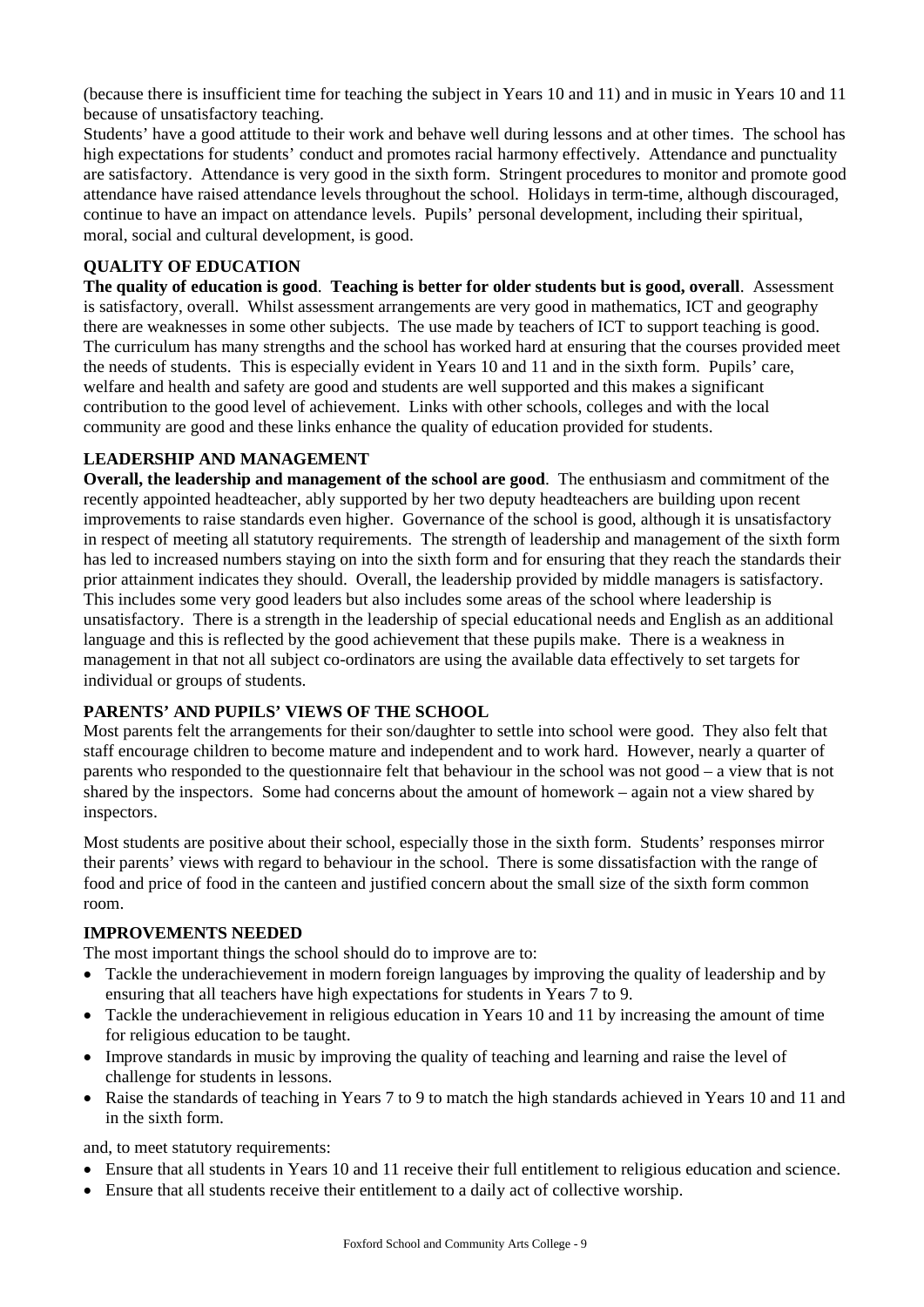#### **OVERALL EVALUATION**

The **overall effectiveness of the sixth form is good.** Value-added, or achievement, is good. Standards are below average, but students enter Year 12 with much lower prior attainment than in other sixth forms. Teaching and learning are very good. The leadership of the sixth form is very good. Management systems are good. The cost-effectiveness of the sixth form is good.

The main strengths and weaknesses are:

- The range of courses is good because they meet students' needs and the range of enrichment activities is very good.
- The experienced head of sixth from provides very good vision and support for students, which leads to students having good levels of confidence.
- Students have very positive attitudes, which contribute to the good achievement.
- Links with other sixth form providers are very good, which enable students to choose from a wider range of courses than could be provided at Foxford.
- Standards at A2 level are below national averages, especially in the number of students gaining the higher grades.
- The accommodation for sixth form students has not kept pace with the increasing number of students entering the sixth form in recent years.

## **QUALITY AND STANDARDS IN SUBJECTS AND COURSES OF THE CURRICULUM**

Judgements about the provision in the subjects and courses inspected in the sixth form are shown below. They are based mainly on the quality of teaching and learning and how well students achieve. Not all subjects in the sixth form were inspected.

| <b>Curriculum</b> area                      | <b>Evaluation</b>                                                                                                                                                                        |
|---------------------------------------------|------------------------------------------------------------------------------------------------------------------------------------------------------------------------------------------|
| English                                     | Provision in English is <b>good</b> . Students are achieving well and teaching<br>and learning are good.                                                                                 |
| Mathematics                                 | Provision in mathematics is satisfactory. Mathematics is taught well<br>to A-level and GCSE retake students. Achievement is good, although<br>standards are below national expectations. |
| Chemistry                                   | Provision in chemistry is good. Students are achieving well. Teaching<br>and learning are good.                                                                                          |
| Information and<br>communication technology | Provision in ICT is good. Students are achieving well and teaching<br>and learning are good.                                                                                             |
| History                                     | Provision in history is <b>good</b> . Students are achieving well and teaching<br>and learning are good and sometimes very good.                                                         |
| Psychology                                  | Provision in psychology is <b>good</b> . Good teaching underpins rising<br>standards and students are achieving well.                                                                    |
| Sociology                                   | Provision in sociology is good. Students are achieving very well as a<br>result of very good teaching.                                                                                   |
| Design and technology                       | Provision in design and technology is satisfactory. Students'<br>achievement is satisfactory. Teaching and learning are satisfactory.                                                    |
| Art and design                              | Provision in art and design is <b>good</b> . Students' achievements are good<br>and teaching and learning are very good.                                                                 |
| Leisure and tourism                         | Provision in leisure and tourism is <b>satisfactory</b> . Students make<br>satisfactory progress and the quality of teaching and learning are good.                                      |
| <b>Business Studies</b>                     | Provision in business studies is good. Students make good progress<br>based on their prior attainment. The quality of teaching is very good                                              |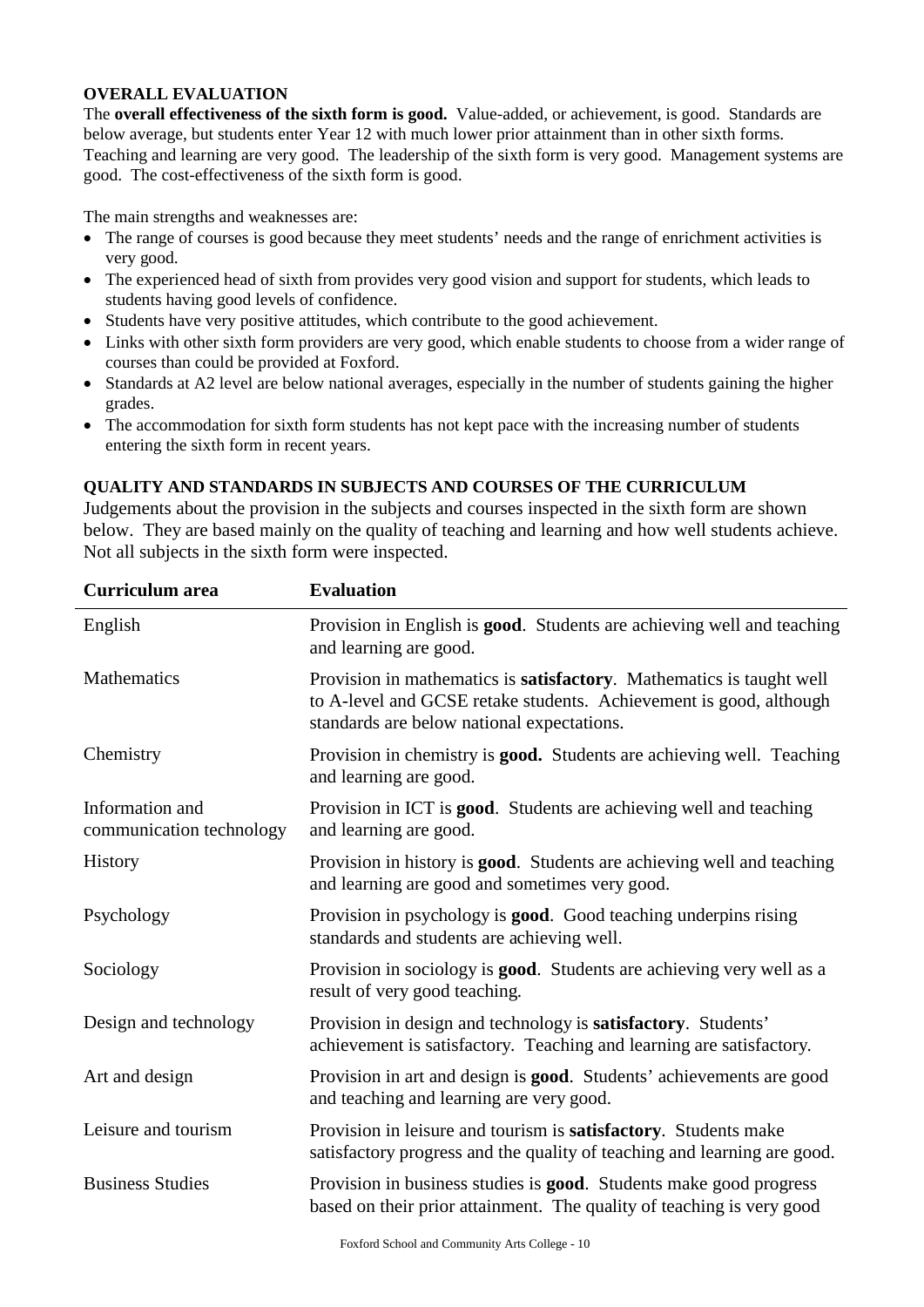*The curriculum areas are broadly common across all post-16 education and training. They do not necessarily correspond with subjects and courses taught by the school. Inspectors make judgements in the range: excellent; very good; good; satisfactory; unsatisfactory; poor; very poor. Excellent and very good are equivalent to the judgement 'outstanding' in further education and sixth form college reports; poor and very poor are equivalent to 'very weak'.*

#### **ADVICE, GUIDANCE AND SUPPORT**

The school provides very good advice, guidance and support for students. Their teachers and tutors are very effective in offering career or subject advice as well as personal support, which contributes to the very high completion rates for students who embark on sixth form courses. The school brings students into contact with higher education colleges and universities and a high proportion of students move from the sixth form into higher education.

### **LEADERSHIP AND MANAGEMENT OF THE SIXTH FORM**

The sixth form has very good leadership, which has ensured that increasing numbers of students opt for sixth form courses. Effective leadership and management have established a very wide curriculum and a very close match between students' needs and suitable courses. This has resulted in very high completion rates and very positive attitudes. The school's active participation in the local federation for sixth form providers ensures that if a student's needs cannot be met by the school they receive maximum support to attend either the local College of Further Education or other sixth forms to follow courses which meet their needs. The head of sixth form has raised standards by an appropriate emphasis on assessment and target-setting to increase the valueadded for students. Management systems are good.

### **STUDENTS' VIEWS OF THE SIXTH FORM**

Most students are very positive in their attitudes to the school and the vast majority enjoy being students in the sixth form. All students believe that teachers are accessible to help them if they have difficulties with their work. Students are equally positive about being helped and encouraged to study. Most students believe worthwhile homework is set and that their work is assessed helpfully so that they can see how to improve it. Most students are rightly concerned that the size of the common room is not large enough to accommodate all students comfortably and they also have a concern about school meals.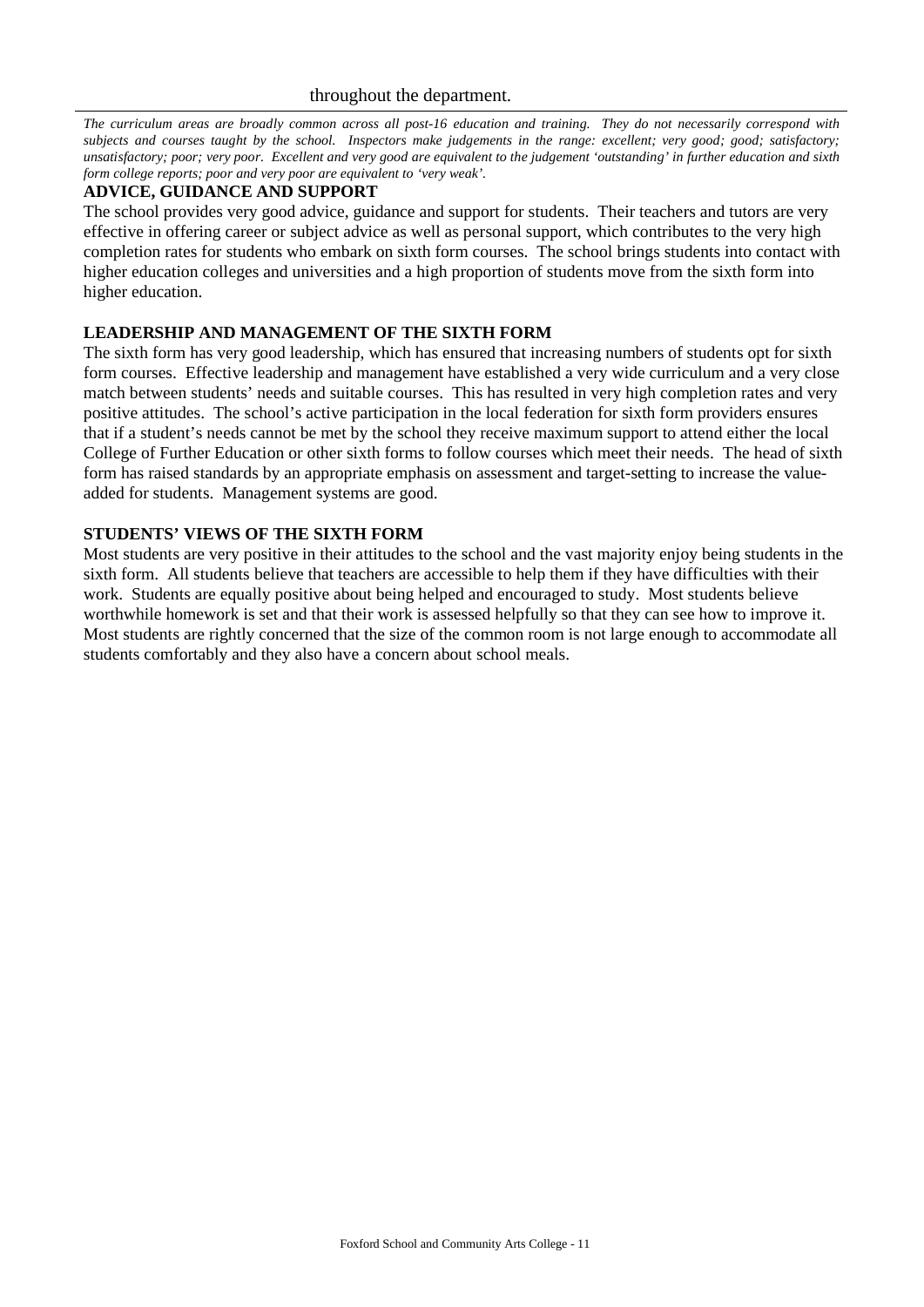# **PART B: COMMENTARY ON THE INSPECTION FINDINGS**

## **STANDARDS ACHIEVED BY PUPILS**

#### **Standards achieved in subjects and courses**

Standards are well below average when students enter the school and by the end of Year 11 standards are below when compared with national figures. However, in relation to their prior attainment students are achieving well in all year groups. This is especially the case for students with special education needs and for those students with English as an additional language.

#### **Main strengths and weaknesses**

- $\bullet$  In 2004 the school achieved its highest ever percentage of students gaining five GCSE grades  $A^*$ -C.
- Students' standards in the national tests at the age of 14 are improving at a faster rate than the national trend.
- Standards in the sixth form whilst low against national standards, especially for the higher grades, represent good achievement when compared with their prior attainment as a result of very good teaching.
- Students are underachieving in modern foreign languages in Years 7 to 9, and in Years 10 and 11 in religious education and music.

### **Commentary**

## *Standards in national tests at the end of Year 9 – average point scores in 2004*

| Standards in: | School results | National results |
|---------------|----------------|------------------|
| English       | 33.8 (30.8)    | N/A (33.4)       |
| mathematics   | 36.0(33.5)     | N/A (35.4)       |
| science       | 33.1(32.0)     | N/A (33.6)       |

*There were pupils in the year group. Figures in brackets are for the previous year.*

- 1. Students enter the school with standards that are well below the national average. Their overall standards of attainment in the 2003 National Curriculum tests in Year 9 were well below the national average for English and below for science and mathematics. In comparison with similar schools, based on students' prior attainment, results for English were below average and in line for mathematics and science. The trend in the school's average National Curriculum points for all three core subjects was above the national trend. Results for 2004 show an increase in all three subjects over the school's 2003 results. The results for English show a significant increase over the 2003 results and these results show that standards in English are likely to be above the national average. Results for science show an increase to being in line with national averages and results for mathematics show an increase over 2003 results but remain below the national average.
- 2. Overall, standards in the work seen were below average in Years 7 to 9. As students enter the school with standards that are well below the national average, and by the end of Year 9 standards are below average, this indicates that students are achieving well. The major factors for this are the positive attitudes students have in lessons and because expectations are high.
- 3. For individual subjects, by the end of Year 9, standards are above national averages for art and design. Standards are in line for English, science, ICT and drama. Standards are below average in mathematics, geography, history, music, design and technology, physical education and religious education. Standards in modern foreign languages are well below average. However, in most subjects, students are making at least satisfactory progress, often good. In modern foreign languages students are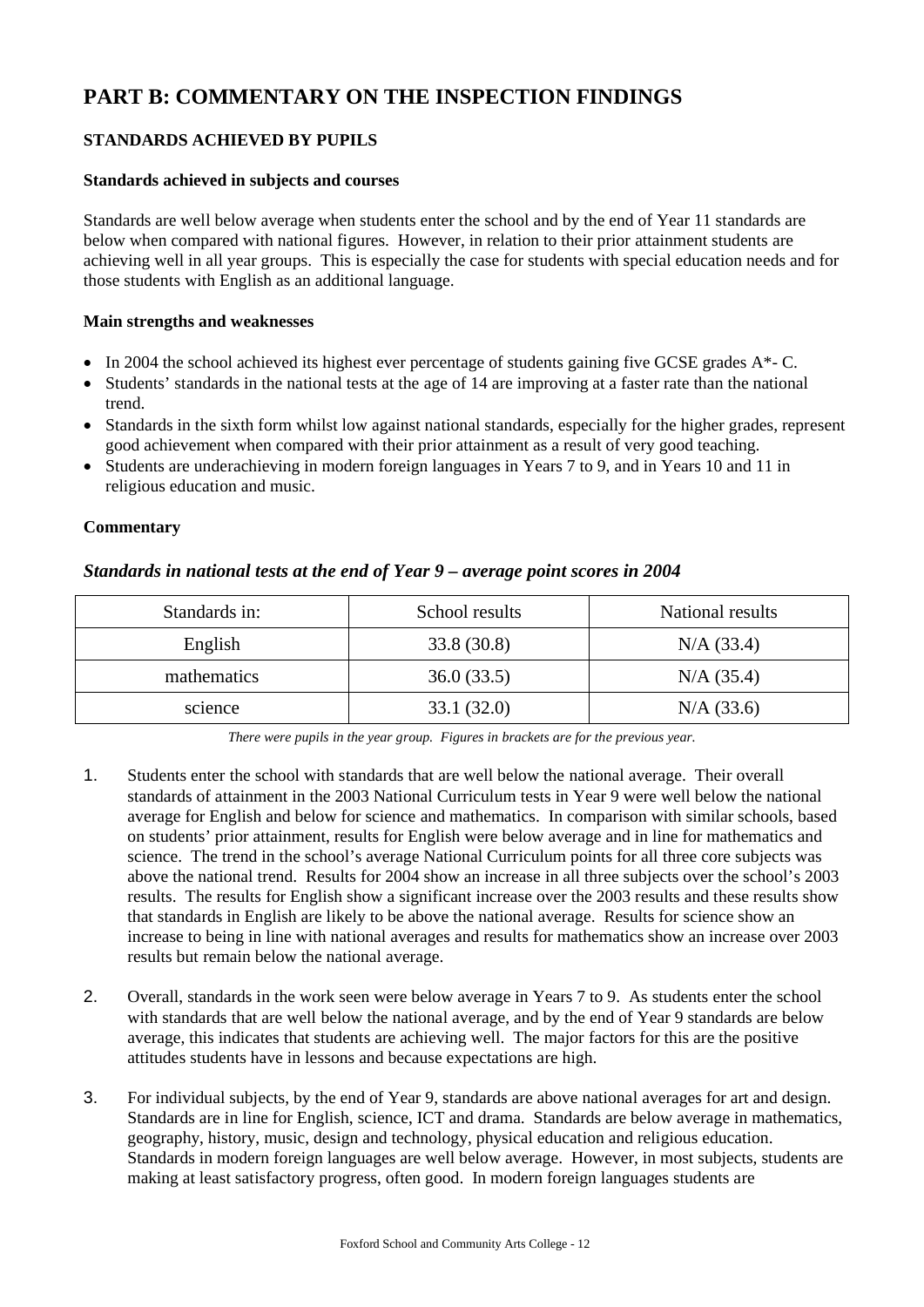underachieving in part because of recent staffing difficulties but also because some teachers do not have high expectations.

4. In 2004 the school has met its targets for the proportion of students reaching level 5 and above in English and mathematics but the targets were not met for ICT and science. The school is on course to meet the challenging targets set for 2005.

|                                                            | School results | <i>National results</i> |
|------------------------------------------------------------|----------------|-------------------------|
| Percentage of pupils gaining 5 or more $A^*$ - C<br>grades | 40(36)         | 53.4 (52)               |
| Percentage of pupils gaining 5 or more A*- G<br>grades     | 91 (81)        | 88.6 (91)               |
| Percentage of pupils gaining 1 or more A*- G<br>grades     | 98 (94)        | 97.2 (96)               |
| Average point score per pupil (best eight)<br>subjects)    | 273            | 282.3                   |

## *Standards in GCSE/GNVQ examinations at the end of Year 11 in 2004*

*There were 180 pupils in the year group. The percentages include the equivalent GCSE grades obtained in GNVQ assessments. Figures in brackets are for the previous year.* 

- 5. The proportion of students gaining five or more GCSE grades A\*- C was well below average in 2003. The provisional results for 2004 show an increase in the proportion of students gaining five GCSE grades A\*- C and standards are now close to the national average. The 2004 GCSE results were the best results the school has achieved. When comparing the performance of students in 2003 with their prior attainment at the end of Year 9 the proportion of students gaining five GCSE grades A\*- C was below average. The proportion gaining five GCSE grades  $A^*$ - G and one  $A^*$ - G were well below average when compared with similar schools. In 2004, the proportion of students gaining five GCSE grades A\*-C was above average and well above average for students gaining five GCSE grades A\*- G and one A\*- G.
- 6. The analysis of individual subjects in the 2003 GCSE examinations show that results in art and design were above the national average. For all other subjects they were either in line or below the national average. However, the individual results for art and design and French were significantly better than other results in the school. Those that were significantly below were science, English, English literature, history and mathematics. Initial analysis of the 2004 results show that students' performance in science and German were relatively stronger than their performance in other subjects. Students' performance in business studies and history was relatively weaker.
- 7. In 2004 the school met its published targets for the proportion of students gaining five GCSE grades A\*- C; one GCSE grade  $A^*$ - G and average point score. The trend in the school's average point score from 1999-2003 was broadly in line with the national trend. Results for the period 2002-2004 show a trend above the national average.
- 8. Overall, most students are achieving well in relation to their prior attainment. Relative to the national performance of boys and girls there is a difference, with boys outperforming girls. Girls do outperform boys but the gap is not as great as it is nationally. In individual subjects students are achieving very well in art and design and well in most other subjects. Only in music and religious education are students underachieving. In religious education, the reason for this is that they have insufficient time to meet the requirements of the Agreed Syllabus; and in music, students are restricted in what they achieve because too many lessons are extended instrumental rehearsals rather than focused teaching sessions. Students are not challenged in music when teachers rarely ask questions or provide appropriate tasks to extend them.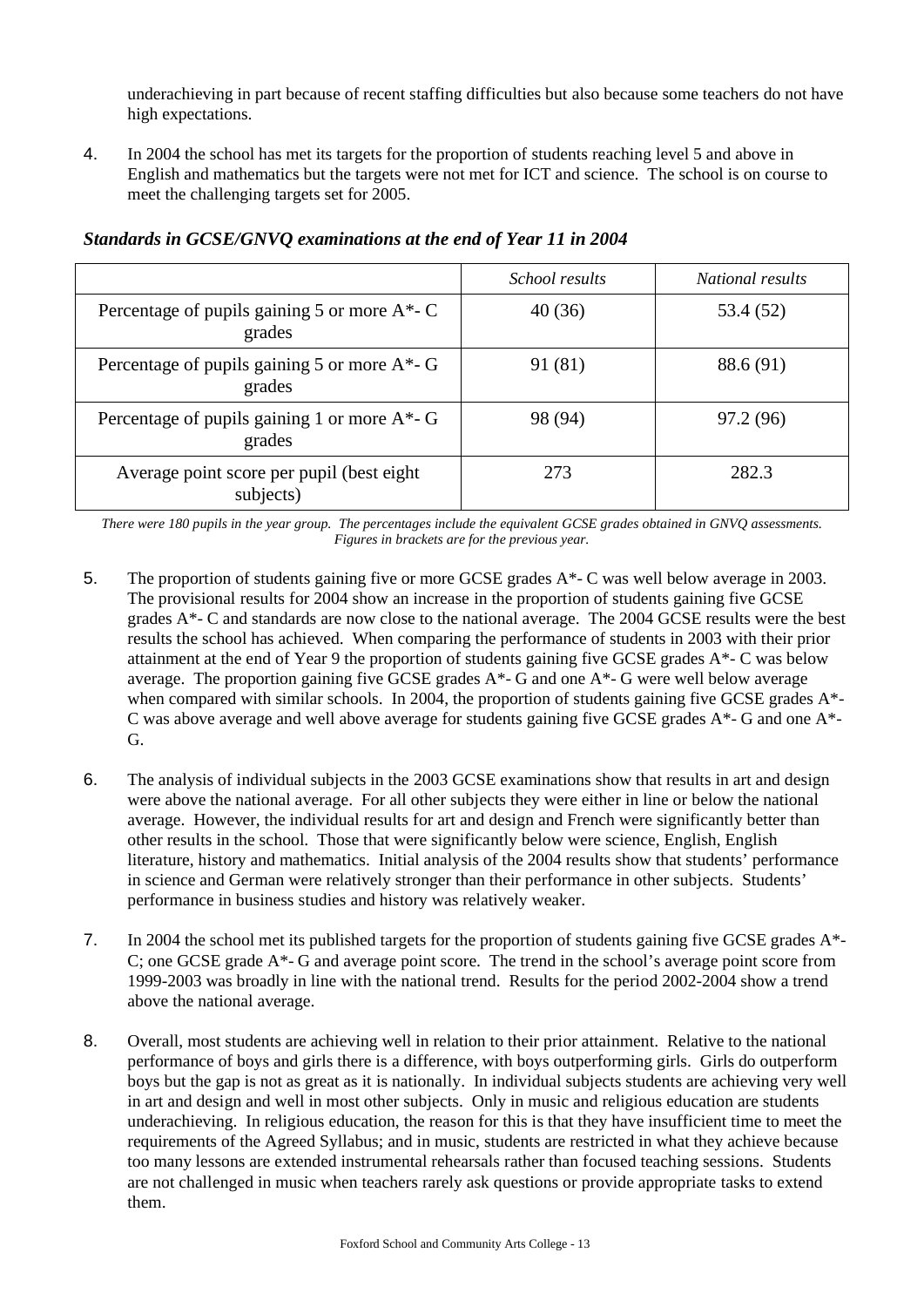- 9. Many of the students identified as having special educational needs experience considerable difficulties with literacy skills. Many have specific learning difficulties and some have emotional and behavioural problems. The number of students on the special educational needs register is well above the national average, although the number of statemented students is in line with the national average. The achievement of these students, overall, is good although many students who are withdrawn from lessons in Years 7 to 9 for literacy support make very good progress. Progress of those students who are supported in lessons by learning support assistants is often also very good.
- 10. Students for whom English is an additional language make good progress in line with other students. There are examples of particularly good achievement in the sixth form. Bilingual students are making very good progress in business studies. Some students who arrived at the school in Year 10 with no English are following A level and A/S courses with considerable success. The school is particularly successful in supporting developing bilingual students who arrive at the school with very little English.
- 11. Standards of literacy across the curriculum are average, overall. Students speak confidently and explain their ideas well in drama, art and design, physical education and English. At the same time, opportunities to extend understanding through discussion and questioning are missed in science, mathematics and music. Reading for pleasure and reference is promoted well through an attractive and well-managed library. In several subjects there is a lack of opportunity to deepen understanding and to develop thinking through writing.
- 12. Students enter the school with levels of attainment in mathematics that are well below the national average. By Year 9, standards of work seen are generally below national averages. Higher-attaining students use their mathematical knowledge to complete a statistical investigation well. Lower-attaining students show accurate measurement in mathematical constructions and achieve well.
- 13. Students enter the school with below average prior attainment in ICT. By the end of Year 9 standards are close to the national average. Students in Years 7 to 9 are achieving well, including those with special educational needs and for whom English is an additional language. In Years 10 and 11 those students who are not studying GCSE courses follow a Key Skills ICT course within design and technology and these students make satisfactory progress. There is good year-on-year progression in students' skills. Low standards of literacy have an impact on standards in Year 7. By the end of Year 9 there is a significant improvement in literacy and higher-attaining students can tailor their response to specific audiences. A strength is the development of independent learning skills, which serve students well.
- 14. Since the last inspection the proportion of students reaching level 5 and above in English, mathematics and science in the National Curriculum tests has increased significantly and at a rate above the national trend. The pattern of improvement at GCSE is more evident, with 40 per cent of students gaining five GCSE grades A\*- C in 2004 compared with 22.4 per cent in 1998.

## **Sixth form**

## *Standards in GCE A/AS level and VCE examinations at the end of Year 13 in 2004*

|                                          | School results | National results |
|------------------------------------------|----------------|------------------|
| Percentage of entries gaining A-E grades | 97 (86.3)      | (89.4)           |
| Percentage of entries gaining A-B grades | 9(9.7)         | (32.6)           |
| Average point score per student          | 164.4 (145.6)  | (258.2)          |

*There were 43 students in the year group. Figures in brackets are for the previous year.*

15. Students enter the sixth form with standards which are on average well below the average for sixth forms nationally. Many quite weak students (as judged by their results at GCSE) go on to achieve very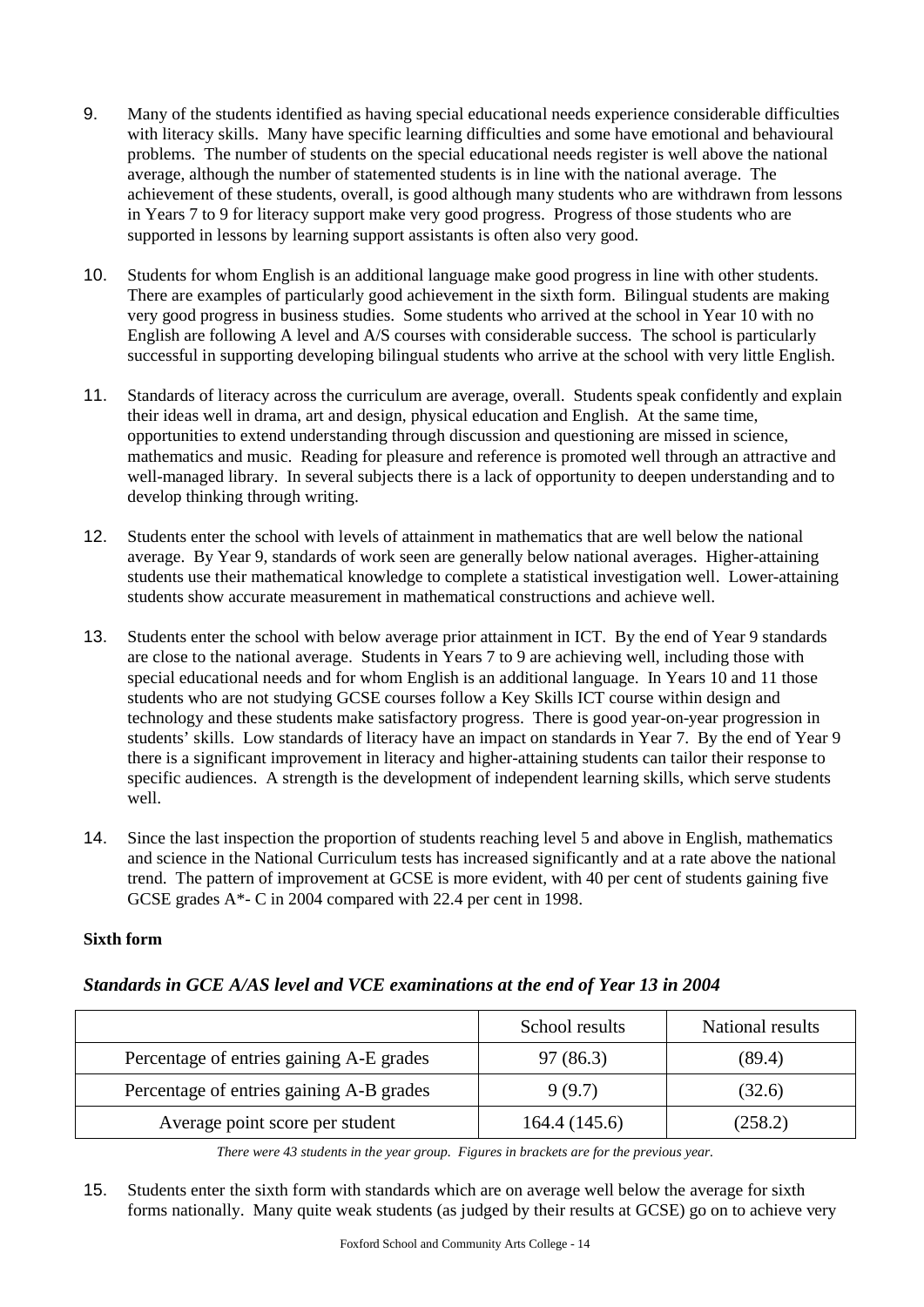creditable results at A level and in other courses they follow. Completion rates are high, with very few students dropping out of their courses. In 2004, the percentage of students gaining A - E grades was very high and showed a significant increase over the 2003 figures, which were close to the national average. Fewer students gain the higher grades at A-B than is found nationally. However, detailed analysis of value-added data shows that, in relation to their prior attainment, most students are achieving well. This partly reflects the very good teaching and learning in the sixth form and also the high levels of attendance from students.

- 16. Gifted and talented students achieve well, overall. A very high proportion of students who complete A levels goes on to study in higher education (190 students out of 209 Year 13 students over the last five years). This is an even more remarkable achievement as very few of their parents had continued in fulltime education beyond school. In the school's analysis of the 2004 examination results there was good value added for ICT and business studies. There was weaker value added in English literature.
- 17. There is a very comprehensive use of target-setting in the sixth form, with rigorous monitoring of students' progress by tutors. The school has introduced and developed a timetabled 'mentoring' period for all students and this has strengthened the relationships between individual students and their tutors. Tutors make very good use of the Gradebook system, which records student performance at set periods, along with the use of data on prior performance and attendance.
- 18. There have been significant improvements in standards and in the popularity of the sixth form since the last inspection, which in part is attributed to the strong leadership provided by the head of the sixth form in setting high expectations and standards for sixth form students and in creating an ethos of learning, achievement and progression to higher education.

### **Pupils' attitudes, values and other personal qualities**

Students' attitudes and behaviour are good. Attendance and punctuality are satisfactory. Attendance is very good in the sixth form.

#### **Main strengths and weaknesses**

- Students have good attitudes to their work and behave well during lessons and at other times.
- The school has high expectations for students' conduct and promotes racial harmony effectively.
- Stringent procedures to monitor and promote good attendance have raised attendance levels throughout the school.
- Holidays in term-time, although discouraged, continue to have an impact on attendance levels.

#### **Commentary**

19. Students have good attitudes to learning because they respect the staff and want to do well. They swiftly settle down to work and particularly enjoy lessons such as creative arts, design and technology and history. All staff insist on high standards of behaviour and the majority of students conform to their expectations. However, the behaviour of a minority of students is sometimes challenging. Staff manage behaviour well and provide additional support for these students.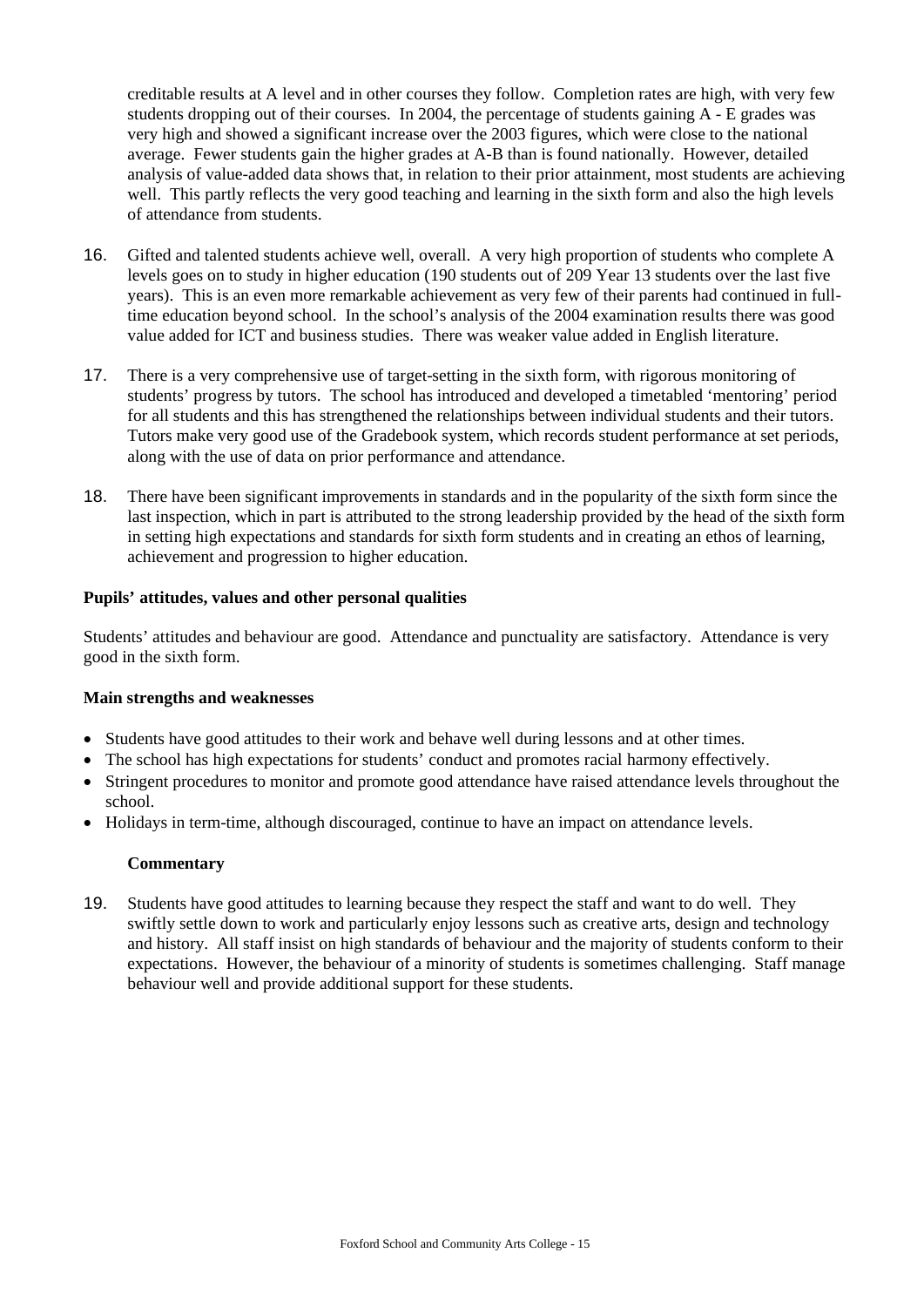## **Exclusions**

## *Ethnic background of pupils Exclusions in the last school year*

| Categories used in the Annual School Census            | No of pupils<br>on roll | Number of<br>fixed period<br>exclusions | Number of<br>permanent<br>exclusions |
|--------------------------------------------------------|-------------------------|-----------------------------------------|--------------------------------------|
| White - British                                        | 635                     | 53                                      | $\Omega$                             |
| White - Irish                                          | 5                       | $\Omega$                                | $\Omega$                             |
| White $-$ any other White background                   | 13                      | $\overline{0}$                          | $\Omega$                             |
| Mixed – White and Black Caribbean                      | 36                      | $\overline{2}$                          | $\overline{0}$                       |
| Mixed – White and Black African                        | $\overline{2}$          | $\overline{0}$                          | $\overline{0}$                       |
| Mixed – White and Asian                                | 9                       | $\overline{0}$                          | $\overline{0}$                       |
| $Mixed - any other mixed background$                   | 9                       | $\Omega$                                | $\Omega$                             |
| Asian or Asian British – Indian                        | 222                     | $\Omega$                                | $\Omega$                             |
| Asian or Asian British – Pakistani                     | 43                      | $\Omega$                                | $\Omega$                             |
| Asian or Asian British – Bangladeshi                   | 4                       | $\Omega$                                | $\Omega$                             |
| Asian or Asian British – any other Asian<br>background | $\overline{7}$          | $\theta$                                | $\Omega$                             |
| <b>Black or Black British - Caribbean</b>              | 21                      | $\Omega$                                | $\Omega$                             |
| Black or Black British - African                       | $\overline{2}$          | $\Omega$                                | $\Omega$                             |
| Black or Black British – any other Black<br>background | 3                       | $\theta$                                | $\Omega$                             |
| Chinese                                                | 5                       | $\theta$                                | $\Omega$                             |
| No ethnic group recorded                               | 7                       | $\Omega$                                | $\Omega$                             |

*The table gives the number of exclusions, which may be different from the number of pupils excluded.*

- 20. Exclusions are only used when all other attempts to modify behaviour have been unsuccessful. The school maintains links with the behaviour support centre, the educational welfare officer and outside agencies, such as Connexions, to keep these students in full-time education and if possible, reintegrate them back into school. Occasionally, some students are moved to other schools as part of a partnership in a process of managed moves. Initiatives are also in place to raise the confidence and self-esteem of these students.
- 21. The school successfully promotes social and racial harmony. All students relate well to one another and enjoy very good relationships with the staff. The ethnic diversity of the staff provides the students with good role models.

#### **Attendance**

#### *Attendance in the latest complete reporting year 2003/4 (91%)*

Authorised absence Unauthorised absence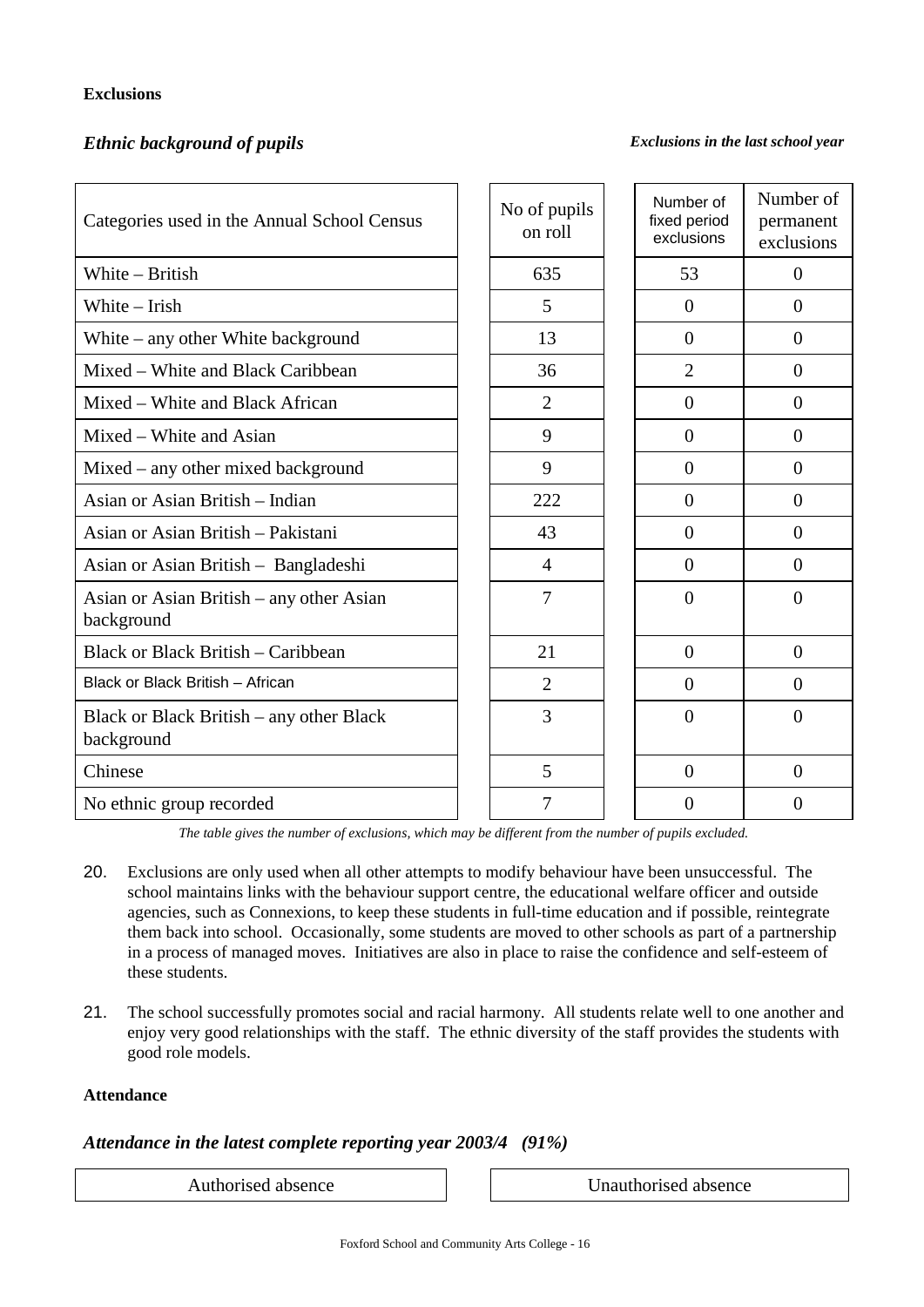| School data   | - 60<br>$\cdot$ o | School data   |  |
|---------------|-------------------|---------------|--|
| National data | $\cdot$           | National data |  |

*The table gives the percentage of half days (sessions) missed through absence for the latest complete reporting year.*

- 22. The school has very good procedures in place to monitor and promote attendance, which have resulted in an improvement in attendance levels. Attendance is now broadly in line with the national average for secondary schools. Registration is undertaken electronically in each lesson, enabling staff to identify absences swiftly. Close liaison between the 'early calls officer', educational welfare officer and heads of year ensure that regular analysis of attendance takes place and frequent absentees are identified and monitored. The early calls officer contacts the homes of absentees each morning and the educational welfare officer arranges home visits when necessary. Certificates are awarded for good attendance and frequent newsletters explain its importance. Many students are encouraged to arrive early each morning, as breakfast can be purchased from the canteen. However, although discouraged, some families still take holidays in term-time and this continues to impact on attendance levels.
- 23. Students with special educational needs behave well in lessons. They are most confident that they will succeed when they have support from learning support assistants but, because most staff have a good understanding of students needs and respond appropriately, their attitudes to learning are generally very positive. Most have good relationships with other students and with their teachers.
- 24. Provision for students' spiritual, moral, social and cultural development is good and enhances their personal development well. Students are very proud of their school and say that both students and adults care for the well-being of the whole school community and support one another willingly.
- 25. Students have many opportunities to discuss their concerns and feelings in several areas, in personal, social and health education, for example, but the provision for their spiritual development is satisfactory because subject and faculty planning does not always address this aspect directly. However, there are some outstanding examples of opportunities for students to develop an understanding and respect for the feelings of others, as in the excellent assembly entitled *An Interview with God*, in which Year 11 were transfixed by the PowerPoint presentation on how we should treat others and ourselves. The Year 7 assembly, too, engaged the emotions of the youngsters as they listened to a modern version of the parable of the *Good Samaritan*.
- 26. Moral and social development is fostered well. Teachers are good role models and encourage their youngsters to develop a sense of social responsibility and teamwork. Bullying in all its forms is taken seriously and students comment that, on the rare occasions it occurs, teachers handle it quickly, sensitively and effectively. The rewards system is highly regarded and students receive full credit for their efforts and achievements. Furthermore, the school council is very effective in eliciting the views of students and its democratic nature ensures that youngsters in all years have a voice and can express their opinions on a range of school issues.
- 27. Provision for students' cultural development is very good and, not only do students of different races and religions get on well with each other, there are many opportunities for them to celebrate the achievements of other cultures. The school is proud of its multicultural heritage and, as members of a creative arts college, students are encouraged to share their cultural identity through performance and art. For example, they consider Japanese, Chinese, Islamic, Indian, African and South American works of art and there are many visits to galleries at home and abroad. Moreover, in design and technology, they use different ingredients from all over the world and explore different techniques in textiles such as Mola and Batik.

## **Sixth form**

28. Students' attitudes to school and behaviour are very good. They clearly enjoy life in the sixth form, where they grow in confidence, strive to do their best and support one another. Attendance and punctuality are very good, in part because of the effectiveness of the electronic registration system.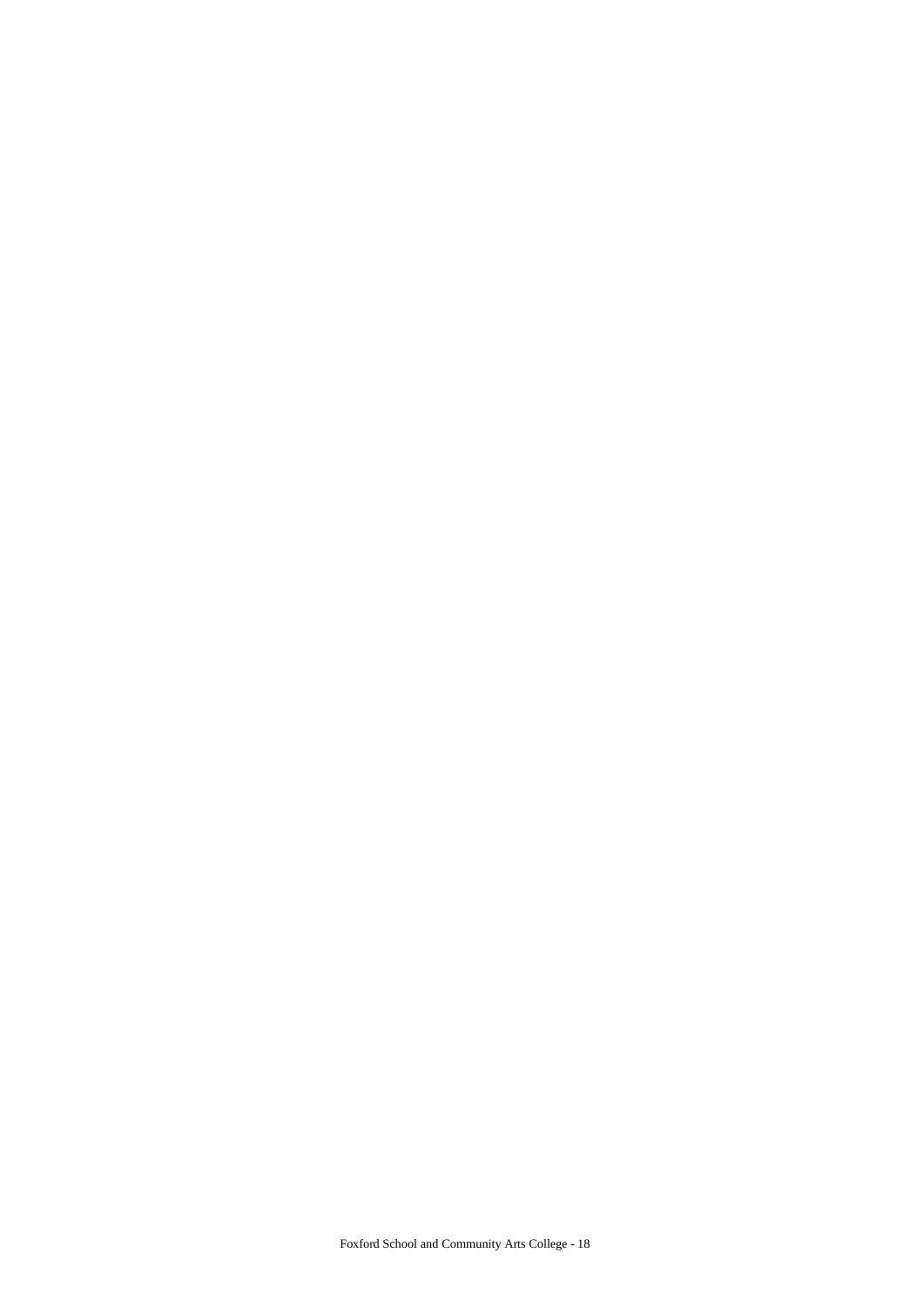## **QUALITY OF EDUCATION PROVIDED BY THE SCHOOL**

The quality of education is good. Teaching is better for older students but is good, overall. The curriculum has many strengths and the school has worked hard at ensuring that the courses provided meet the needs of students. This is especially evident in the sixth form. Pupils' care, welfare and health safety are good and students are well supported and this makes a significant contribution to the good level of achievement. Links with other schools, colleges and with the local community are good and these links enhance the quality of education provided for students.

#### **Teaching and learning**

There have been improvements in the quality of teaching and learning since the last inspection. The quality is very good in the sixth form, good in Years 10 and 11 and satisfactory in Years 7 to 9. Assessment is satisfactory, overall. Whilst they are very good in mathematics, ICT and geography there are weaknesses in some other subjects. There is a good use made by teachers of ICT to support teaching.

#### **Main strengths and weaknesses**

- Teaching and learning are better for older students.
- The high quality of relationships between students and staff, allied to high teacher expectation, contribute to the improving standards within the school.
- The good management of students' behaviour by teachers ensures that little teaching time is lost and this helps students to achieve well.
- Students with English as an additional language and students with special educational needs are well taught, with an appropriate range of teaching methods and resources.
- There is some good practice in assessment in some subjects, but practice across the school is not consistent.
- Many students have well-developed skills in being able to work independently.
- There is some unsatisfactory teaching in music and modern foreign languages.

#### **Commentary**

#### *Summary of teaching observed during the inspection in 162 lessons*

| Excellent | Very good | Good     | Satisfactory | Unsatisfactory | Poor  | Very Poor |
|-----------|-----------|----------|--------------|----------------|-------|-----------|
|           | 34 (21%)  | 83 (52%) | 36(22%)      | 7(4%)          | 2(1%) |           |

*The table gives the number of lessons observed in each of the seven categories used to make judgements about lessons; figures in brackets show percentages.*

- 29. Overall, teaching and learning are good. Teaching and learning are good in Years 10 and 11 and very good in the sixth form. In Years 7 to 9 teaching and learning are satisfactory. In Years 7 to 9 teaching and learning are good in many subjects but satisfactory in geography, history, religious education, Punjabi and physical education. Teaching and learning are unsatisfactory in music and modern foreign languages. In Years 10 and 11 teaching is very good in art and design. It is good in most other subjects but is unsatisfactory in music.
- 30. One of the major strengths in teaching across many subjects is the high quality of relationships between students and teachers. Most teachers provide encouragement and give students confidence to tackle their work effectively. The high quality of relationships results in students having very positive attitudes to their learning and contributes to effective learning taking place in lessons. There is also a very good pace to learning when teachers have high expectations for students. This is particularly evident in dance, and in art and design lessons.
- 31. The management of students' behaviour is good and it is rare to see teaching or learning time lost because of time spent in managing challenging behaviour.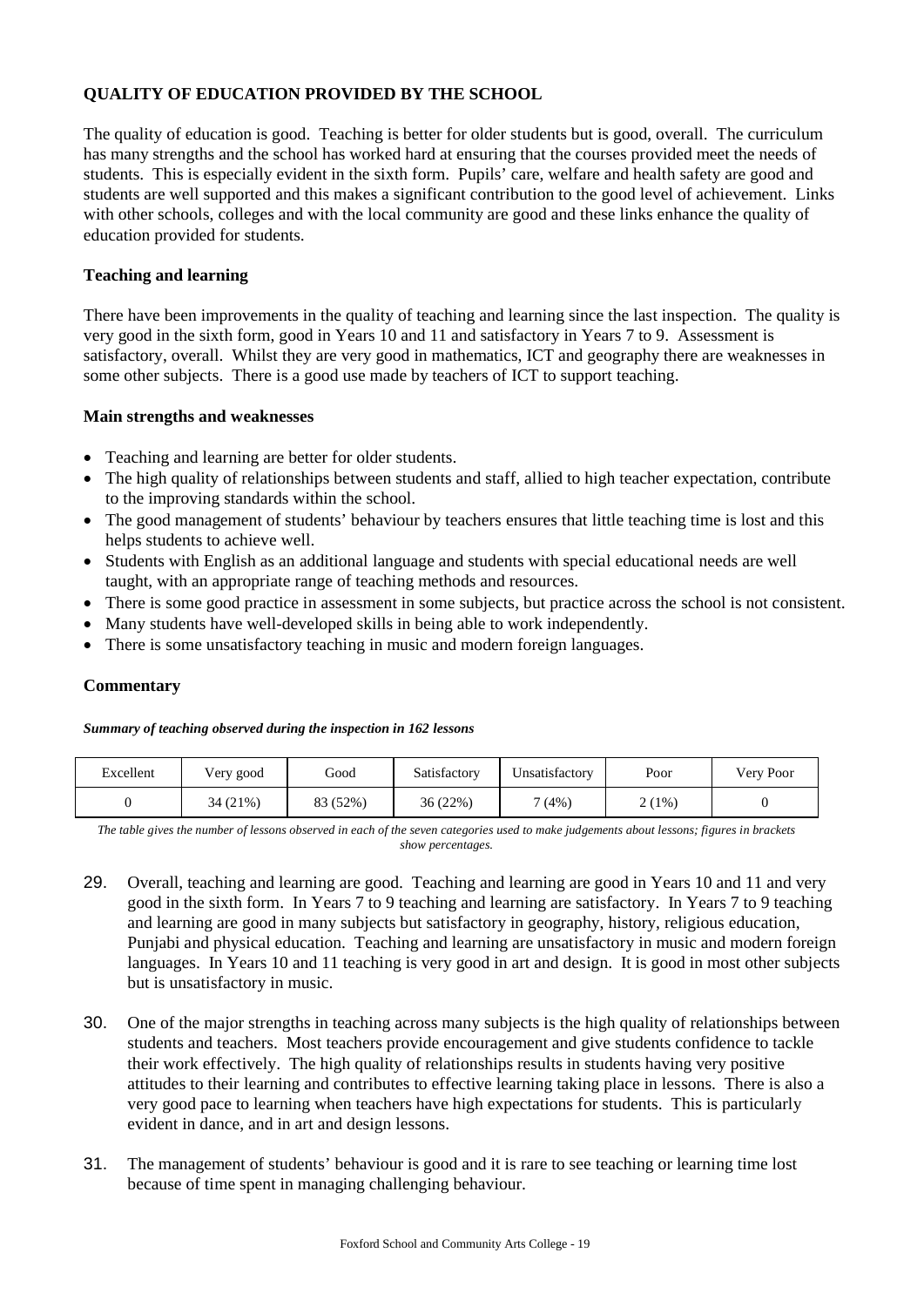- 32. The variety of teaching tasks set for students is good. It is stronger in Years 10 and 11 than it is in Years 7 to 9. It is a weakness in some music and physical education lessons. A feature of several lessons, which were otherwise satisfactory, is for students to be over-reliant on teachers and for teachers to rely mainly on whole-class teaching. However, when students are given the opportunity to work in pairs, or small groups, they stay on task and can give clear feedback to the class, as was evident in a Year 10 lesson on child abuse. As a result of being well taught many students have well-developed skills in being able to work independently.
- 33. In many subjects, teachers make good use of technology to support their teaching. Several teachers used 'PowerPoint' presentations to very good effect. The quality of the materials produced in these presentations grabbed the attention and interest of students and contributed effectively to developing students' acquisition of knowledge and understanding.
- 34. Several students and parents raised concerns about homework. The inspectors' judgements are that homework is satisfactory; with most teachers setting appropriate tasks to extend and reinforce what has been learnt in lessons. However, homework is not always consistently set in line with the homework timetable.
- 35. The teaching of literacy skills is satisfactory. Some opportunities to extend understanding through discussion and questioning are missed in science, mathematics and music. Reading for pleasure and reference is promoted well through an attractive and well-managed library. In several subjects, such as science, history and geography, there is a lack of opportunity to deepen understanding and develop thinking through writing. This is a result of lesson activities and materials which require little more than the simple filling in of forms and writing in short phrases or sentences, without developing student skills to write in more detail in extended paragraphs. Across the school, there are good examples of the teaching of writing, especially in English. Nevertheless, in other subjects there is too much inconsistency of method for good approaches to make their maximum effect.
- 36. A whole-school policy on the use of mathematics across the curriculum has been in place for the last four years. The mathematics faculty teachers offered in-service training to all staff. The ideas in the National Numeracy Strategy are also extended into lessons for students in Years 10 and 11 in mathematics. At present, there is no numeracy co-ordinator in the school, and co-ordination of approaches to numeracy across other subjects continues on an informal basis. There is effective use of numeracy to support learning in science, design and technology, art and design, ICT drama and history.
- 37. The teaching of students with special educational needs is good across most subjects but is noticeably better when students are supported by learning support assistants in lessons. Those Students with Statements of Special Educational Needs are always well supported and often make very good progress. In some lessons, where there was no support for SEN students, their progress was often good because class teachers were aware of their specific learning needs and responded appropriately with a range of teaching strategies and resources. However, in many lessons across several subject areas, progress was not so good because teachers had not adapted their teaching strategies to the needs of the students. Most teachers use information from individual education plans very effectively to help them plan lessons and guide their teaching so that students make appropriate progress. A significant factor in the progress made by many students is the very good support provided by learning support assistants. They know the students very well and spend time with subject teachers planning to meet the needs of the students. They also have good records of progress and are able to set specific targets for students in different lessons. In many lessons they do not just confine their attention to those students with special educational needs, with the result that other students in the class benefit from their help. In English and maths, setting arrangements are also very effective in ensuring good progress. Classes are smaller and staff are often able to respond more effectively to individual needs. In most lessons where students were withdrawn for literacy support the teaching was good or very good, as it was when pupils with specific learning difficulties were withdrawn.
- 38. Induction programmes are very effective for students with English as an additional language. Teachers work hard to integrate students into mainstream classes as quickly as possible. Withdrawal support has clear targets and is time-limited. Students' progress is very well monitored. The teacher responsible for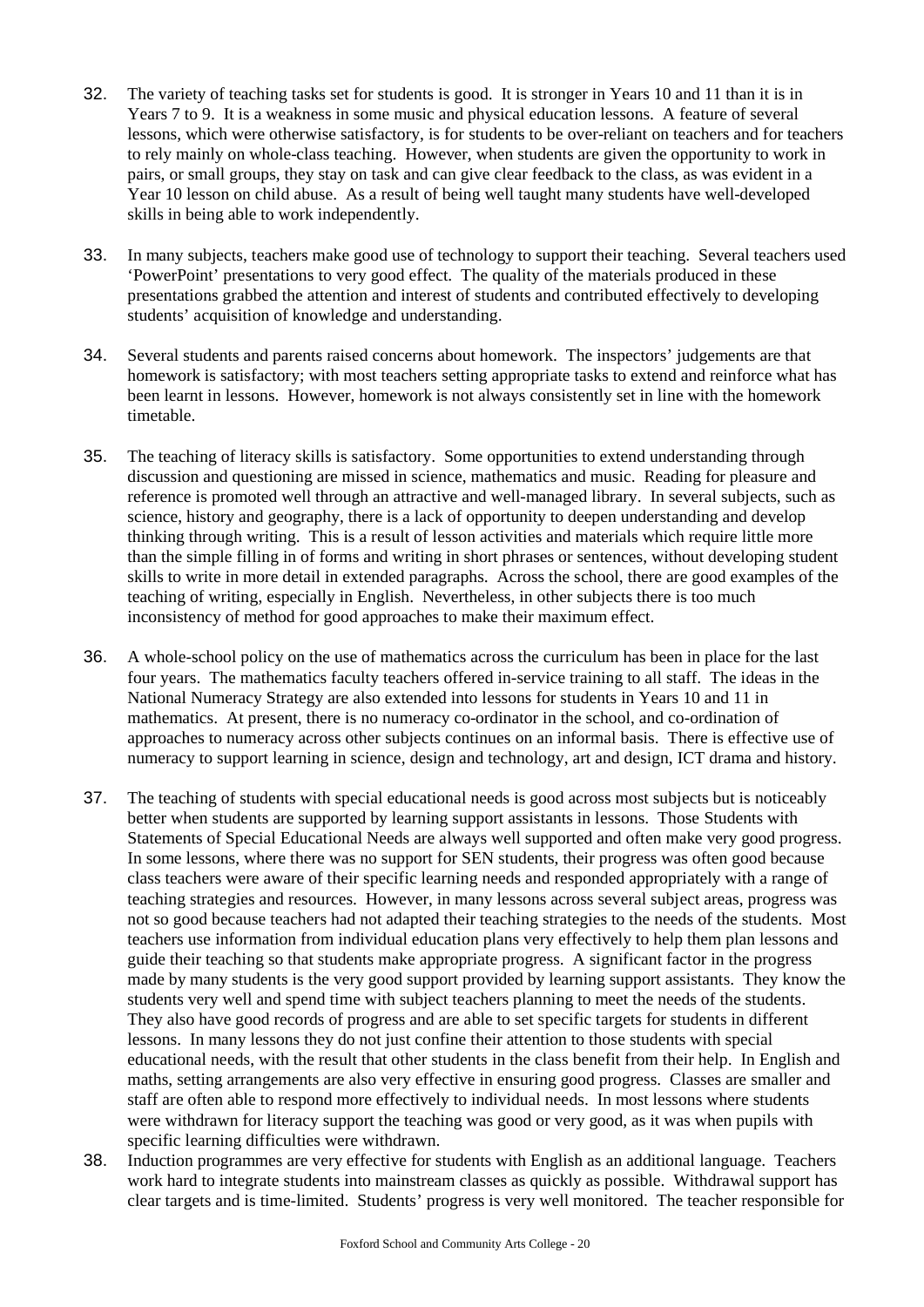bilingual students is also in charge of primary liaison; consequently students' literacy problems are identified early so that support can be targeted effectively. There is particularly good liaison with parents. The school has outreach workers for the Caribbean and Asian communities. However, there is limited support for students who are at the later stages of language acquisition because of staffing difficulties and because support for these students in faculties is inconsistent. There is good support in English, to develop writing; in science, where key words are emphasised; and in modern foreign languages, where students are encouraged to enter for GCSE examinations in their home languages.

- 39. The arrangements for marking and assessing students' work are satisfactory. Work is marked regularly and standards and achievement are routinely reported to parents. There is a clear whole-school policy. There are good procedures for collecting information on students' capabilities as they enter the school and settle into Year 7. By the end of Year 9, results from national tests and teacher assessments provide further information that assists decisions for courses and examinations to be taken in Years 10 and 11. Following GCSE examinations the school carries out a detailed analysis of results and performance is reviewed to celebrate achievement and to identify actions to be built into improvement planning. The school receives very good support from the LEA in analysing performance data.
- 40. At individual subject level and classroom level practice is inconsistent. The available information is not always used fully to inform teaching and learning strategies and in planning work for students of different levels of ability. Assessment data is not always used effectively to identify how students can improve their work and, overall, students are insufficiently aware of the level at which they are working. Assessment arrangements are very good in mathematics, ICT, and geography. Where arrangements are good or better, not only are requirements met but there is also provision to develop students' capacity for self-assessment so that they have a sharper understanding of strengths and weaknesses in their work and are therefore more able to achieve their targets. There are weaknesses in the quality of assessments in English, Punjabi, art and design, physical education and citizenship.
- 41. The good standard of teaching at the time of the last inspection has been improved upon. At the time of the last inspection, in 62 per cent of lessons, teaching was judged good or better and this has increased to 73 per cent. There has also been a reduction in the number of lessons where teaching was judged to be unsatisfactory.

#### **Sixth form**

- 42. Teaching and learning in the sixth form are very good. In over 90 per cent of lessons teaching was judged to be good or better. Common to most lessons is an extremely high level of subject expertise and authoritative explanation and questioning by teachers. Their ability to encourage and involve students is very good. Teachers work hard to provide a variety of learning activities that stimulates active learning. For example, in a Year 13 sociology lesson, every student in the group contributed well to the challenging questions from the teacher during a 'PowerPoint' presentation.
- 43. Many sixth form teaching groups contain students with a wide range of prior attainment. However, the teaching of gifted and talented students, although a small number, in the sixth form is good and tasks are set which fully challenge these students. Similarly, weaker students are well supported and encouraged and often these students gain results that exceed their predicted grades. The marking of students' work is thorough and detailed and gives very clear guidance on how students can improve their work.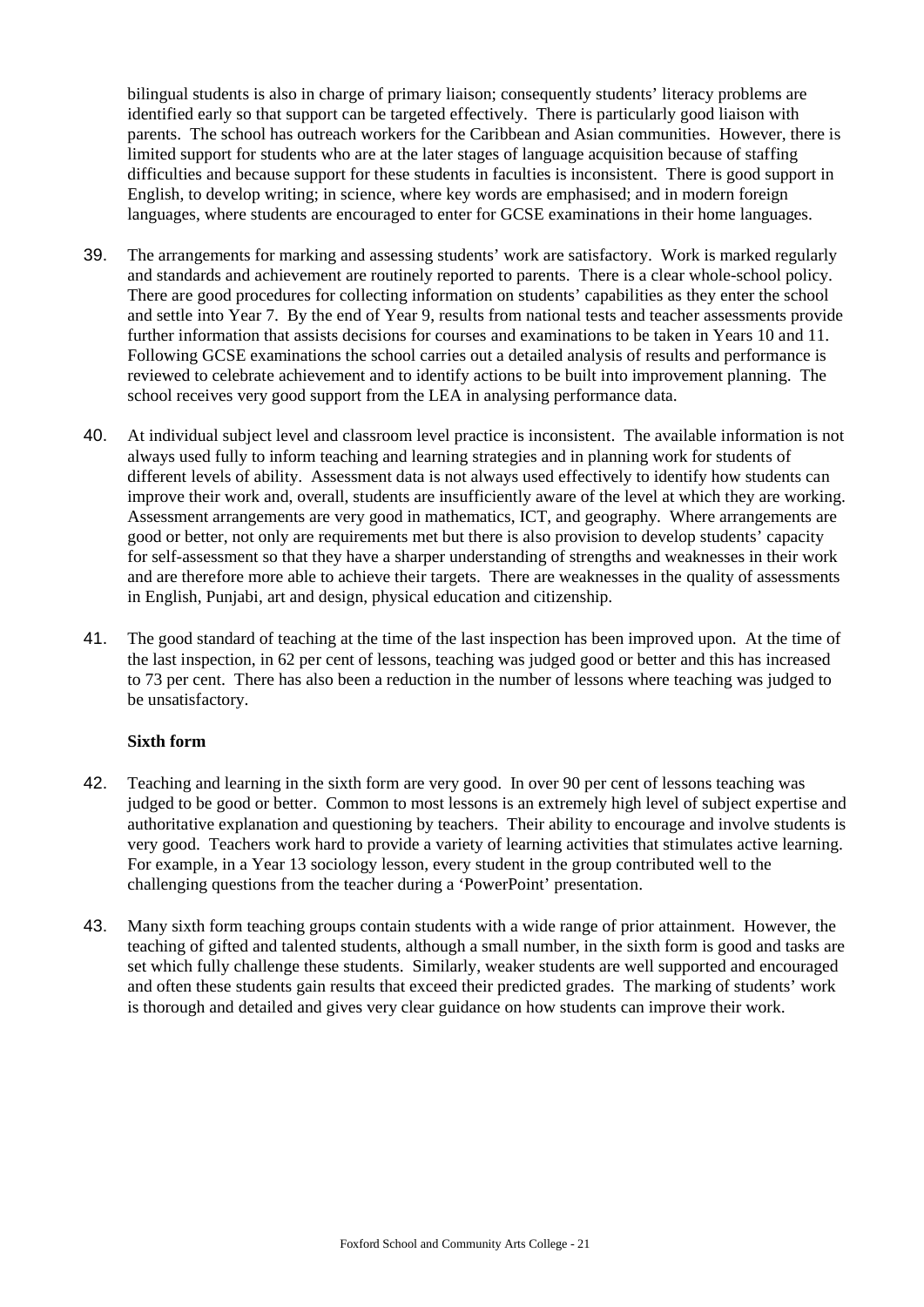### **The curriculum**

The curriculum provides all students with a good range of learning opportunities. Opportunities for enrichment are satisfactory. Accommodation is satisfactory and resources are good.

#### **Main strengths and weaknesses**

- There is good access to the curriculum for all students, including those with special educational needs and those for whom English is an additional language.
- Provision is good for personal, social, health and citizenship education (PSHCE).
- There is a wide range of vocational courses.
- Curricular enrichment in the arts is good.
- The curriculum has been developed well.
- The school does not meet statutory requirements for science and religious education in Years 10 and 11 and there is no daily act of collective worship.

- 44. The school provides a broad and balanced curriculum for most students. In Years 7 to 9 the requirements of the National Curriculum are met, with the addition of a wide range of visual arts courses and dance. Courses are available in four foreign languages: French, Punjabi, Spanish or German. PSHCE is provided in all years. In Years 10 and 11 provision is good for most students. Vocational courses are included and help to provide a suitable alternative for those students for whom the normal programme of GCSE examination courses is not appropriate. Links with other schools, colleges and local businesses enrich students' vocational experience. Media studies has been offered through English in response to the need to provide a broader and more appropriate curriculum for some students. There are no opportunities for students to study a second foreign language, except for those wishing to study Urdu after school. A significant feature of the school's curriculum is the opportunity provided for students to begin fast-track arts GCSE courses in Year 9, initiated through the development of the school's specialist status in arts.
- 45. The school does not meet statutory requirements for religious education in Years 10 and 11 as there is insufficient time for the requirements of the Agreed Syllabus to be met. There is no daily act of collective worship for all students. The current timetable arrangements for a small number of students in Years 10 and 11 do not allow them to study a science course. This issue has been identified by the new headteacher and arrangements are in hand to ensure that the current Year 10 students will receive science when they are in Year 11 and that from 2005 all students will follow a science course.
- 46. There is good provision for students with special educational needs and all of these students are receiving their curriculum entitlement. There are very good arrangements for special educational needs students in Years 10 and 11 to follow vocational courses and to achieve appropriate accreditation. Very good support is provided for those students who have failed to reach the appropriate level when they leave primary school. For those students experiencing particular difficulty with reading there is also very good support when they are withdrawn from other lessons and receive very specific and highly structured support. Most make very good progress and the school is very successful in improving reading ages significantly during students' first two years in the school.
- 47. Opportunities for curriculum enrichment are good in art, dance and drama. Many specialist arts practitioners visit the school and work with students. There are regular theatre visits and study days as part of the English curriculum. The school band is well supported. All students have the opportunity to experience a residential trip during their time at the school. Opportunities across the wider curriculum are adequate. Student participation in sport is satisfactory. The Foxford Secondary Guarantee ensures that students' participation in enrichment activities is monitored effectively.
- 48. Developments in the curriculum since the previous inspection have been good. The move to specialist status has enabled the school to initiate some imaginative ideas in the creative arts.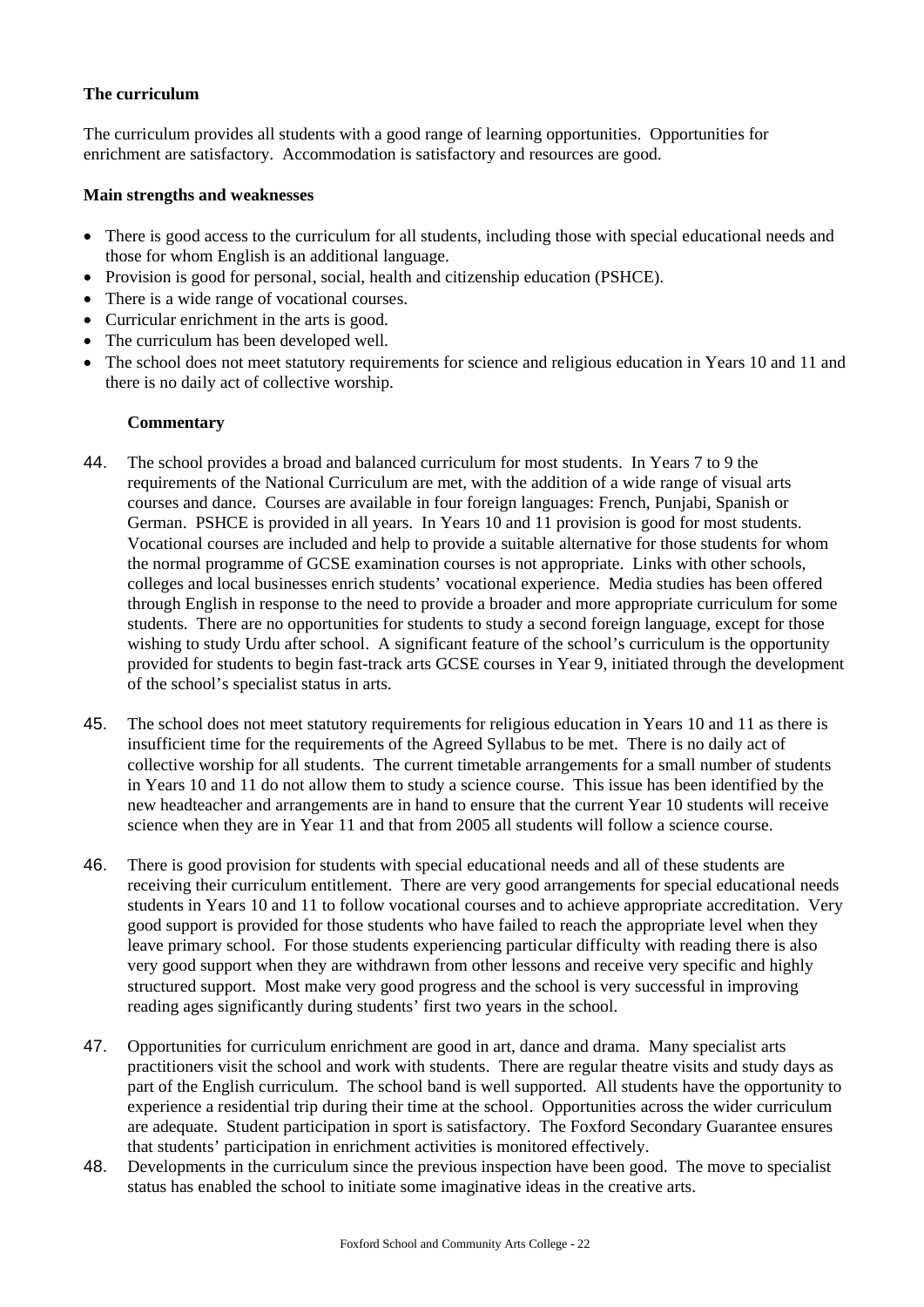- 49. Curriculum needs are generally well served by specialist teachers. However, there are a number of teachers, particularly in humanities, who are required to teach outside their subject specialism. The school has found it difficult to recruit a specialist physics teacher.
- 50. Accommodation is satisfactory. In art, students benefit from a rich array of specialist facilities. In physical education, students have access to good quality playing-fields and a well-managed leisure centre, including an attractive sports hall and fitness suite. The gymnasium has a temporary structure supporting the roof, which impinges on teaching. The swimming pool roof requires renovation. All subjects are taught in suited rooms. There is a mixture of old and new teaching blocks. Classrooms in the new parts of the school are rather cramped for the size of teaching groups. Accommodation for music is unsatisfactory because of an inappropriately shared classroom, insufficient practice rooms and poor storage facilities. The school library is attractive and provides good support for independent learning. It is very well managed. The school site is well managed by a good support team and is clean and inviting.
- 51. Learning resources are good. The quality and quantity of ICT resources are good in most subjects and in the school library. Many subjects make effective use of PowerPoint presentations.

### **Sixth form**

- 52. The school is able to offer a very good range of AS and A level courses because of its partnership links with several local schools and colleges. This enables the school to be very responsive to student demand, as in developing its courses in sociology and psychology. Applied GCSEs are available in leisure and tourism, and business studies. AVCEs are offered in ICT and business studies. There are opportunities for students to re-sit GCSE mathematics and English. All students participate in a good enrichment programme, covering such issues as human rights, counselling, drug awareness and sexual health.
- 53. An adequate range of extra-curricular activities is available. Some students are keen to take on responsibility when offered, and work in the local community. Students do not experience a daily act of collective worship.
- 54. Accommodation for sixth form students is unsatisfactory as the sixth form common room is too small for the number of students in the sixth form. Resources are good.

#### **Care, guidance and support**

Arrangements to ensure the students' care, welfare, health and safety are good. Provision for support, advice and guidance is very good. The involvement of the students in the work and development of the school is very good.

#### **Main strengths and weaknesses**

- There are effective child protection procedures in place.
- The strong pastoral team provides the students with very good support and advice to help them improve their work and make the right choices.
- The school values the views of the students to improve and develop the school.
- Effective induction procedures enable the students in Year 7 to settle swiftly into school.
- Advice on further study and career opportunities enables students to make informed decision about their future.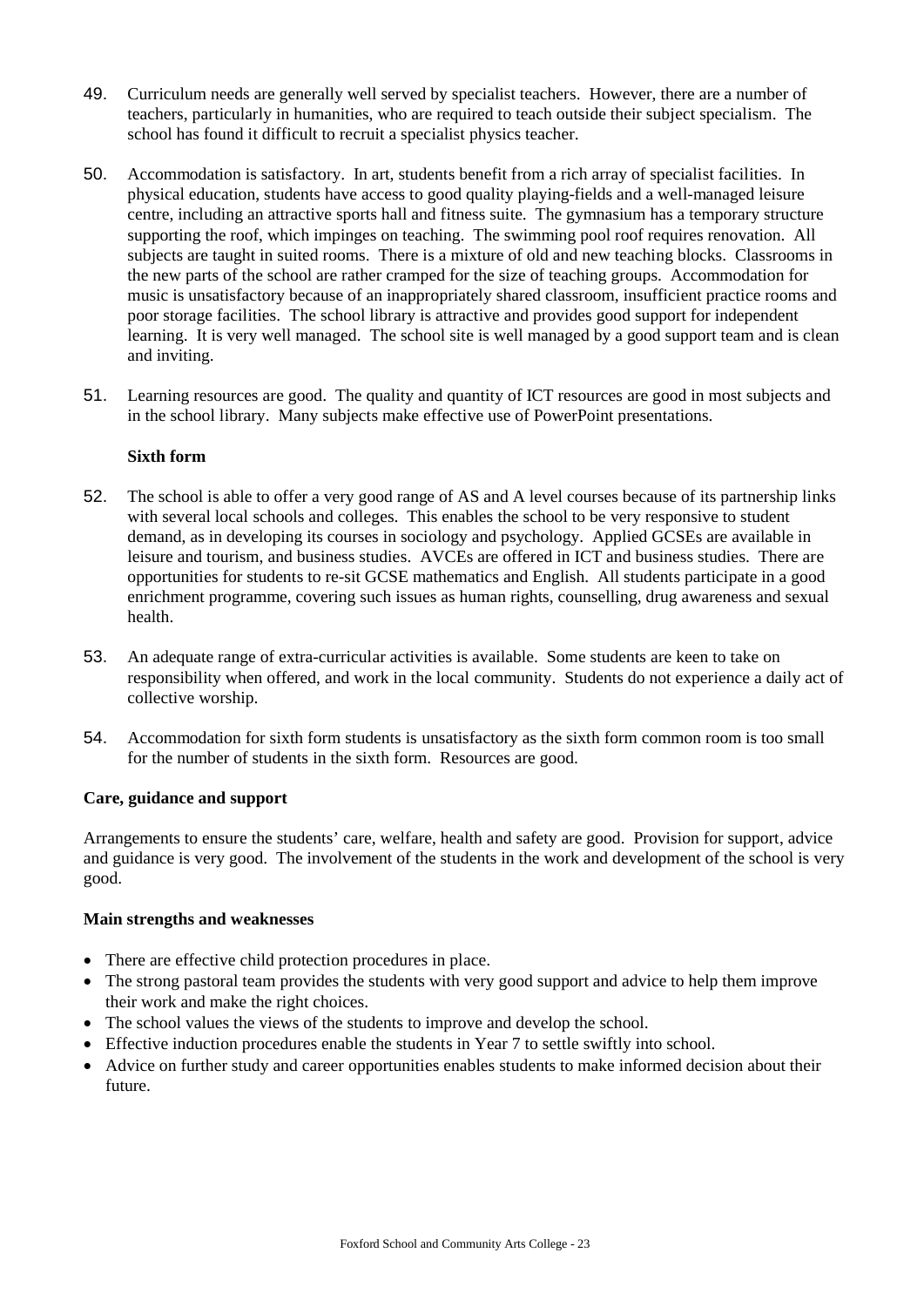- 55. Arrangements for ensuring the health and safety of students are good. Child protection procedures are in place and regular training sessions ensure that all members of staff are well aware of their responsibilities.
- 56. The tutors and heads of year provide very good advice and support for the students. Year 7 students entering the school make good use of their 'Friday diary' to inform their tutors and parents as to what they have learned, what has really interested them and what they are worried about each week. This encourages the start of home/school dialogue and provides the opportunity to raise any concerns or worries. Tutors remain, if possible, with the same tutor group throughout the school to provide continuity of support. Heads of year liaise closely with tutors and carefully monitor the achievement, attendance and behaviour of each year group. Support and advice for the students are considered to be a high priority at the school and additional specialist support and advice from outside agencies is used to support the most vulnerable students. Students are set personal and academic targets and given advice on how they can improve their work. Detailed discussions are undertaken with the students on academic review day.
- 57. Students voice their opinions about school life through the student council. Members from each year group meet to discuss possible improvements and organise community events. Regular discussion takes place with staff and their views are sought when selecting new senior members of staff.
- 58. The very good induction procedures in Year 7 allow the pupils to settle swiftly into the school, with minimal disruption to their learning. The head of Year 7 makes an early visit to the primary schools and attends the meeting for prospective parents. The Year 7 'transition group' also visits the primary school to tell them about their experiences when transferring to the school. Staff visits are undertaken to meet the Year 6 pupils, particularly those identified with special educational needs. A 'taster day' is arranged so that the pupils can sample secondary school lessons and curriculum links are developed through joint literacy and numeracy projects. A teacher has allocated responsibility for primary secondary links and spends time each week in partner primary schools developing curriculum links.
- 59. The school provides good advice on further education and career opportunities. The personal and social education sessions include careers information and advice. There is a well-planned preparation for transition from Year 9 to Year 10 courses, particularly in view of the fact that some pupils are educated off-site. There is also an office for the Connexions agency based in the school, which provides counselling and work placements for the Year 10 work experience programme.
- 60. Arrangements for assessing recording and reporting the progress of students with special educational needs are very good and meet statutory requirements. Procedures for identifying students are very thorough and the learning support co-ordinator, together with other staff, monitor the progress of all students carefully to ensure that appropriate progress is being made. All students discuss their progress regularly with staff and new targets are set as a result. There are good links between the learning support department and all other departments in the school. When support staff are in lessons they assess progress and liaise with subject staff to provide relevant information to plan future lessons. Support for those students with behavioural problems is good and a room is staffed and available at all time for those students who may be experiencing problems in lessons. Primary school liaison is good and forms the foundation for initial assessment, which is then developed through very thorough testing of students on entry.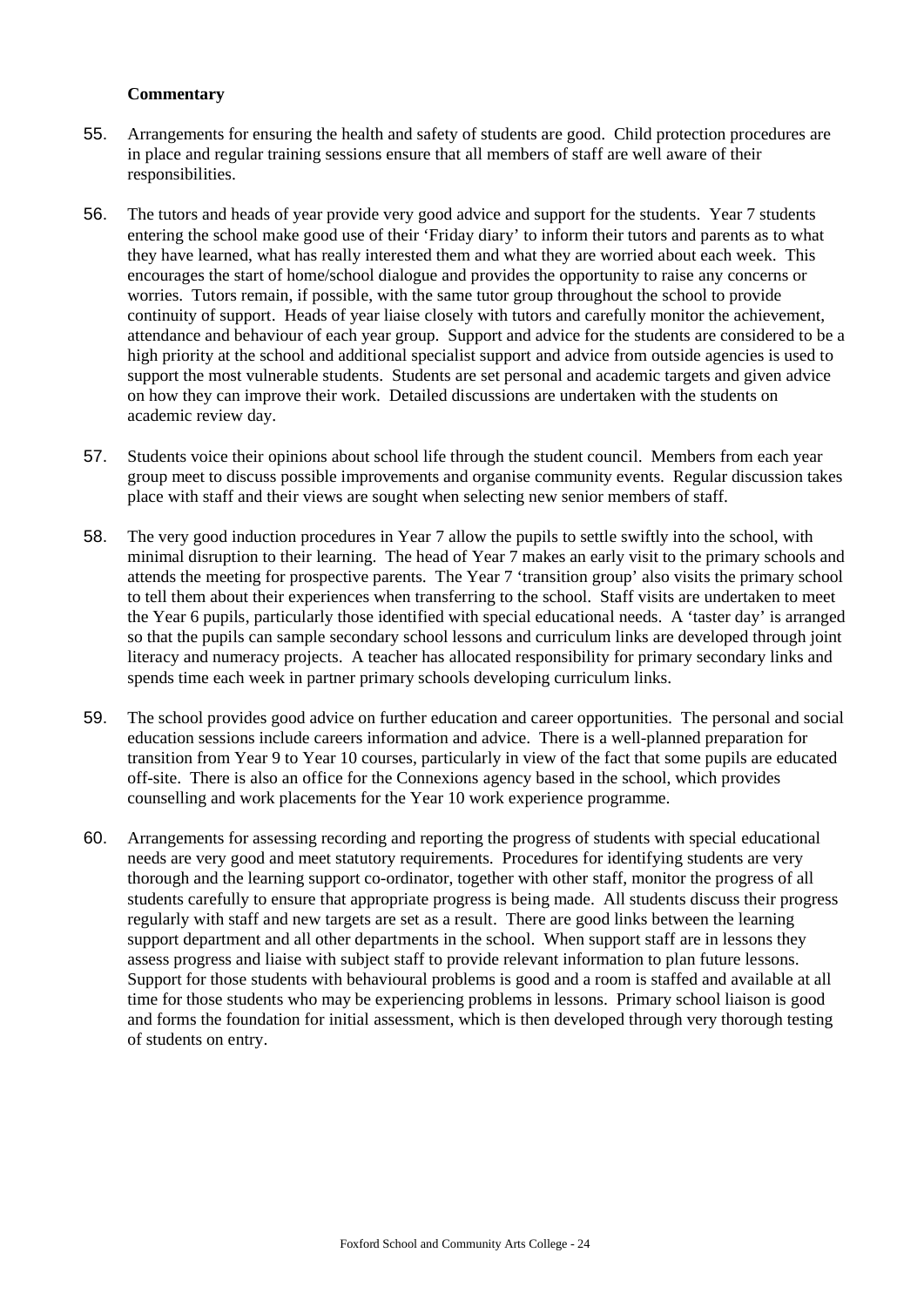#### **Sixth form**

- 61. Support and advice in the sixth form are very good. Tutors mentor each student and set targets for their academic and personal development. The 'enrichment programme' of activities such as counselling, drugs awareness, human rights, mental and sexual health provided by outside agencies, is very relevant to their age group. Certificates are given on completion of these courses to confirm the skills gained.
- 62. Advice on further studies or career opportunities is very good. Links are in place with local colleges, and university visits are undertaken (such as the three-day residential visit to Aberystwyth).

#### **Partnership with parents, other schools and the community**

Links with parents are satisfactory. Links with the local community are good. Links with other schools and colleges are good.

#### **Main strengths and weaknesses**

- Links with the local community enhance the students' learning.
- Links with local schools and colleges aid transition into higher education.
- Parents are provided with a wide range of high quality information about their children's work and progress and the life of the school.

#### **Commentary**

- 63. Good links with the local community enhance the students' social skills and their learning. The school is the base for adult education courses and hosts classes such as computer studies, dance and flower arranging throughout the day and evening. The local community uses these facilities well. Students working in the creative arts department of the school have seen their sculptures and artwork displayed within the local community and in the centre of Coventry. Links are established with the local business community through the work experience and work-related learning programmes. The school band regularly entertains at local events.
- 64. Links with local schools and colleges aid the students' transition into secondary and further education. Primary school links are maintained through induction programmes and arts events. Primary school children also visit the school for design and technology, science and swimming sessions. Links with further education colleges are maintained through the work-related learning programme.
- 65. Parents receive very good information about school events and their children's work and progress. Annual reports are of good quality and highlight areas in which the students could improve their work. However, reporting on citizenship has been omitted from the Years 7 to 9 reports. Gradebooks also keep parents informed of academic achievement each term. The school issues regular newsletters for each year group and the headteacher frequently sends out letters informing parents of forthcoming events. A translation service is available for homes where English is not the first language. Meetings are also held to inform parents about the curriculum and following the issue of annual reports.

#### **Sixth form**

66. Links with local schools and colleges are very good. Arrangements are in place for the students to attend lessons at other secondary schools and colleges if their chosen subject is not available in school. In turn, other secondary schools and colleges within the federation reciprocate by allowing their students to attend courses at Foxford.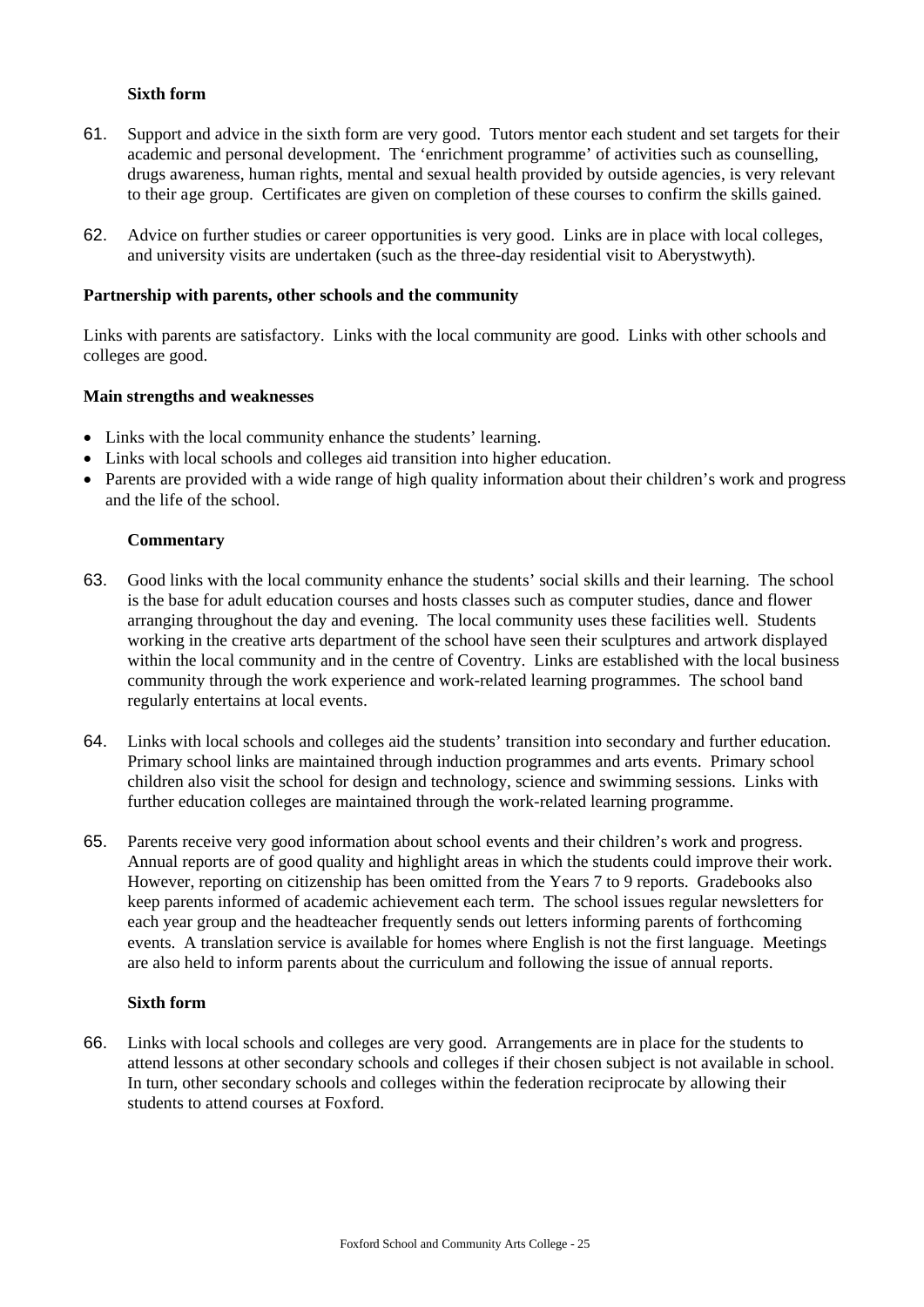## **LEADERSHIP AND MANAGEMENT**

Overall, the leadership and management of the school are good. The leadership provided by the headteacher, ably supported by her two deputy headteachers, is very good. Governance of the school is good, although it is unsatisfactory in respect of meeting all statutory requirements. Leadership and management of the sixth form are very good. The leadership provided by middle managers is satisfactory. This includes some very good leaders, but also includes some areas of the school where leadership is unsatisfactory.

#### **Main strengths and weaknesses**

- The enthusiasm and commitment of the recently appointed headteacher is building upon recent improvements to raise standards even higher.
- There is a major commitment within the school to provide an inclusive school and the strength of social and racial harmony within the school is evidence of this.
- The strength of leadership and management of the sixth form has led to increased numbers staying on into the sixth form and for ensuring that they reach the standards indicated by their prior attainment.
- There is a strength in the leadership of special educational needs and English as an additional language and this is reflected by the good achievement made by these pupils.
- There is a weakness in the leadership of modern foreign languages, music and religious education.
- There is a weakness in management in that not all subject co-ordinators are using the available data effectively to set targets for individual or groups of students.

### **Commentary**

- 67. The headteacher has only been in post since September 2004 but in a very short period of time has shown a very good understanding of the strengths and weaknesses of the school and has a clear vision of what is needed to raise standards. She and her two deputy headteachers provide very good leadership for the school, supported by the wider leadership group. There has been a marked raising of standards over recent years and much of the credit for this must go to the leadership provided by the former headteacher. It is already evident that the new headteacher's enthusiasm, commitment and strong leadership are producing good results in motivating and influencing staff and students and building upon what is a good base for seeking further improvement. The headteacher has a particular expertise in strategic planning and in identifying the changes necessary to raise standards higher. The size of the leadership team is appropriate for a school of this size. The leadership team is committed to running an inclusive school, which in part is why there are relatively few exclusions. The lead provided by senior staff is a major contribution to the very strong social and racial harmony within the school.
- 68. The leadership of subjects is more variable. There is very good subject leadership for art and design and design and technology. In several other subjects leadership is good, but there is unsatisfactory leadership for modern foreign languages and music. Pastoral leadership is good. The school has a strong commitment to self-evaluation, which is used effectively to produce school and faculty improvement plans.
- 69. Leadership and management of special educational needs are very good. The learning support coordinator is very well informed, has a clear vision for the development of learning support in the school, and has conveyed this very successfully to all of her staff. She is highly respected by staff and students alike and has been very successful in ensuring that learning support is recognised across the school as the responsibility of all staff. A large team of learning support assistants and support teachers are very well deployed and have a clear understanding of their responsibilities. Regular meetings and very good relationships within the team ensure that all have a common purpose. All learning support assistants and teaching

staff have access to a wide range of in-service training. Resources and accommodation are good and contribute to the good working environment that all those involved in learning support enjoy.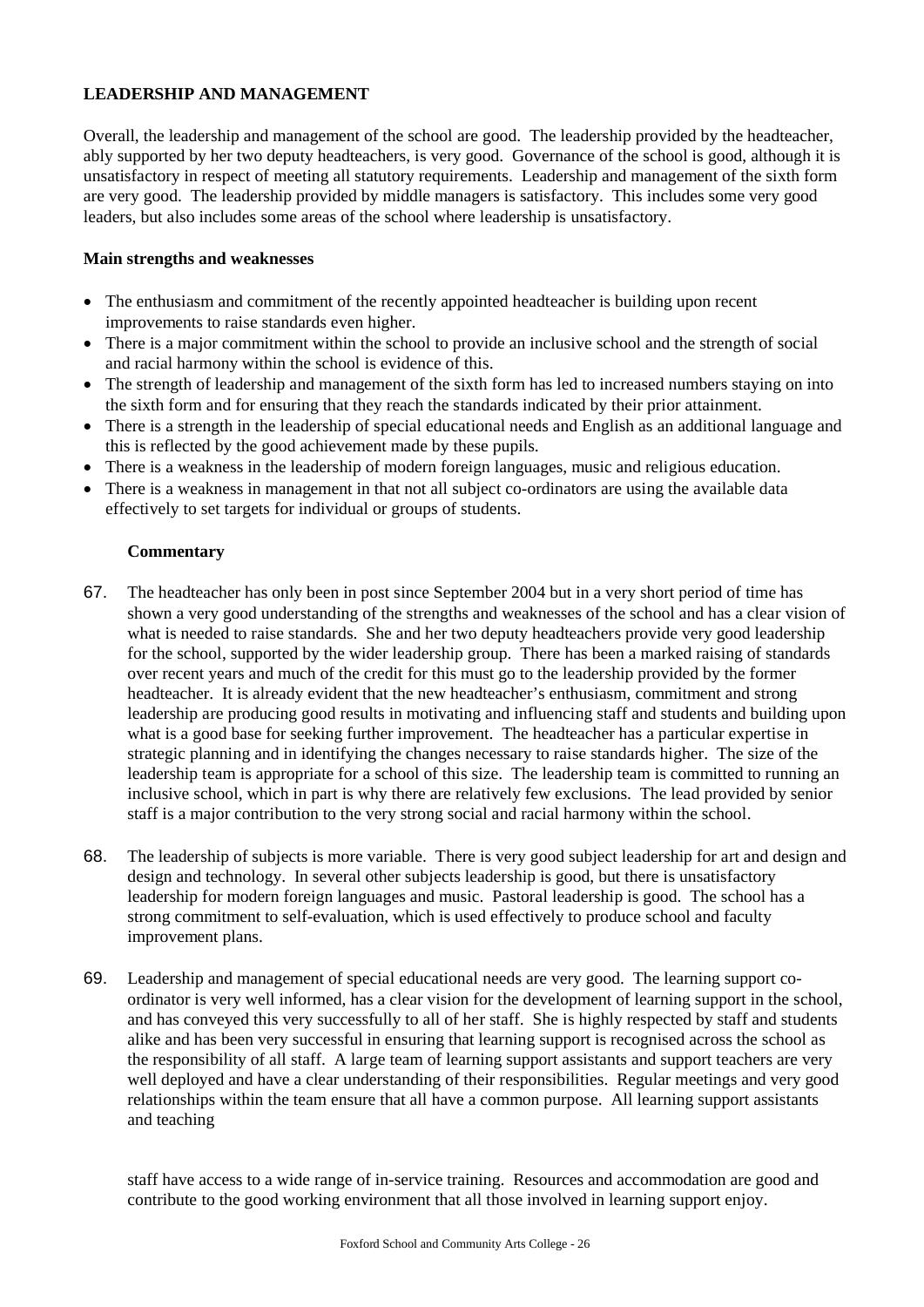- 70. Leadership and management of English as an additional language are good. There is good support from senior management, which has taken the decision to enhance staffing by funding the co-ordinator's salary. Resources are well targeted to where the need is greatest. However, staffing is inadequate for the needs of all students. For this reason there is limited support for bilingual students in Years 10 and 11 and in the sixth form. Learning support assistants have received little training in supporting language development.
- 71. Management is good. The school's policies are effective in identifying a clear vision for improving the school and in the main there is a consistent implementation of these policies. The school is rich in data on students' performances. Monitoring data provided by the school, the LEA and Ofsted provides a lot of information but this information is not yet being used effectively by all subject co-ordinators to identify targets for individual or groups of students. The day-to-day administration of the school enables the school to run smoothly. Procedures are clear and are generally followed.
- 72. The priorities for improvement identified in the school strategic plan for the next three years are appropriate. For each issue there are clear strategies with clear criteria for success. Appropriate timescales for their completion have been identified.
- 73. The professional development of staff is good. Newly qualified teachers are well supported. There are effective arrangements in place for supporting Initial Teacher Training students. Performance management is fully implemented and contributes to the identification of training needs.
- 74. Governance of the school is good. Governors have a very good knowledge of the school's strengths and weaknesses. They work closely and well with the headteacher and senior staff. Governors play a very supportive role in planning for the school's improvement. Governors offer good support and challenge to the school. In one respect, governance is unsatisfactory in that governors are failing to meet all the statutory requirements. Not all students in Years 10 and 11 are receiving their entitlement to science. The requirements of the locally agreed syllabus for religious education are not being met for students in Years 10 and 11. Students in the school are not receiving the entitlement to a daily act of collective worship.
- 75. The school has maintained the high standards for leadership and management reported in the last inspection report.

## **Financial information**

| Income and expenditure $(f)$ |           | Balances $(f)$                         |         |
|------------------------------|-----------|----------------------------------------|---------|
| Total income                 | 4,522,155 | Balance from previous year             | 309,045 |
| Total expenditure            | 4,585,629 | Balance carried forward to the<br>next | 245,571 |
| Expenditure per pupil        | 4,222     |                                        |         |

## *Financial information for the year April 2003 to March 2004*

- 76. Financial control is good. The latest auditor's report, dated September 2004, stated that the financial procedures in the school were well controlled. The report is both rigorous and detailed and the governors have accepted the recommendations it contained.
- 77. The school is well resourced and, as a result, it allows for smaller classes than would be found in most schools nationally.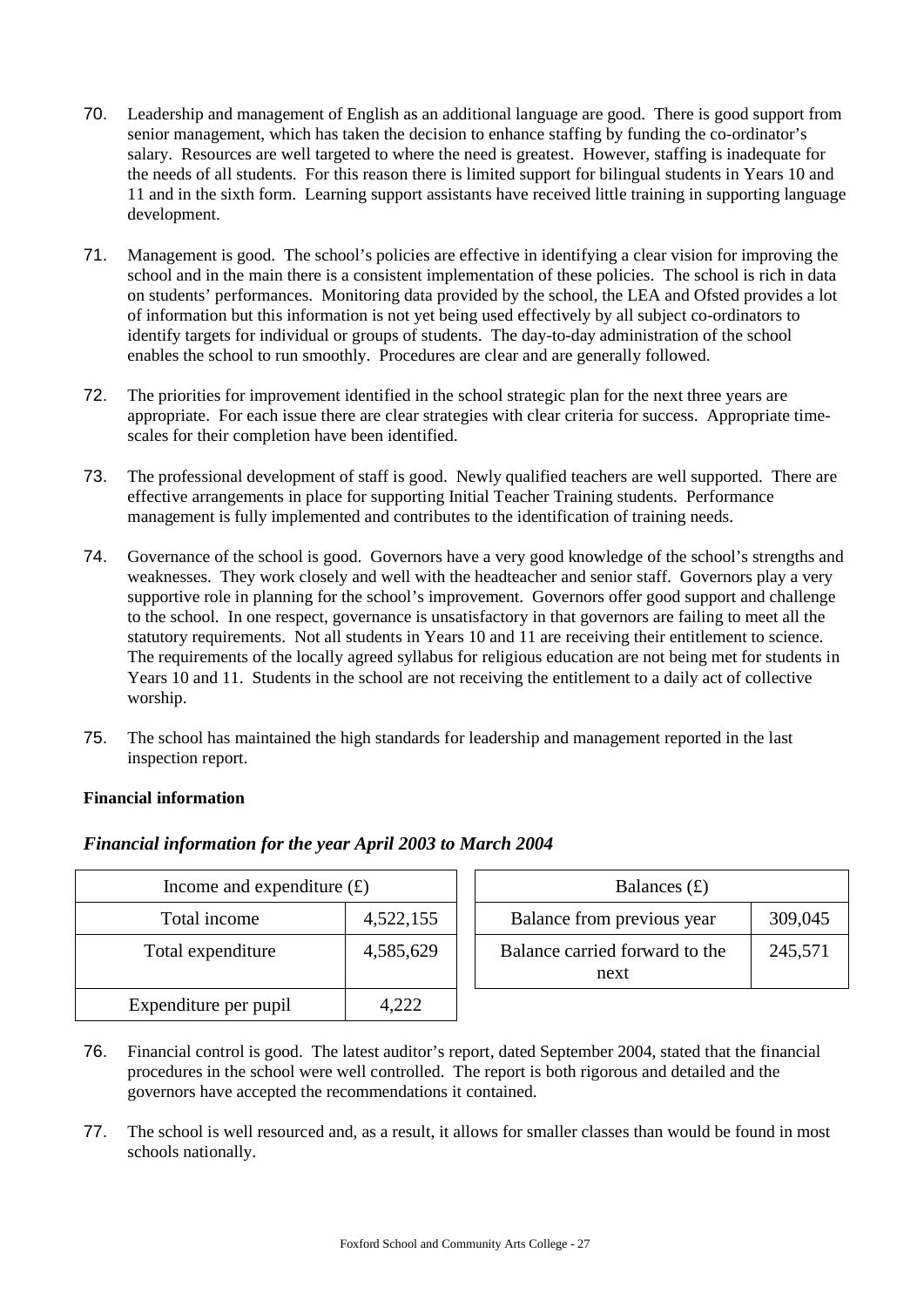- 78. The finance committee meets regularly and its members are well informed and monitor expenditure rigorously. The principles of best value are well applied; for example, when the school put out to tender the contract for building a much-needed two-classroom extension.
- 79. The allocation of resources to priorities is good and the resourcing of subjects is good. The additional grants the school receives, such as the grants for special educational needs and ethnic minorities, are used effectively for the purposes for which they were intended.
- 80. The school continues to provide good value for money.

### **Sixth form**

81. The sixth form is very well led and managed. The sixth form has had the benefit of good vision from the leadership team and the current head of sixth form, who have enabled students' numbers and the range of courses to expand enormously since the previous inspection. The evaluation of the current strengths and weaknesses is very convincing and supported by well-marshalled evidence. The head of sixth form's analysis of examination results shows satisfactory value added. He sets very high standards for students, especially over attendance, and has very high expectations for students. In this he is well supported by his team of sixth form tutors and a clerical assistant. The tracking of students' progress is thorough and there are examples of very good practice in most sixth form subjects. The school is an active member of the Coventry North-East Federation of Schools. All these schools and a local College of Further Education have a common sixth form timetable, which enables students from Foxford to follow courses at other schools, and in turn takes students from other schools. This results in viable and cost-effective sixth form courses within the school.

## **WORK-RELATED LEARNING**

The effectiveness of the school's provision for work-related learning (WRL) is **satisfactory**.

#### **Main strengths and weaknesses**

- Some subjects make a good contribution to work-related learning.
- Work experience is very well planned.
- Students receive good careers guidance.
- There is no curriculum policy or a development plan for work-related learning.

- 82. The effectiveness of the school's provision for work-related learning (WRL) is satisfactory and meets statutory requirements. There is evidence of a good contribution to work-related learning in the creative arts subjects, design and technology, business studies, science, and personal, social and health education. Vocational courses for lower-attaining students in Years 10 and 11 make a very good contribution. Planning to incorporate WRL in other areas of the curriculum is at an early stage.
- 83. Work experience is very well planned and organised. A range of local employers is used and all students in Year 10 participate for two weeks. Preparation is very thorough and most students on vocational course are provided with placements that will help develop their knowledge and understanding of their particular course. Tutors are involved with students in assessing progress and this is recorded in students' progress files as part of a thorough de-briefing process. Opportunities to link work placements to areas of the curriculum are being missed.
- 84. Students have good careers guidance including interviews, with a very active and supportive Connexions service in the school which is involved in the guidance process with students from Year 9 onwards. Guidance procedures on both sixth form education and future careers are very good. Many students are given individual support and guidance by Connexions staff throughout Years 10 and 11.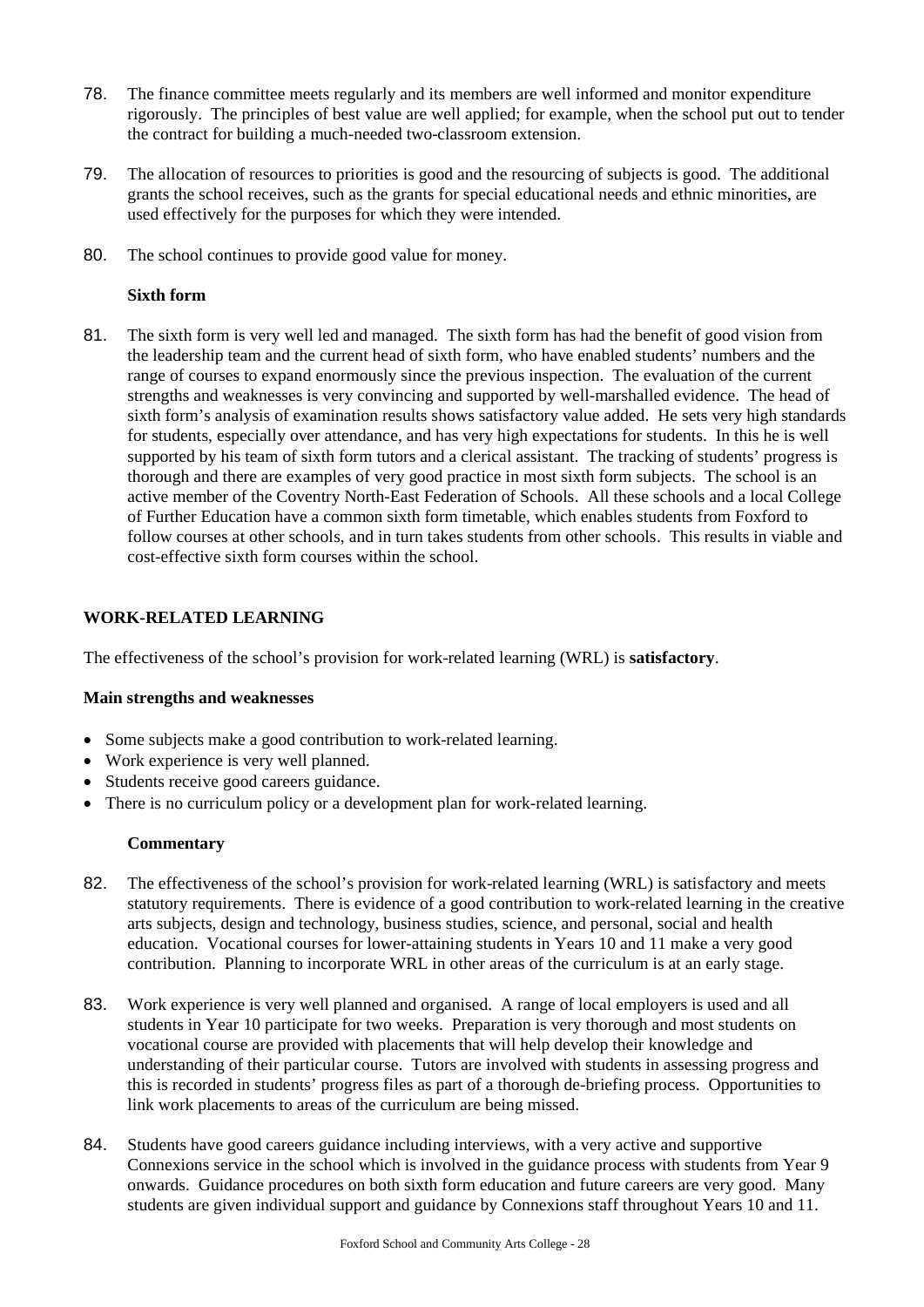These staff are also involved in helping to develop alternative vocational curriculum arrangements for students who have difficulty accessing the normal school curriculum. There are comprehensive careers units for students delivered in PHSE lessons, although none was operating during the inspection. A range of visitors to the school representing local industry, is also involved in careers lessons and other lessons.

85. WRL is well led, but there is no curriculum policy and no development plan. There is no single assessment system in place, unless a student is on a vocational course nothing is recorded on progress in this area.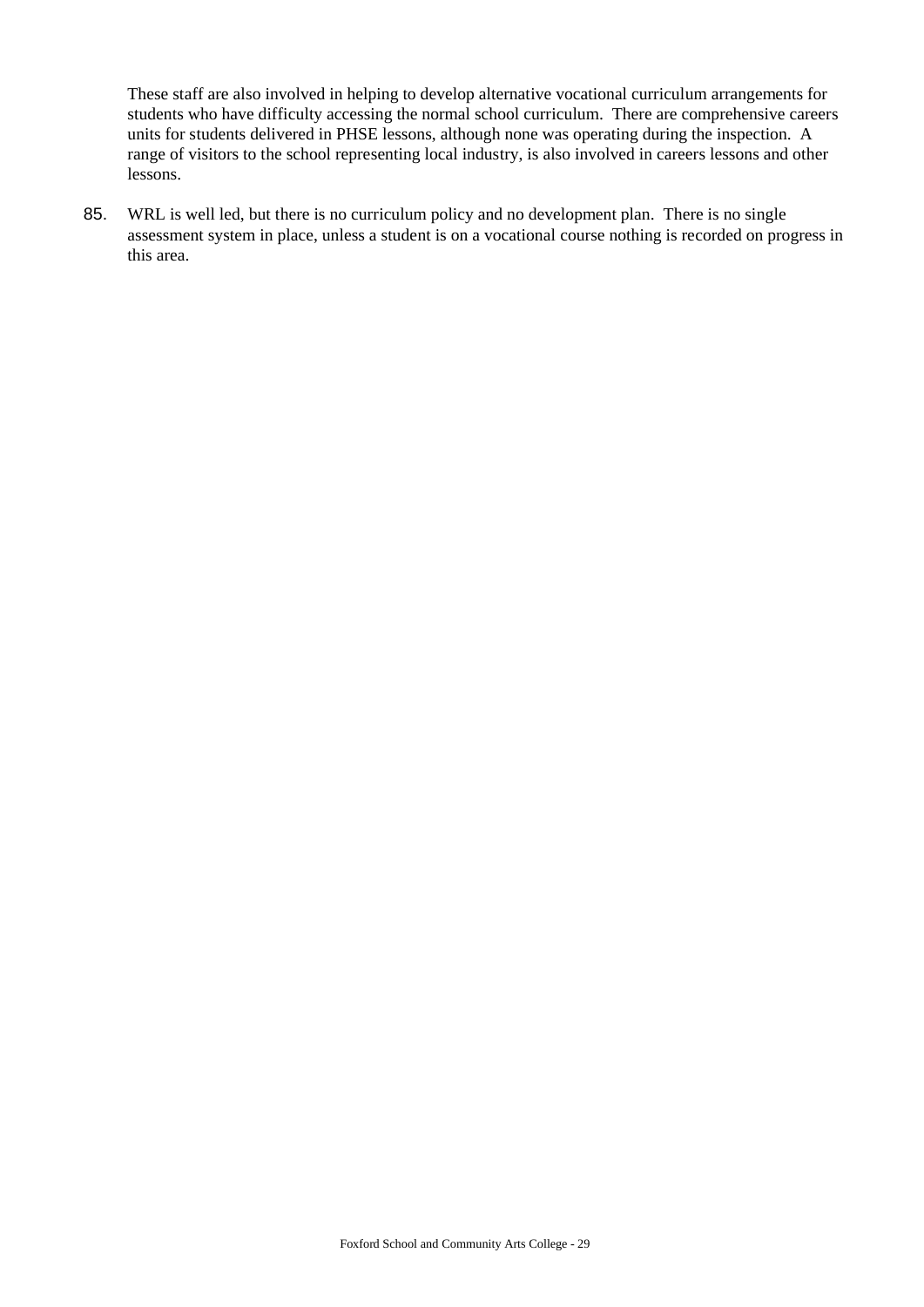# **PART C: THE QUALITY OF EDUCATION IN SUBJECTS AND COURSES**

## **SUBJECTS AND COURSES IN KEY STAGES 3 AND 4**

## **ENGLISH AND MODERN FOREIGN LANGUAGES**

## **English**

Provision in English is **good**.

#### **Main strengths and weaknesses**

- Rising standards are a consequence of improved teaching methods.
- Good leadership and management have improved lesson organisation following analysis of student need.
- Computers are used well to teach students with special educational needs, and to adapt activities to their interests and capabilities.
- Advice given to students on how to improve is encouraging, but does not make its full effect due to lack of follow-through and consistency.

- 86. Results in national tests taken at the end of Year 9 rose sharply in 2004. Results in 2003 were well below those found nationally, overall, and below the average for the proportion reaching at or above the expected level (level 5). This reflected standards over three years, where boys were below the national picture for their gender and girls well below. Standards were below in mathematics and science but are now above. In comparison with similar schools, results showed students achieving less well than expected.
- 87. GCSE English results in 2003 were well below those found nationally, both for the proportion gaining higher grades and overall. Boys did worse than girls, as is the case nationally, but girls were further behind the national trend for their gender than boys were for theirs. Since the last inspection, standards have risen. GCSE English Literature results followed a similar pattern, except that boys and girls were equally behind the national trend for their respective genders.
- 88. In work seen in Years 7 to 9, standards of speaking and listening are above average, where students debate issues, express ideas and explain alternatives clearly in response to well-delineated teacher questioning. Students' standards of reading are average. They extract and synthesise information from the Internet with assurance, and use computers well to lay out ideas to communicate to the reader. Higher- and average-attaining students grasp well the importance of key characters and events in Shakespeare and write about them competently. Nevertheless, they rarely link their explanations to the text with sufficient detail. Standards of writing are average. Higher-attaining students make skilful use of drama and suspense in vividly written narratives because teachers give them systematic instruction in narrative method. Average-attaining students analyse newspaper articles well, demonstrating an awareness of bias in reporting, and go on to weigh up evidence and draw their own conclusions about current moral issues, such as fox hunting. Girls do better than boys. Lower-attaining students and those with special educational needs write colourful original stories, although they suffer from technical inaccuracies in their writing.
- 89. Standards in lessons seen by the end of Year 11 are average. Students understand and explain proficiently the events and characters in examples of twentieth century drama. Higher-attaining students lay out their ideas logically to communicate to the reader. This follows good, thorough teaching which trains them to use bullet points, tables, and other methods of note taking to clarify and order their thinking. Again, girls do better than boys. Students with special educational needs achieve well where teachers adapt their expectations astutely and prompt them carefully in class. With the help of very good teacher guidance and well-adapted computer programs, they are adept at extracting information from the Internet, manipulating photographs and keying-in text to write original stories.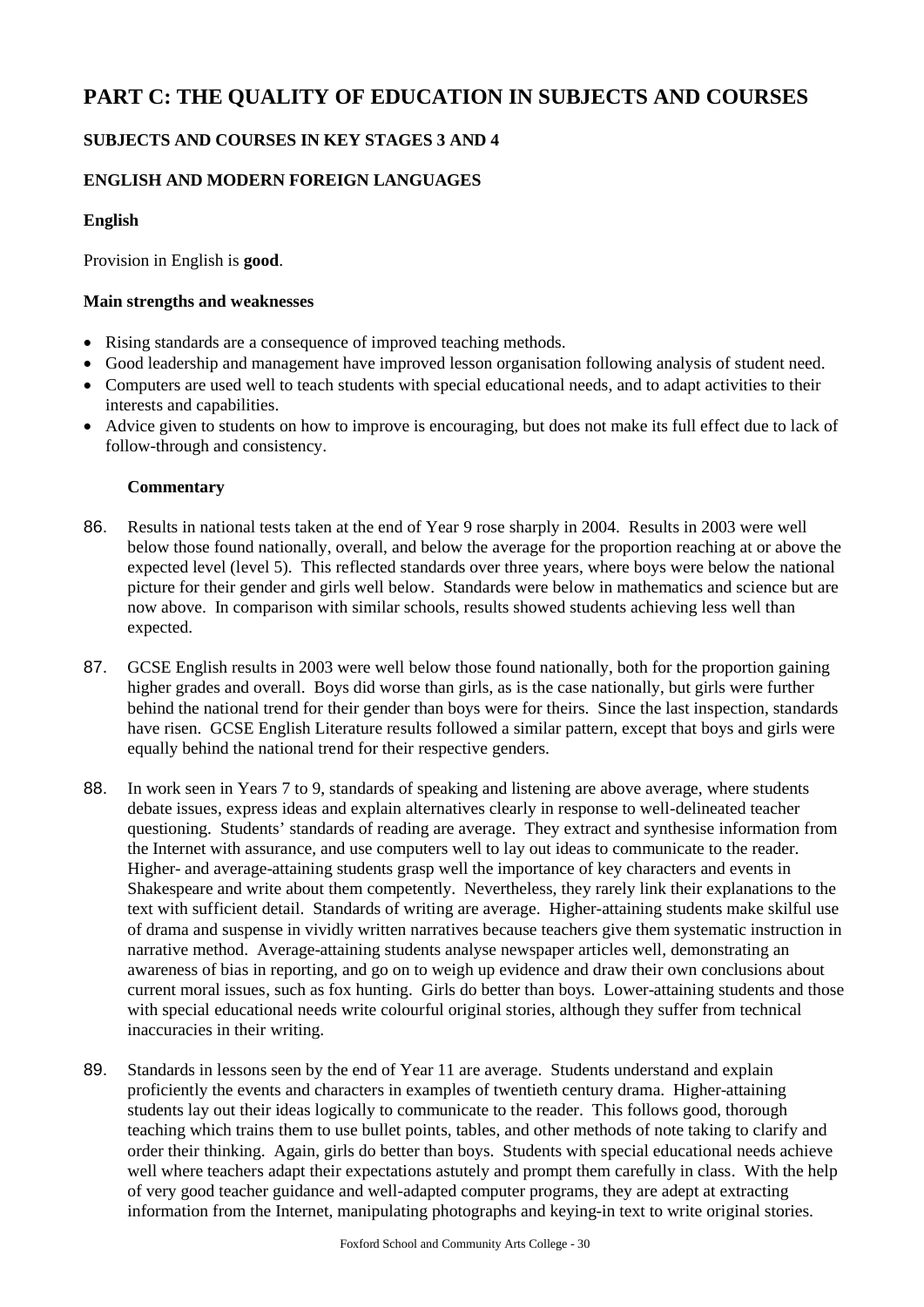- 90. The quality of teaching and learning is good. Teachers are adept at seizing student interest and involvement by means of vigorous questioning and well-focused praise. In some lessons, student interest flags where teachers do not move them on quickly enough, or adjust tasks to engage lowerattaining students. Students benefit from good guidance and encouragement to improve their written work, but its effect is often limited because teachers do not insist that it is subsequently followed through.
- 91. Achievement is good, because students respond to a mixture of high teacher expectations and regular checks on how well they are doing, before they are encouraged to learn further. As a consequence, their work rate is good because commitment and confidence are secured by well-calibrated activities.
- 92. Good leadership has established a firm direction to the organisation of teaching, leading to better learning and improving results. Teachers work well together as a team to enhance classroom methods and activities. Management is good because systems to check on students' needs and to share what is learned about their achievement are used to improve lesson planning. This leads to clearer teacher expectations and the production of enhanced lesson content to engage students' interest, underpinning the rise in standards since the last inspection.

### **Language and literacy across the curriculum**

93. Standards of literacy across the curriculum are average, overall. Students speak confidently and explain their ideas well in drama, art and design, physical education and English. At the same time, opportunities to extend understanding through discussion and questioning are missed in science, mathematics and music. Reading for pleasure and reference is promoted well through an attractive and well-managed library. In several subjects, such as science, history and geography, there is a lack of opportunity to deepen understanding and develop thinking through writing. This is a result of lesson activities and materials that require little more than simple filling-in of forms and writing in short phrases or sentences, without extending student skills to write in more detail in extended paragraphs. Across the school, there are good examples of the teaching of writing, especially in English. Nevertheless, in other subjects there is too much inconsistency of method for good approaches to make their maximum effect.

#### **Modern foreign languages**

Provision in modern foreign languages is **unsatisfactory**.

#### **Main strengths and weaknesses**

- Achievement is unsatisfactory for most students by the end of Year 9.
- Leadership and management are unsatisfactory.
- There is good achievement in Years 10 and 11.
- The quality of teaching is inconsistent.
- Some teachers' expectations of students are too low in Years 7 to 9.
- The department offers a good range of extra-curricular activities.

#### **Commentary**

94. GCSE results in French in 2003 were close to the national average. Students performed better in French than they did in other subjects by comparison with the national average. Results in Spanish were below the national average but students' performance by comparison with other subjects was in line with national expectations. Overall, results were particularly impressive because the school entered a higher proportion of students for the examination than was the case nationally. However, results in 2004 showed a significant decline. In both French and German, results were well below average. Results since the last inspection have been inconsistent. Students who are entered for examinations in their home languages achieve well.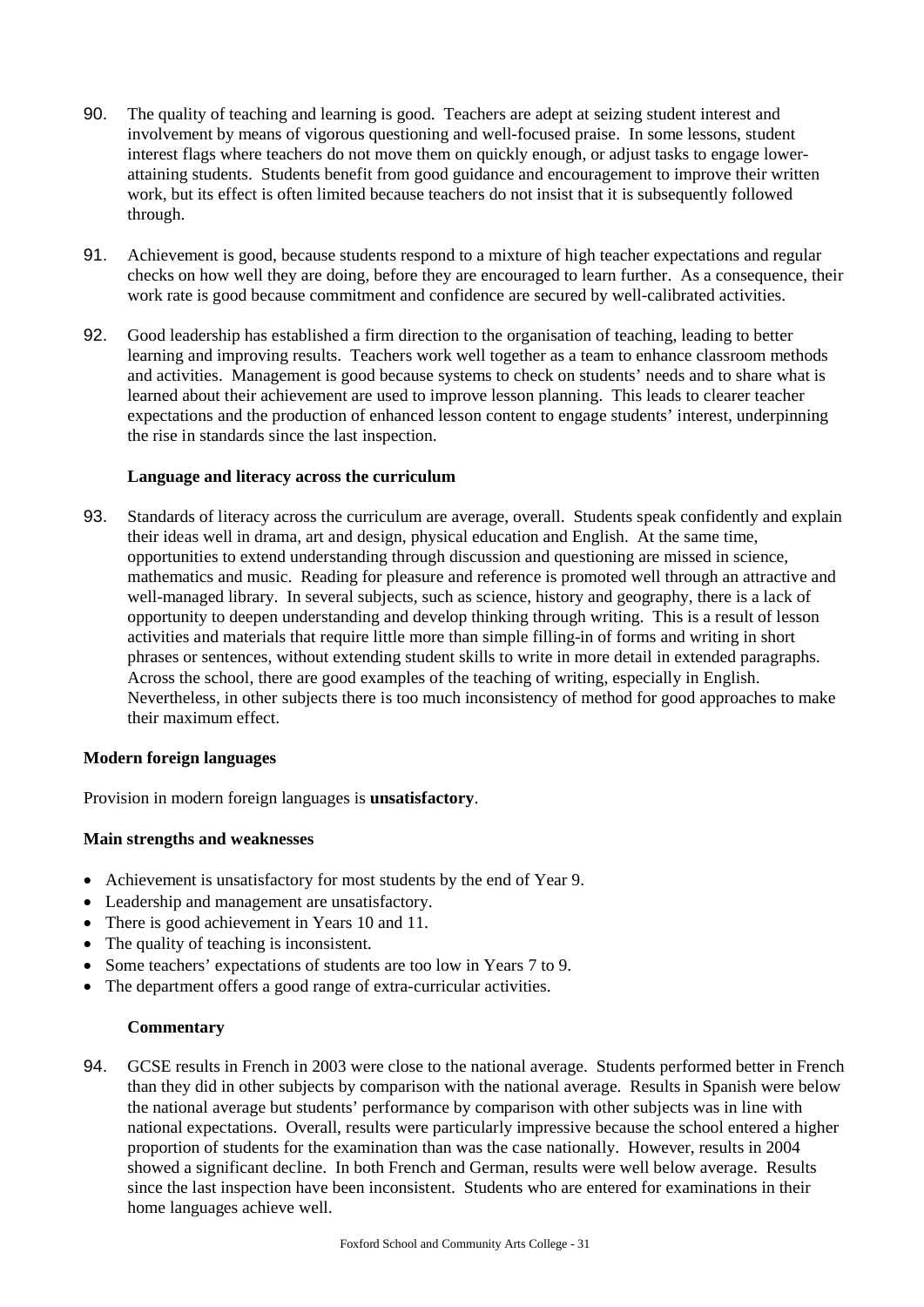- 95. Standards of work seen in Years 7 to 9 are well below average and achievement by the end of Year 9 is unsatisfactory for most students. This is partly explained by the staffing problems that the faculty has experienced over the past few years but is also caused by low expectations from teachers. Higherattaining students and many average students in French in Year 9 underachieve. These students have little understanding of the main tenses, produce little extended writing and have few opportunities for extended speech. However, some students in Spanish in Year 9 achieve in line with expectations as do some higher-attaining students in German classes in Year 8. Achievement by students with special educational needs is inconsistent. They sometimes achieve well, particularly in those lessons where they receive effective help from learning support assistants. However, in many lessons they underachieve because their needs are not met effectively. Students do not develop good literacy skills.
- 96. Standards in Years 10 and 11 are close to average in French and German and below average in Spanish. Most students have opted to continue with a language and achieve well. In Year 10, German students have a good understanding of word order and begin to use complex sentences to bring variety to their writing. In Year 11, students in French and Spanish use tenses with a good level of accuracy and often demonstrate a wide knowledge of vocabulary. However, there is little evidence of achievement at the highest level. A small number of students in Spanish are not well motivated and do not achieve well.
- 97. Teaching and learning are unsatisfactory, overall. However, teaching and learning are good in Years 10 and 11 because teachers have established good working relationships in lessons. In addition, teachers have a good knowledge of GCSE criteria and use this to set appropriate targets for students who, as a result, demonstrate a good understanding of what they need to do to reach their target grades and work conscientiously to achieve them. However, in Years 7 to 9, the standards of teaching are inconsistent. In many lessons, teachers do not manage students effectively. They do not set appropriate targets and do not have high enough expectations of what students should be achieving. As a result, many students, particularly higher attaining ones, do not feel challenged. The pace of lessons is often too slow and students do not become involved in many lessons because there is not enough variety of activity. However, there is some good practice. Some lessons in Years 7 to 9 are well structured with clear links to previous learning and good starter activities. Learning is often enhanced by good support material. Learning support assistants are well used. However, learning is not reviewed effectively at the end of each lesson. When marking students' work some teachers give very detailed feedback and show them how to improve. These students are well motivated because they are clear about their learning.
- 98. Leadership and management are unsatisfactory. There is some effective analysis of examination results, which has led to appropriate action. There is good support from the senior management team. Development plans have identified in broad terms what the faculty needs to do to move forward. However, there is a lack of detailed planning, which demonstrates a limited vision. There is limited documentation in the faculty. There is no guidance in terms of clear policies and this is the major cause of inconsistency in teaching. This is particularly the case for new teachers who, therefore, receive limited support for their classroom management. Continuing staffing difficulties further affect performance. As a result, there has been unsatisfactory improvement since the last inspection.

## **Punjabi**

Provision in Punjabi is **satisfactory**.

#### **Main strengths and weaknesses**

- Most students make expected progress and students' achievement is good by Year 9 and satisfactory by Year 11.
- Relationships between teachers and students are good.
- Assessment procedures are satisfactory, but information gained from assessments is not used well enough to inform a clear match of task to students' abilities.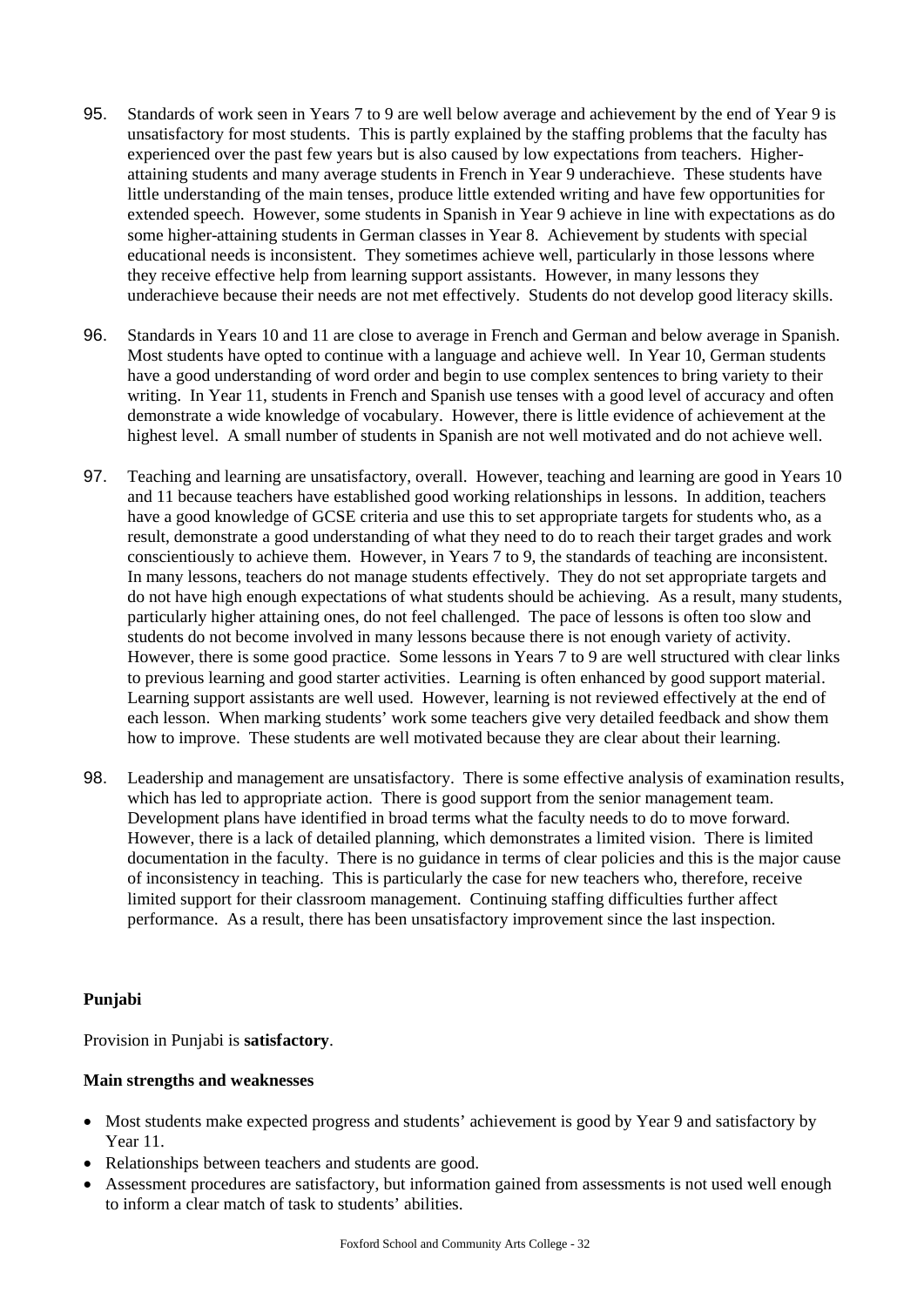- There is insufficient use of dictionaries to promote learning of spellings.
- ICT is not used well enough to enhance students' learning and study skills.

- 99. Punjabi is taught in Years 7 to 11. Standards vary widely in Years 7 to 9, but are average, overall, by Year 9 and achievement is good. In the 2004 GCSE examination results in Punjabi, the standards were below average. Students with special educational needs are suitably supported in lessons and achieve standards in line with their capabilities. This represents a positive picture and considerable improvement since the last inspection.
- 100. Students of all abilities cope well in most activities created and controlled by the teachers. When required to speak spontaneously or to write independently students show confidence in their use of language. They are able to apply their knowledge in new situations because the teachers give them enough opportunities to consolidate their understanding before beginning new work. In some lessons, however, the tasks are not well matched to students' abilities and they make limited progress as a result. Teachers prepare their own resources and mark students' work regularly. However, their marking is less diagnostic and does not help them enough to improve further. Teachers do not use helpful comments or appropriate levels or grades in their marking.
- 101. Standards are below average in Years 10 and 11. The achievement of students is generally satisfactory compared with their prior attainment. The teacher extends opportunities and gives encouragement to students to converse; however, the opportunities to speak audibly and at length in discussions, are lacking. Students' work shows that only a few students acquire satisfactory competence in reading and writing in Punjabi by the end of Year 11. Most students show lack of fluency in writing and weak standards of handwriting and presentation. A few higher-attaining students apply simple grammatical rules carefully and understand the use of different tenses and expressions. The teacher does not sufficiently encourage students to use dictionaries to support their own learning and correction of spellings.
- 102. Teaching is satisfactory, overall. It is occasionally good. There are two Punjabi teachers, but only one teacher was observed teaching. In the good lesson, the student with special educational needs was supported very effectively and as a result showed good progress in the task. The teacher provided a variety of activities that held students' interest and attention. In one lesson, Year 7 students had an opportunity to listen to 'animal noises' on a CD and this improved students' listening skills and the ability to identify and name the animals. A generally lively pace generated a willingness to participate. In most lessons, however, the teacher's expectations of students' work are often not high enough, particularly of students who are already fluent speakers and readers of Punjabi. Students use a range of appropriate vocabulary relating to topics such as 'items in the houses' or the 'local environment'. Most higher-attaining students begin to write for different purposes, for example, writing a letter or a short story to extend their skills. Relationships between teacher and students are mostly good. Students show appropriate respect for the teacher's exposition and behave well in most lessons. The secure subject knowledge of the teacher and some of the well-planned activities in lessons have a positive impact on students' learning. There are satisfactory assessment procedures, but individual targets of improvement are not used consistently. All students are given appropriate assessments at the end of each topic. However, the information from assessments is not used for planning lessons. As a result, work does not always match the students' abilities. There is appropriate support to extend students' learning through regular homework. ICT is not used enough to enhance students' study skills and word processing skills in Punjabi.
- 103. The leadership and management of the subject are satisfactory. The subject leader is well organised and aware of strengths and weaknesses in the subject, especially the lack of appropriate textbooks in Punjabi, which affects the quality of students' learning. The overall provision is well maintained since the subject was last inspected.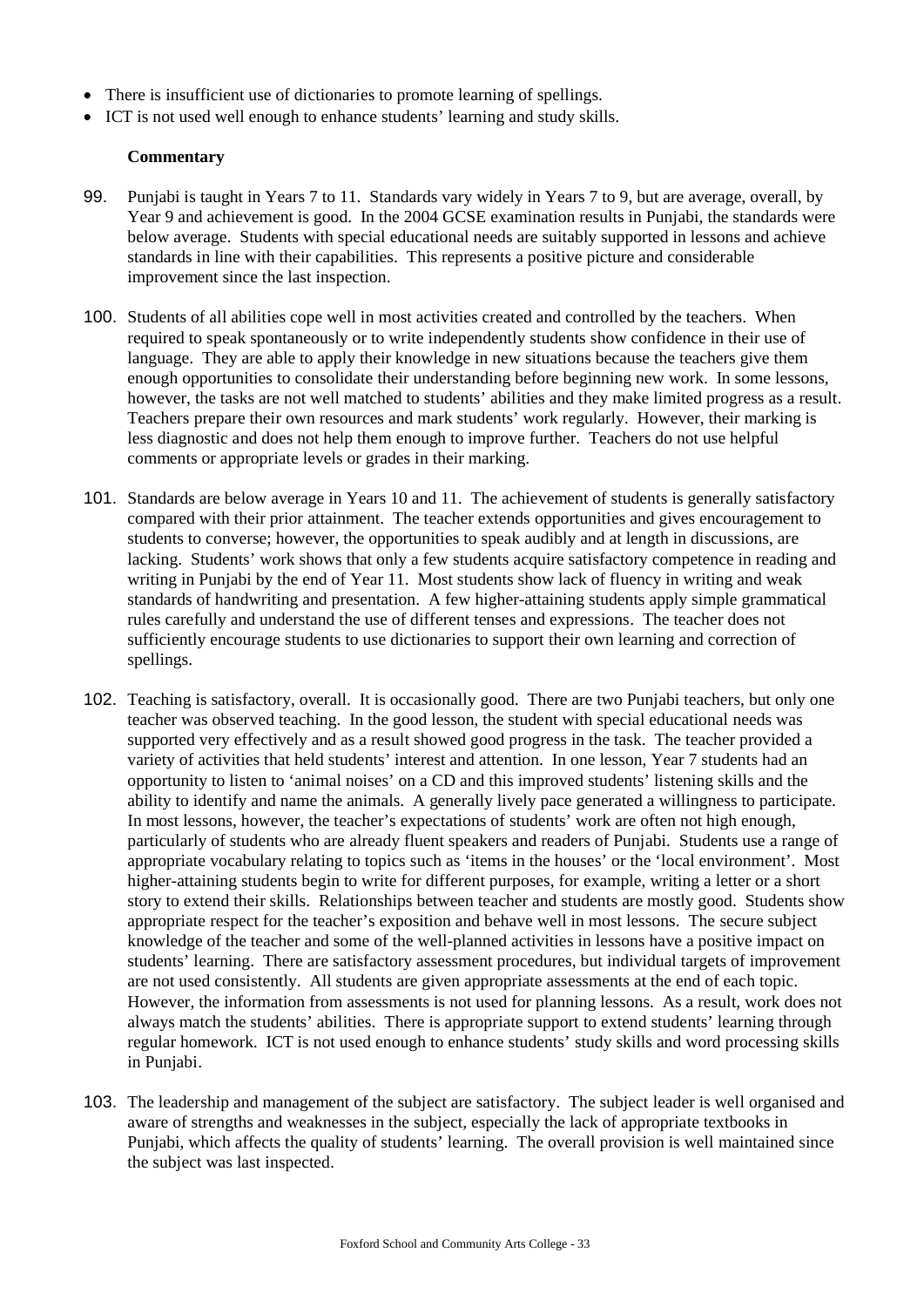## **MATHEMATICS**

Provision in mathematics is **good**.

#### **Main strengths and weaknesses**

- Standards of attainment are increasing year on year.
- Generally, teachers insist on good behaviour in their classes and, as a result, students' attitudes to learning are usually good or very good.
- Teachers do not set aside enough time at the end of lessons for high quality sessions to summarise the gains in the lesson.
- Teachers mark work very thoroughly, with useful comments, which enable students to know how to improve their mathematics.
- The use of ICT is underdeveloped.
- The quality of leadership and management of mathematics is good.

- 104. Results at the end of Year 9 were below the national average when compared with all schools in 2003. In comparison with similar schools, based on the prior attainment of students when they joined the school, the results were in line with national averages. Considering the attainment levels when students arrive at the school, which are well below national averages, students' achievement is good. Boys performed better than girls. The mathematics results are better than those in English and about the same as science. The results achieved over the last few years are increasing at a greater rate than the national average. The average points scored by students have increased steadily over the last four years. The results achieved in 2004 were considerably better than those in 2003.
- 105. Results at the end of Year 11 were significantly below average in GCSE examinations in 2003. There has been an improving trend in the examination results: at the time of the last inspection, the percentage of A\*-C passes was approximately half of the 2004 figure. However, when the 2003 figures are compared with all other subjects in the school, students performed below other subjects' results. The 2004 results have dramatically increased, and the comparison with other subjects will give a much better picture for mathematics. The 2004 results showed good achievement and students performed above the levels expected from their prior attainment.
- 106. Students enter the school with levels of attainment in mathematics that are well below the national average. By Year 9, standards of work seen are generally below national averages. Higher-attaining students understand how to solve simultaneous equations, and study circle theorems at a high level. They use their mathematical knowledge to complete a statistical investigation well. Average students expand brackets with confidence, use equivalent fractions well, and use good diagrams to help their understanding of the properties of polygons. Students with special educational needs show accurate measurement in mathematical constructions and achieve well.
- 107. Standards are well below average by the end of Year 11. Higher-attaining students in Year 11 solve simultaneous equations by elimination with good algebraic skills. Their work is in line with that normally associated with top sets in Year 11, and the curriculum offered is very demanding. Lowerattaining students, and those with special educational needs, use tracing paper to rotate shapes and understand the three commands need to specify a rotation. Students have a clear idea about their target grades and the tier of examination in which they are to be entered. Lower-attaining students struggle with basic numeracy skills.
- 108. The overall quality of teaching and learning in mathematics is good. All lessons observed are at least satisfactory, with over two-thirds being good or very good. This is an improvement, because there were significant weaknesses in a minority of lessons when the school was last inspected. Teachers' command of mathematics is very good, and their planning is satisfactory. Teachers do not always break lessons into small, manageable parts and check carefully at each stage that students have understood the new concepts. Several three-part lessons are seen, which follow the recommendations of the National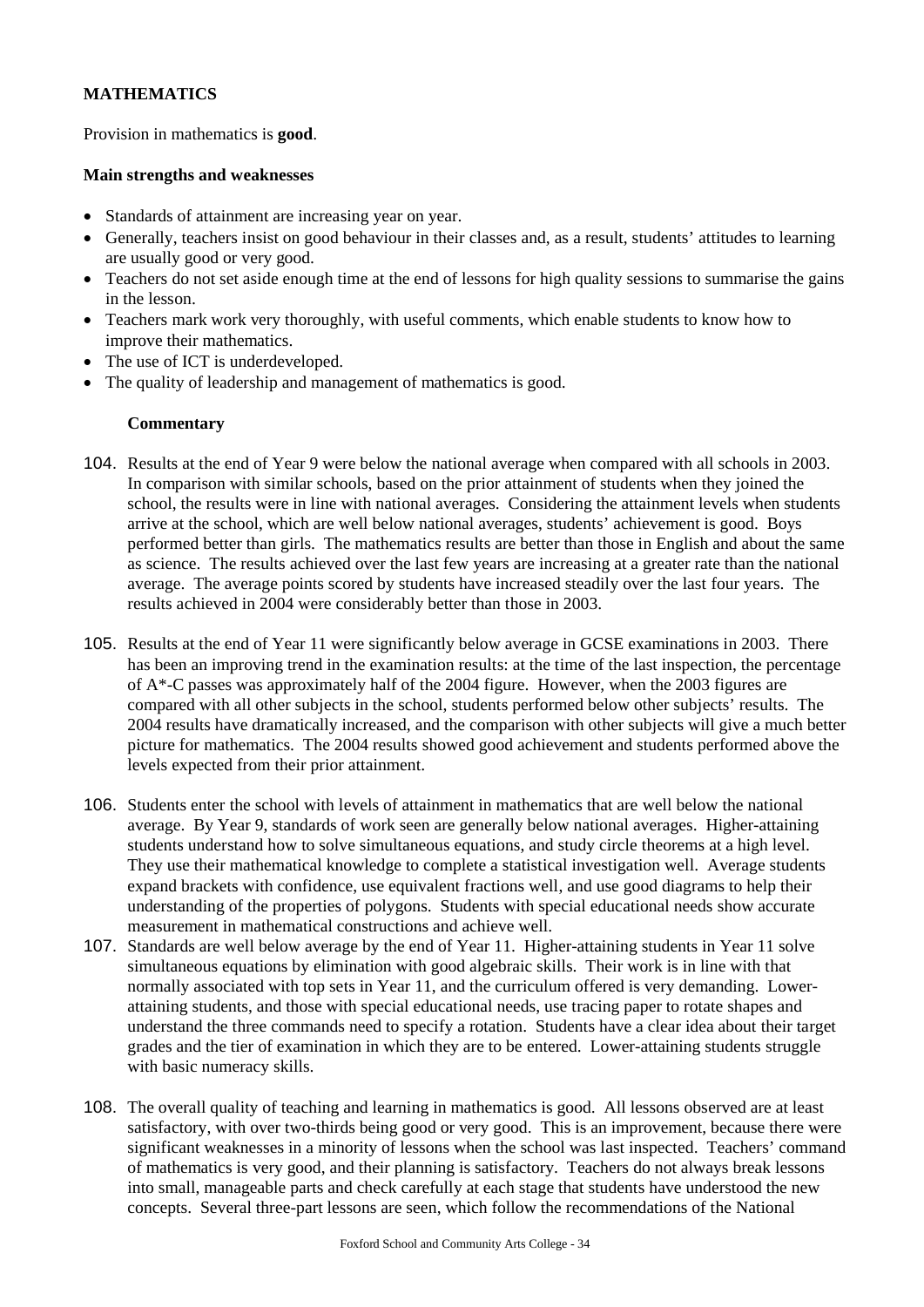Numeracy Strategy. However, some teachers do not leave enough time for a thorough plenary session. This session is needed to confirm knowledge and skills gained during the lesson. Teachers expect students to work hard, and have high expectations of what they will achieve. They control students very well. This leads to mature behaviour and good achievement in lessons. Relationships between teachers and students are very good; students enjoy their mathematics, respond very well to challenges from teachers and work enthusiastically.

- 109. Assessment of students' work is good. Teachers mark students' work very thoroughly, and comments enable students to see what they need to do to improve. The faculty keeps extremely detailed records of test and assessment results; these are carefully analysed to discover areas of knowledge that require further understanding. Targets are set and discussed with students. This is an area of strength.
- 110. The leadership and management of the mathematics faculty are good. The head of faculty clearly identifies objectives for continual improvement. The schemes of work have been totally revised. There is a very impressive faculty performance portfolio, which is issued to all teachers. The detail in all faculty documents shows vision and is directed towards self-review which will generate improvements in students' performance. There are very high aspirations to improve standards. The head of faculty monitors teaching. The use of data on students' attainment is improving. Planning and organisation within the faculty are very detailed. The head of faculty, with support from other mathematics teachers, has coped very well with changes in staffing and staff absences.
- 111. Improvement since the last inspection is good. Attainment is increasing year on year, due to a determined effort by teachers to raise standards. The teaching strategies used are still fairly traditional. The behaviour of students and their relationships with teachers are now very good. Teaching has improved and teachers in the faculty are working together well as a team.

### **Mathematics across the curriculum**

- 112. A whole-school policy on the use of mathematics across the curriculum has been in place for the last four years. The mathematics faculty teachers offered in-service training to all staff. Teachers are becoming more confident in using the three-part lesson. New materials are proving useful in helping students to develop their mental mathematics. At present, there is no numeracy co-ordinator in the school, and co-ordination of approaches to numeracy across other subjects continues on an informal basis.
- 113. In science, students complete a substantial amount of numeracy work using graphs and bar charts. In Years 10 and 11, students show good numeracy skills in their investigative coursework, with high quality tabulation and lines of best fit. In art and design, students have satisfactory awareness of spatial concepts; they measure well in their three-dimensional studies, and use proportion and enlargement sensibly. Students in design and technology measure accurately; they also handle data well, using ICT with Excel programs. There is an emphasis on accurate measurement as this affects the quality of the final manufactured product. In ICT, Year 8 students use spreadsheets for graphical outputs. In history, students use graphs on land control trends in Northern Ireland in the eighteenth century satisfactorily. In drama studies, students use graphs well to show peaks of dramatic scenes in a play.

## **SCIENCE**

Provision in science is **good.** 

#### **Main strengths and weaknesses**

- Teaching is good, with increasingly effective classroom practice leading to improved standards, particularly in Years 7 to 9.
- A variety of teaching methods, including an emphasis on student-focused approaches, ensures a high level of interest, so that learning is productive.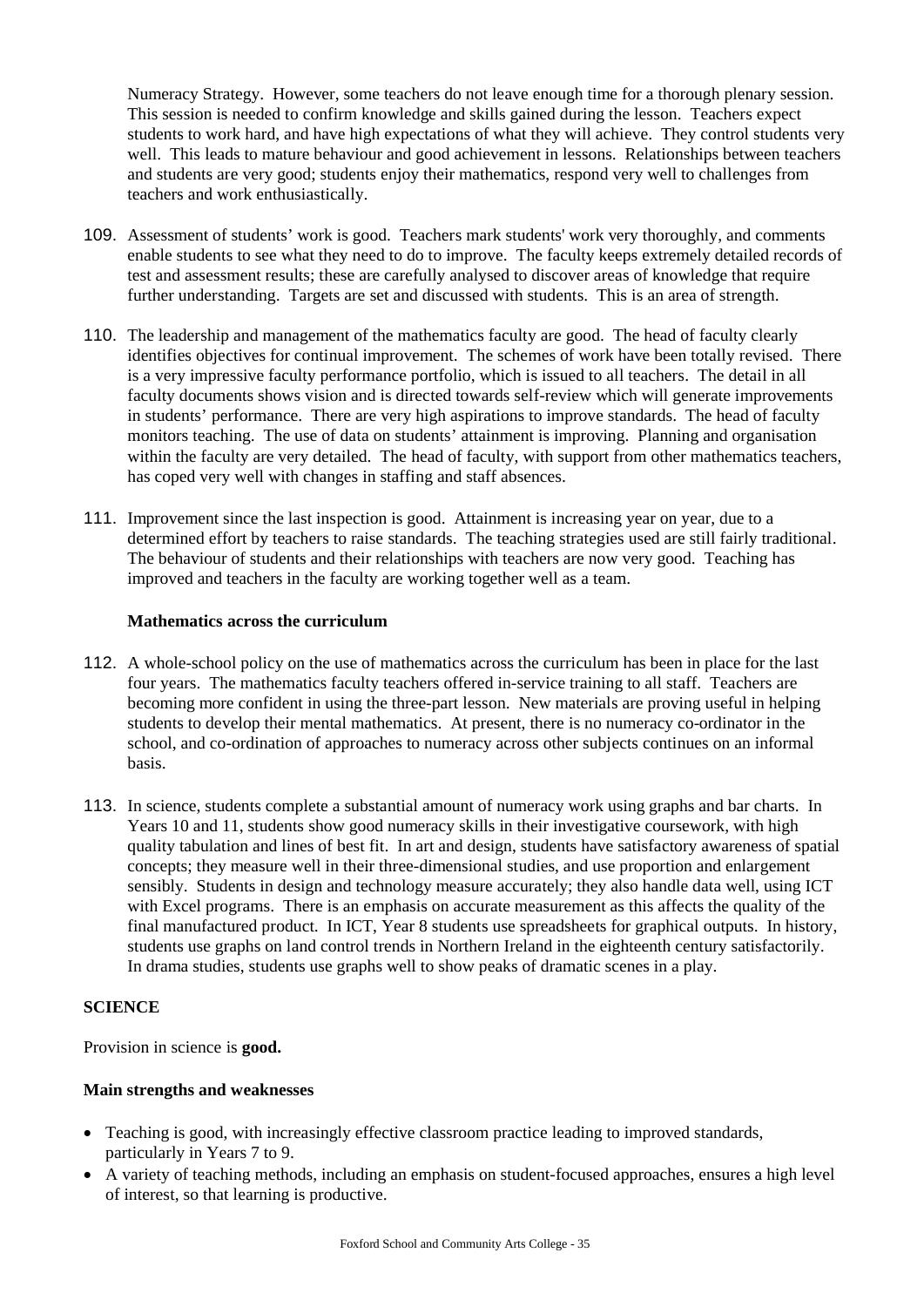- Management of the faculty is good, with work well supported by documentation of a high standard.
- Planning of lessons is good.

#### **Commentary**

- 114. GCSE double science results in 2003 were below the national average. A change of entry policy meant that in 2004 students were entered for double and single science in approximately equal numbers and results are above national average in both options. Boys' results are better than girls'. The small number of students taking the Certificate of Achievement in science were successful in both 2003 and 2004, mostly attaining the higher-level grade. Year 9 test results in 2003 were below average when compared with all schools but in line in comparison with similar schools based on prior attainment. In comparison with other core subjects science was in line with mathematics and better than English. Results have improved significantly over the past few years and, in 2004, are above average in comparison with similar schools.
- 115. Across Years 7 to 9 the standard of work seen is average and the overall achievement is good. Students settle quickly on entry to Year 7 and soon display good scientific thinking. A Year 7 class demonstrated that they could both develop their learning and enjoy science as they excitedly but productively planned and designed transporting a raw egg by parachute. The standard of work seen in Years 10 and 11 is average and achievement is satisfactory. In class, students answer questions well and make good use of appropriate scientific language. Practical work is carried out safely with accurate observations that are clearly recorded. Students show respect for one another and co-operate well in group work. Those for whom English is an additional language, and those with special educational needs, receive good support from teachers and from well-prepared support assistants. These students participate fully in lessons and progress as well as others. In lessons, all groups of pupils make equivalent progress.
- 116. Teaching and learning are good, with teachers' subject expertise and skills in presenting information a feature of lessons. A variety of teaching and learning approaches ensures a positive response from students. A Year 11 class showed obvious pride in producing a 'PowerPoint' presentation on selective breeding and genetic engineering before sensibly discussing related moral questions. Lesson plans clearly identify learning opportunities for all students but sometimes there is a failure to stretch and challenge higher-attaining students. Procedures for formal assessments are satisfactory. In some lessons, although learning objectives are clearly stated, the progress of students in reaching them is not fully evaluated. Homework is used effectively to extend learning although the standard of marking is inconsistent in terms of identifying ways in which students may improve. Overall, student

behaviour and attitudes to learning are good. In only one lesson did the poor behaviour of a small number of students disrupt learning, as the teacher had to spend too much time on class management.

- 117. The head of science provides good leadership and management. A strong teaching team, all with a shared commitment to subject improvement, supports him. Ideas for taking science forward are identified in the impressive faculty improvement plan and delivered within the agreed time-scale. Regular and systematic monitoring of teaching, followed by evaluation and development action, is also important in taking the faculty forward. The use of ICT as a research tool is good, and the faculty benefits from having twenty-four laptops for students' use and an electronic whiteboard. Data-logging experiments have been identified to support work in all years and a member of the faculty has responsibility for staff training to take this initiative forward. Literacy skills are satisfactory, with use made of a key words approach and helpful writing frames in some lessons. Numeracy skills supporting science are good in all years. Laboratories are well designed, with impressive wall displays, and provide a good learning environment. The technicians provide good support to the work of the faculty both inside and outside laboratories.
- 118. Since the previous inspection, improvements have been good. Strategies, such as the sharing of good practice, have helped to improve teaching standards and this has led to a marked improvement in standards of attainment. The application of ICT in science has improved and is still developing.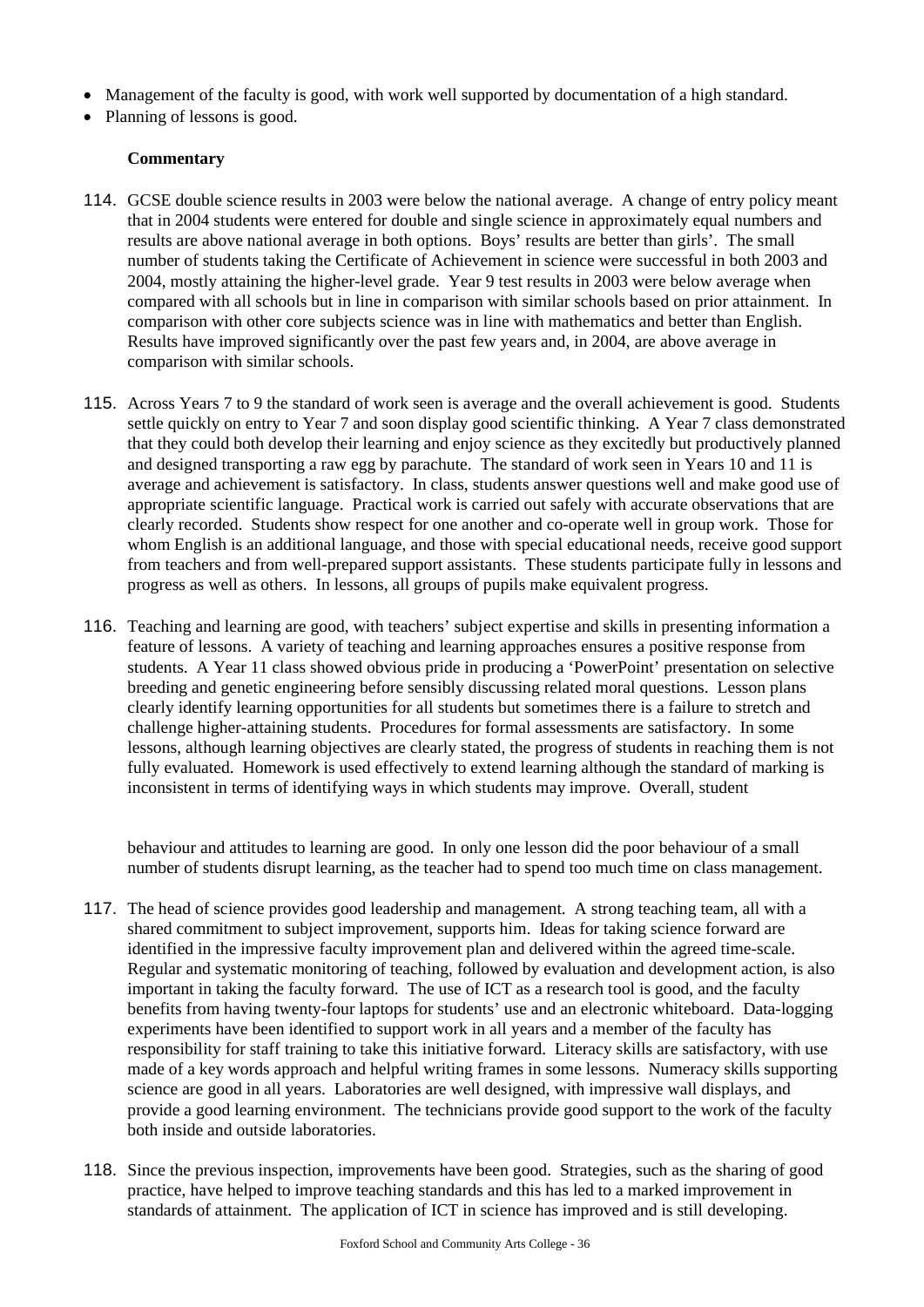## **INFORMATION AND COMMUNICATION TECHNOLOGY**

Provision in information and communication technology (ICT) is **good.**

#### **Main strengths and weaknesses**

- Teaching is good because teachers plan well and have a very good knowledge and understanding of the subject.
- Assessment and marking are thorough, so students know how to improve their work.
- The very good accommodation and resources provide a very good learning environment.
- Poor guidance means that some students in Years 10 and 11 are studying an inappropriate applied GCSE course.
- The excellent in-school ICT consultant has contributed positively to the good improvements in ICT across the curriculum.

- 119. Students enter the school with below average attainment in ICT. The results of teachers' assessments at the end of Year 9 were close to the national average in 2004, and work seen during the inspection was of a similar standard. No national data is yet available for the 2004 applied GCSE examination. Results were above the examination board average for the course but were below the average for other subjects in the school. In lessons, the standards seen for Year 10 are broadly consistent with these results but Year 11 are below average. Prior attainment was significantly lower for these students and there is a mismatch between their skills and those needed for the course.
- 120. All students in Years 7 to 9 achieve well, including those with special educational needs and for whom English is an additional language. In the GCSE groups, achievement is satisfactory for Year 11 and better in Year 10. All students follow a Key Skills ICT course within design and technology and make satisfactory progress. Inspection evidence shows good year-on-year progression in students' skills. In communication work, Year 7 students can combine text and graphics to produce slide presentations and leaflets but much early work is marred by low standards of literacy. Use of the national strategy helps to ensure that by Year 9 there is a significant improvement in literacy and higher-attaining students can tailor their response to specific audiences. Average Year 8 students can create a spreadsheet to calculate and display the cost of a bedroom design. A year later, higher-attaining students successfully modelled complex mobile phone tariffs. A strength is the development of independent learning skills, which serve students well.
- 121. Teaching is predominantly good or better. All teachers have a very good knowledge and understanding of the subject and can communicate it effectively, using a good range of strategies. The very good resources are used well to enhance students' learning. In Years 10 and 11 the poor literacy skills of lower-attaining students meant that learning often did not match the good teaching. Good planning, positive relationships and the very good management of students' behaviour all help to raise standards. Very good assessment procedures and helpful marking give students a clear understanding of the standard of their work and how to improve further. Teachers provide good support in the classroom but opportunities are sometimes missed to challenge higher-attaining students. Gifted and talented students in Year 7 benefit from the ICT project at the local football club.
- 122. Within the faculty of design and technology leadership and management of ICT are shared. They are effective because of good teamwork and communication. There is a very good culture of self-review, well informed by detailed analysis of results and assessment data. The curriculum is under review, including Years 8 and 9, where the rotation of subjects and the below average time available have a negative impact on achievement. Performance management is well established. There is a good team commitment to improvement. Management and maintenance of hardware by the technicians are excellent and Internet access is safe and well monitored. Since the last inspection there has been good improvement in provision and resources. There is good capacity for further improvement.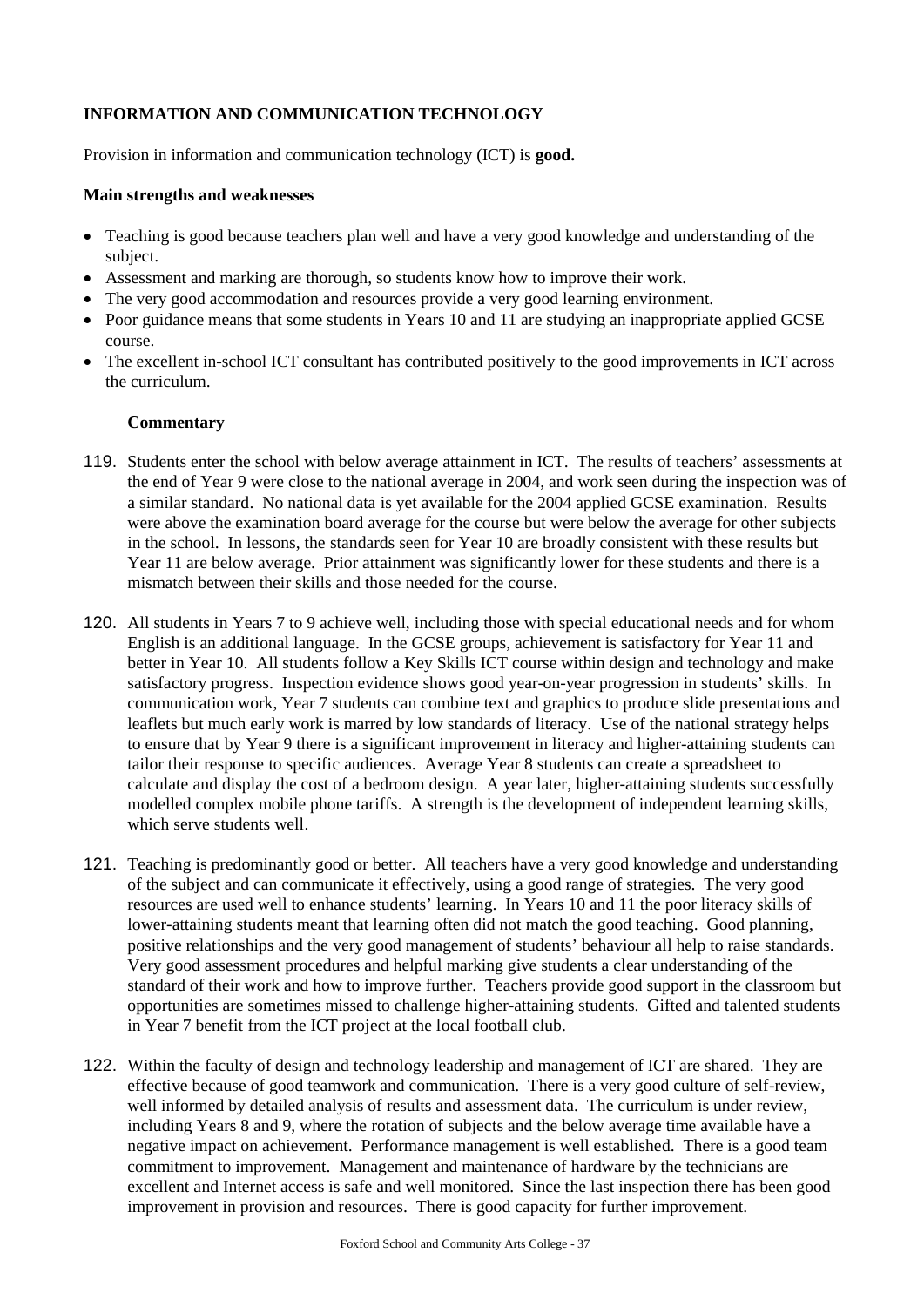#### **Information and communication technology across the curriculum**

123. ICT across the curriculum is satisfactory. Provision has improved considerably, with a well above average computer-to-student ratio now. The in-school consultant provides excellent training tailored to meet the needs of individual departments, but there are still some underdeveloped or weak areas. Interactive whiteboards are used very well in art, design and technology, science and in English, where images of animals were linked imaginatively with Macbeth. English and science also make good use of laptop computers. The library has good and well-used ICT resources. The librarian enabled students with special educational needs to create computerised multimedia stories combining text, images and sounds. These students also make good use of software packages to develop basic skills. In modern foreign languages, music and religious education, computer use is satisfactory but there is insufficient use in mathematics, geography and physical education. Digital cameras, still and video, as well as computerised lighting, enhance provision in drama.

### **HUMANITIES**

124. There are full reports for geography, history and religious education below. In addition, sociology was sampled. GCSE sociology is taught every two years and the last group to take the examination was in 2004. Almost half of the group attained an  $A^*$  to C grade pass. In relation to school analysis of data, this represented satisfactory achievement. In the one lesson sampled, in Year 10, the standard seen was average and teaching and learning were very good, which resulted in very good achievement. Students had a secure understanding of a variety of research techniques and had successfully planned interviews with visiting residents from a local residential home for the elderly.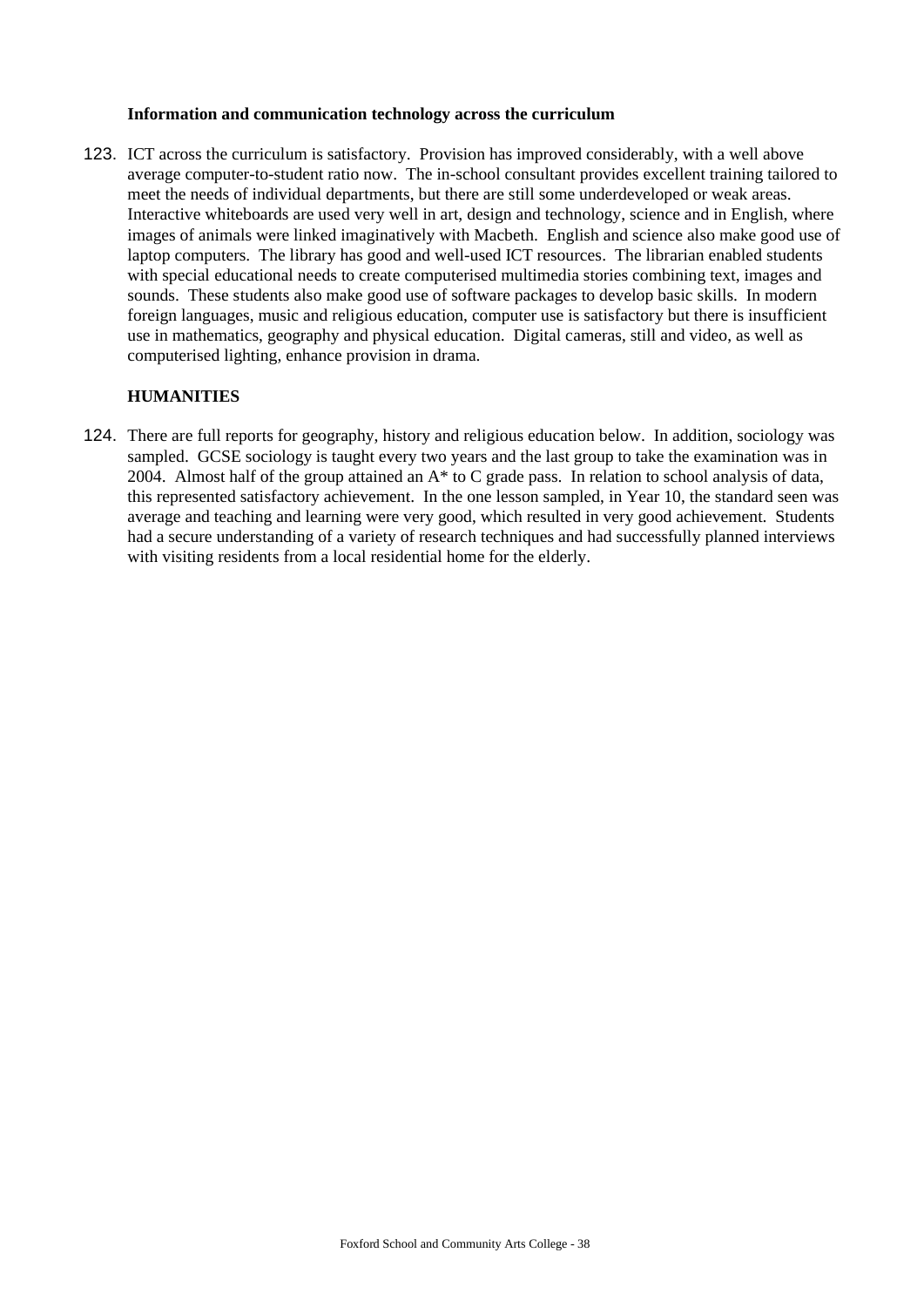## **Geography**

Provision in geography is **satisfactory**.

### **Main strengths and weaknesses**

- Attainment at GCSE is well below average.
- Teachers within the department are conscientious and enthusiastic.
- Good classroom management creates a good working environment for learning.
- Regular and supportive marking provides guidance on improvement.
- Successful teaching strategies need to be established and fully shared across the department.
- Students require further support with their literacy and writing skills.
- ICT could be developed further as a learning tool.
- There is a lack of fieldwork for students.

- 125. Standards in geography are below national averages at the end of Years 9 and well below the national average in examinations at the end of Year 11. GCSE results for 2004 are well below national average in relation to  $A^*$ - C grades and this represents a decline from the previous year. However, this represents satisfactory achievement given these pupils' well below average attainment on entry. Students on the whole gain lower grades in geography than in many other subjects and this provides a challenge for the department. Results in previous years have been consistently below average and girls tend to obtain better results in geography than boys.
- 126. In Years 7 to 9 the standards of work seen are below national expectations. Students are making satisfactory progress in lessons. An emphasis on literacy skills has helped to raise standards. Teachers are emphasising reading and using the correct geographical terms and this is having a positive effect on achievement. There is good provision for lower-attaining students, including those with special educational needs. These pupils make good progress, particularly when they are supported by learning support assistants. A large number of students have English as a second language and require considerable support with both reading and writing. In view of this, most of these students are achieving well and make good progress in lessons. Many pupils still have difficulty with extended writing and the department needs to develop further the literacy skills of all pupils. Most pupils are able to draw simple maps and diagrams as well as use other geographical skills. Most pupils' numeracy skills are satisfactory for coping with statistics, graphs and concepts such as scale and direction that are used in geography. Limited use is made of ICT to support learning.
- 127. In Years 10 and 11 the standard of work seen is below average, although achievement is satisfactory in relation to prior attainment. The ability range of the groups is more balanced this year and many students are working towards the higher A\*- C grades in GCSE. Structured lesson plans provide a good base for learning and pupil progress is supported by end of module assessments. Year 11 projects provided opportunities for research on the service provision in the local area of North East Coventry. Students demonstrated good skills in collecting data, interpreting the information, using maps and diagrams and evaluating the research. Teachers put emphasis on developing literacy skills by using key words and writing frames for extended writing. The key appears to be to develop further the literacy skills of all pupils so that they are more confident with written work.
- 128. Teaching and learning are satisfactory, overall, although there is some variation within the department and between the key stages. There is good teaching in Years 10 and 11 and, as a result, students make good progress in their learning. Good classroom management creates a positive working environment for learning and ensures a swift pace to most lessons. Students behave well, allowing teachers to give detailed attention to individuals. A variety of appropriate teaching methods is used successfully to engage the pupils and enable them to learn effectively. Students make good progress when lessons are prepared with clear learning objectives, in line with the learning styles of the students.Learning is good when the teacher ensures real understanding of topics and sets structured attainable tasks. Opportunities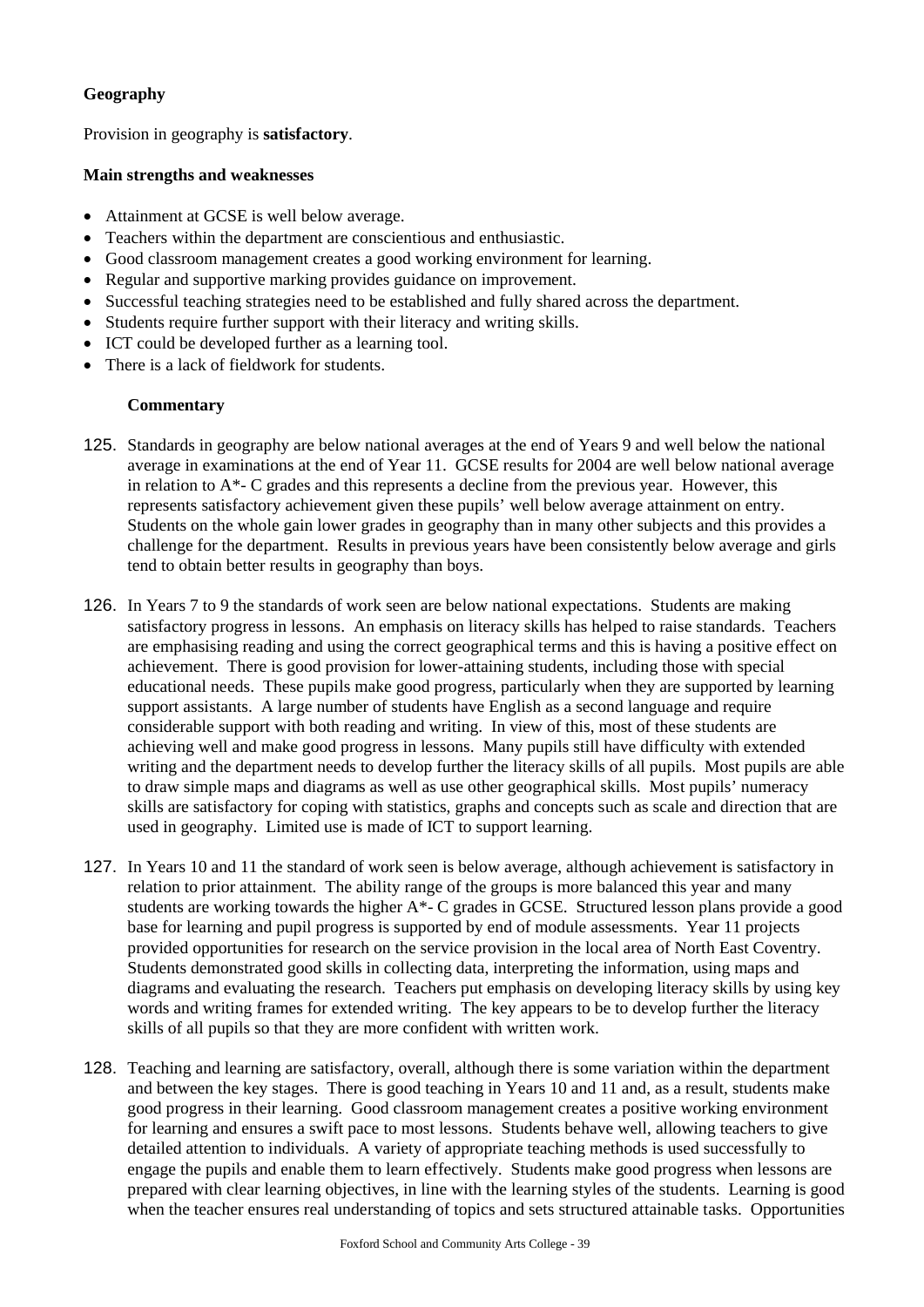are missed to develop students' skills in geography with the limited amount of fieldwork available. Insufficient use is made of ICT to support teaching and learning.

- 129. Marking of pupils' work is supportive, in line with the faculty assessment policy and shows pupils how to improve their work. Homework is not set consistently by all teachers and the department could use homework more effectively to reinforce and extend what is learnt in school. Teaching was less effective when the teacher spoke for long periods or there was too much dependence on the teacher, not allowing the pupils to work at their own pace. Good progress was made within structured lessons when teacher explanations were clear, there were relatively short, attainable, tasks and teachers provided guidance with writing and note taking. The challenge for the department is to encourage the pupils to work more independently, albeit with structured guidance, so that they can develop their skills of analysis and evaluation.
- 130. The department is led and managed satisfactorily by an experienced subject co-ordinator within the humanities faculty structure. She provides support for an enthusiastic and conscientious team of teachers. However, some of the team are non-specialist teachers and the monitoring role through classroom observations needs to be more rigorous. There is a lack of consistency in the quality of teaching across the department and there is a need for more guidance with lesson plans and successful strategies for effective teaching and learning. The departmental members need to meet more regularly and revisit the schemes of work and lesson plans so that good practice is established and fully shared across the department. There is good display work in the main geography room, which has a positive effect on students' learning, but much of the teaching is in humanities classrooms with no specific subject identity. The department has addressed all of the issues in the previous report but future progress will require a clear plan for improving the quality of teaching across the department and subsequently raising the attainment of all pupils.

#### **History**

Provision in history is **satisfactory**.

#### **Main strengths and weaknesses**

- Standards at the end of Year 11 are well below average.
- Teachers demonstrate high levels of commitment and give students extensive individual support.
- Teachers do not place enough emphasis on students' acquisition of historical skills.
- Strategies for the development of students' literacy skills are not systematic.
- Students' attitudes to their studies are good and they speak highly of their teachers.
- ICT is used well as a learning tool.

#### **Commentary**

- 131. At age 14, standards are below average but are improving and more students are now demonstrating the potential to reach higher levels. GCSE results in 2003 were well below national expectations, but a significant number reached grade D and all students entered attained a grade. Examination results in 2004 were similar to the previous year. In work seen during the inspection, performance matches these standards and many students find the step from narrative to analysis and evaluation difficult.
- 132. From well below average attainment on entry to the school, students achieve satisfactorily in all years and there are examples of students in Years 7, 8 and 11 making good progress in their understanding of the topics under consideration, the Battle of Hastings, for example.

However, because many students, particularly in the GCSE years, have an underdeveloped understanding of the nature of evidence and because their literacy skills are weak, they find much of the work difficult and their progress is hampered as a result.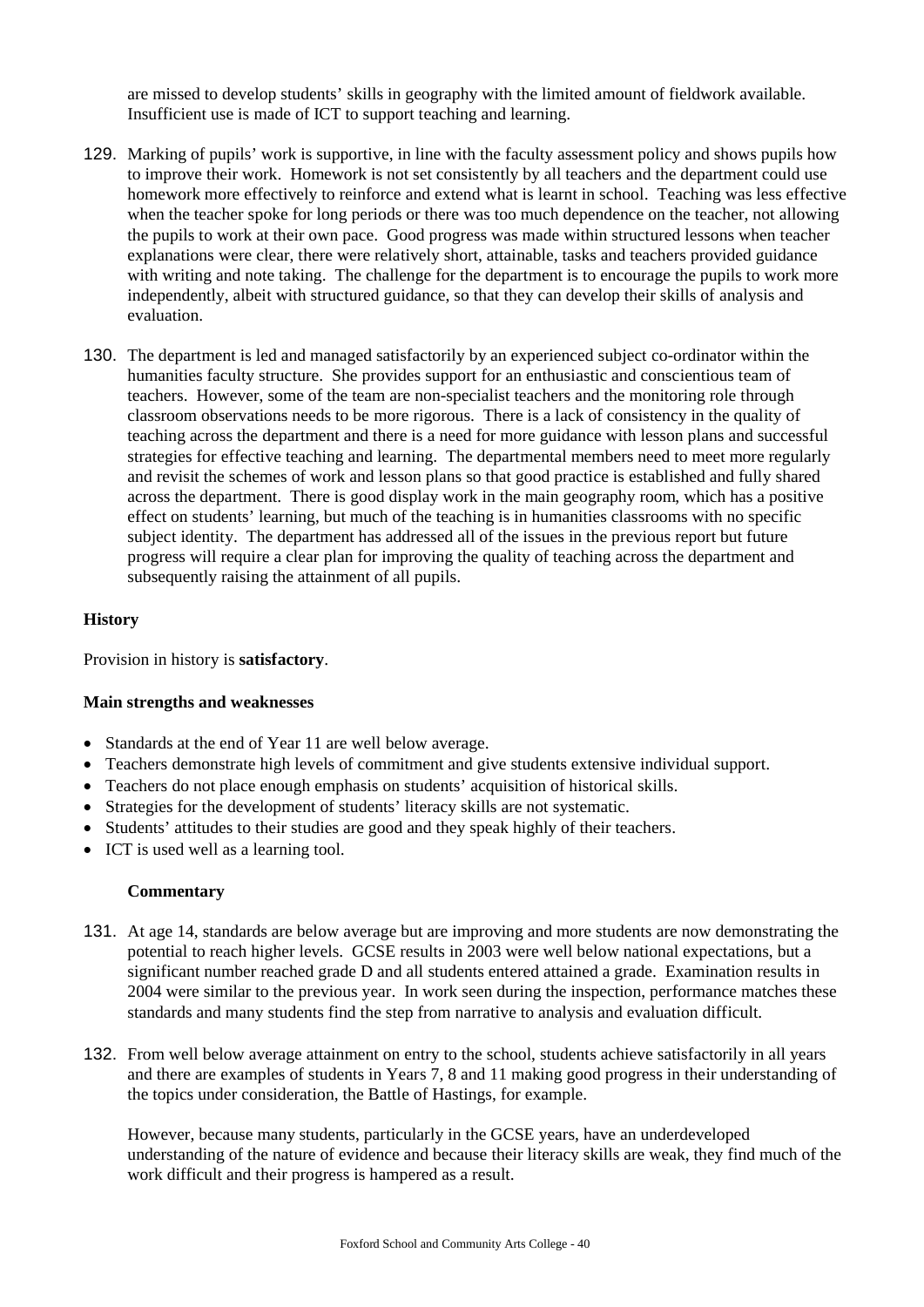- 133. Teaching is satisfactory, overall, and is good in several lessons. Where teaching is good, students are fully engaged and they have opportunities to share their ideas with their classmates. In a Year 8 lesson on conditions on board ships in 1500, students approached their work with maturity, valued the discussions with their classmates and spoke warmly of the approach of their teacher. Where teaching is satisfactory, there is sometimes too much teacher talk and not enough emphasis on developing students' abilities to work like historians. None the less, in all lessons, teachers and learning support assistants care deeply for the welfare, both academic and social, of the students for whom they are responsible and support for individuals experiencing difficulty is a strength. Moreover, there are many opportunities for students to use computers for research and to complete assignments.
- 134. Leadership is satisfactory and fosters high levels of teamwork among teachers in the area. Management is sound and ensures that resources are well matched to the needs and abilities of the students. Teachers recognise that a more systematic approach to the development of students' literacy skills is needed and are working hard to establish consistent strategies to improve the historical skills of their youngsters.
- 135. Improvement since the last inspection is satisfactory and the quality of advice given to students on how to improve their work is higher. Furthermore, teachers' and students' use of ICT is more extensive and this has contributed to raising students' standards. Because teachers demonstrate real commitment to their students and to their subject, the area is well placed for further development and future success.

### **Religious education**

Provision in religious education is **unsatisfactory.**

### **Main strengths and weaknesses**

- Standards in Years 10 and 11 are too low. In particular, students do not learn enough about different religions.
- Statutory requirements are not being met in Years 10 and 11 because there is insufficient curriculum time.
- Students develop their understanding of ethical issues well.

## **Commentary**

- 136. Religious education takes place in Years 7, 8 and 9 through integrated humanities. There are no national tests in religious education at the end of Year 9. Teachers assess students' knowledge at the end of the year, and records show that attainment is average. In Years 10 and 11 there are units of work identified in citizenship lessons, which have a religious flavour. No students are entered for a GCSE course in religious education.
- 137. In work seen, standards by the end of Year 9 are below average. Students acquire some understanding of different faiths and of moral and ethical issues. Those in Year 7 showed straightforward understanding of religious symbols and festivals. There were some good newspaper articles describing the marriage of Rama and Sita and students carry out Internet research. There are some good opportunities to write about personal feelings and to allow students to respond individually to questions of faith and belief. In Year 9 there is a unit looking at religious dimensions to environmental issues and students do good work in looking at these from different perspectives. Work covered during Years 7 to 9 is largely based on the requirements of the Coventry Agreed Syllabus, but there is less attention given to learning

about religion rather than learning from religion. Students achieve satisfactorily in the first three years. There was insufficient evidence to judge the progress of those with special educational needs or those who are at an early stage of learning English.

138. Students cover some aspects of religious education in Years 10 and 11 citizenship lessons. Very little work was available during the inspection and no lessons took place. The units of work cover moral and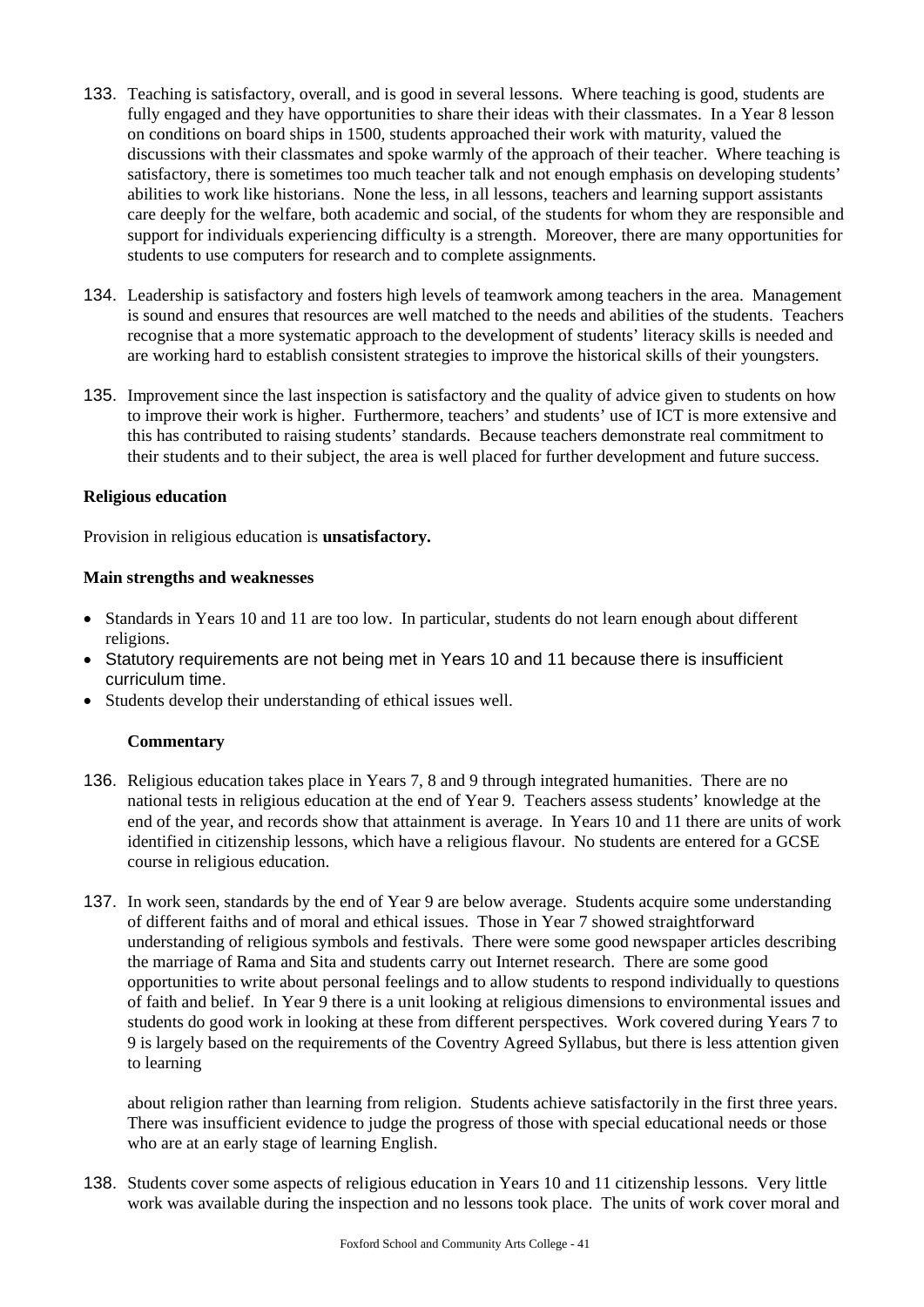ethical issues, and some regard is given to the teachings of different faith groups. In work seen, students had explored what it is to live in a multicultural society. They had looked at the attitudes of different religions towards marriage and divorce. All work seen was fairly short and superficial, with little emphasis on knowledge of religious traditions and beliefs. By the end of Year 11, standards are well below average and achievement for those in Years 10 and 11 is unsatisfactory.

- 139. Teaching and learning are satisfactory, and in half the lessons seen both were good. Teachers plan a variety of activities, which help to keep students interested and motivated. In a good Year 9 lesson, they were considering deep ethical issues – such as whose side was God on in war. They were encouraged to express their own ideas well. Where learning is satisfactory rather than good, the pace is a little slow and some activities do not stretch higher-attaining students.
- 140. The subject is within the humanities faculty. The humanities' teachers are an effective team and there is a good learning environment in the faculty. Strategic leadership of the subject, as provided by the senior management of the school, is unsatisfactory because the lack of time for religious education in Years 10 and 11, identified as an issue in the previous inspection, has not been tackled. Provision does not meet the requirements of the Coventry Agreed Syllabus and improvement since the previous inspection has been unsatisfactory. Within the constraints imposed by the school leadership the leadership and management provided by the subject co-ordinator are good.

### **TECHNOLOGY**

141. In addition to the full inspection, design and technology, the health and social care course was sampled. Standards of students' current work seen in the health and social care applied GCSE course are broadly average and students make good progress. Teaching and learning are good, and students are encouraged to draw on their own past experience, and use good research skills to develop a number of study units, organised within and outside school.

#### **Design and technology**

Provision in design and technology is **good**.

#### **Main strengths and weaknesses**

- Strong leadership and management are resulting in the emergence of effective strategies for positive change.
- Good teaching and learning in Years 7 to 11 are resulting in improved standards and students' good achievement.
- Students do not show sufficiently how they develop the detail of their design ideas.

#### **Commentary**

142. Teachers' assessments over the last two years indicate that standards were in line with national averages by the end of Year 9. Current standards of work in Year 9 are below average. This represents good achievement for all students compared with their well below average levels of attainment on entry in Year 7. In Years 7 to 9 students experience a range of materials and processes, but do not develop their understanding of systems and control in as much depth. They do not show consistently how their design ideas are developed in each material area. In 2003, GCSE results were below the national average, overall, but students did as well or better than they did in their other subjects. Provisional results in 2004 show significant improvement, overall, and GCSE standards are now above average. Students achieve better results in design and technology than they do in their other subjects. Standards have improved, particularly in resistant materials where they are notably well above average because of very good teaching. Current standards of work in Year 11 are at least in line with national averages, and show that achievement for all groups of students is good. Students model their ideas well, and produce good formal drawings, but do not have sufficient sketching skills to show clearly how their designs are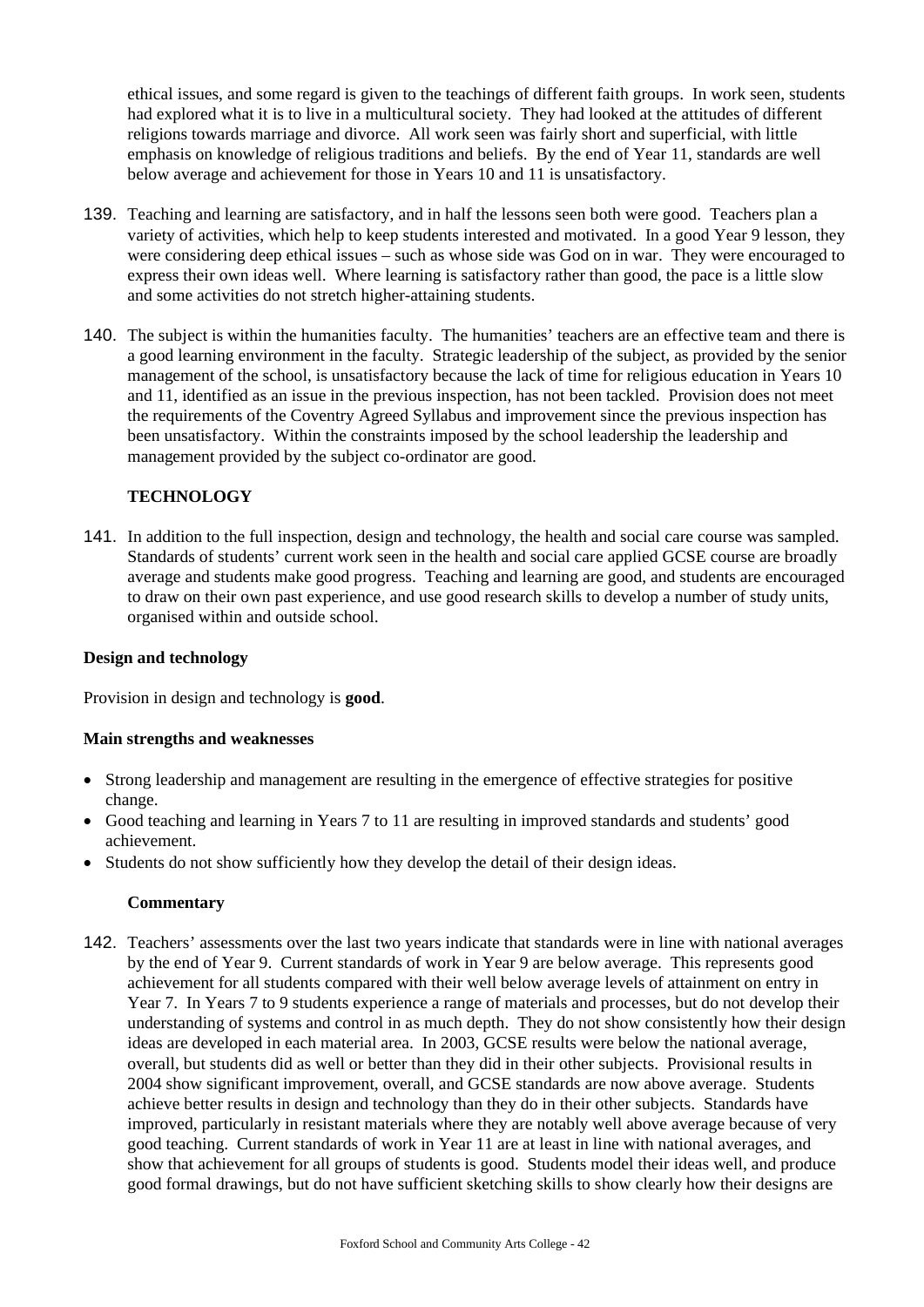developed. There is some variation in the application of ICT to students' coursework because of uneven access.

- 143. Teaching and learning in Years 7 to 11 are good, overall. Most teachers have good subject knowledge and the non-specialist staff are well supported. In Years 7 to 9 the levels of expectation are not consistently high, especially in the degree of challenge set in design tasks. Some inappropriate techniques are being taught in textiles. Teachers provide good support materials, which result in good learning and lesson pace. Some recent developments, for instance, in improving writing skills for project evaluations, are starting to make a positive impact on attainment but are not yet used by all teachers. In Years 10 and 11, teachers encourage a variety of techniques such as prototyping and product analysis to help students develop their own ideas. In the best lessons, students work independently to develop coursework and are well monitored and individually supported. Additional challenge and support for gifted and talented pupils are less well defined. Students are not sufficiently taught how to generate design ideas.
- 144. Leadership and management are very good. There is a strong faculty ethos and a clear sense of direction by staff, resulting in rising standards. The faculty has recognised the need to match assessment more closely to National Curriculum levels in Years 7 to 9. Both learning and technical support staff are well deployed, and very good preparation in food technology lessons improves pace and learning opportunities. ICT facilities are generally good, but need to be developed further in textiles. There is a progression in the use of computer-aided design (CAD). Good enrichment opportunities, such as participation in the 'Formula 1 Challenge' and the school Young Engineers Club, are successful.
- 145. Since the last inspection improvements have been good. Standards in Years 10 and 11 have improved and the spiritual, moral, social and cultural dimensions of the subject have been built into teachers' planning.

## **VISUAL AND PERFORMING ARTS**

146. The school has achieved Arts College status. In addition to reporting fully on art and design and music additional briefer reports on dance and drama have been added to this section of the report.

#### **Art and design**

Provision in art and design is **very good**.

#### **Main strengths and weaknesses**:

- Standards in GCSE examinations are significantly above the national average.
- Teaching and learning are very good in Years 10 and 11, and the majority of students achieve well and progress at a good rate.
- Teachers and students enjoy very good working relationships and students benefit from high levels of personal tuition and guidance.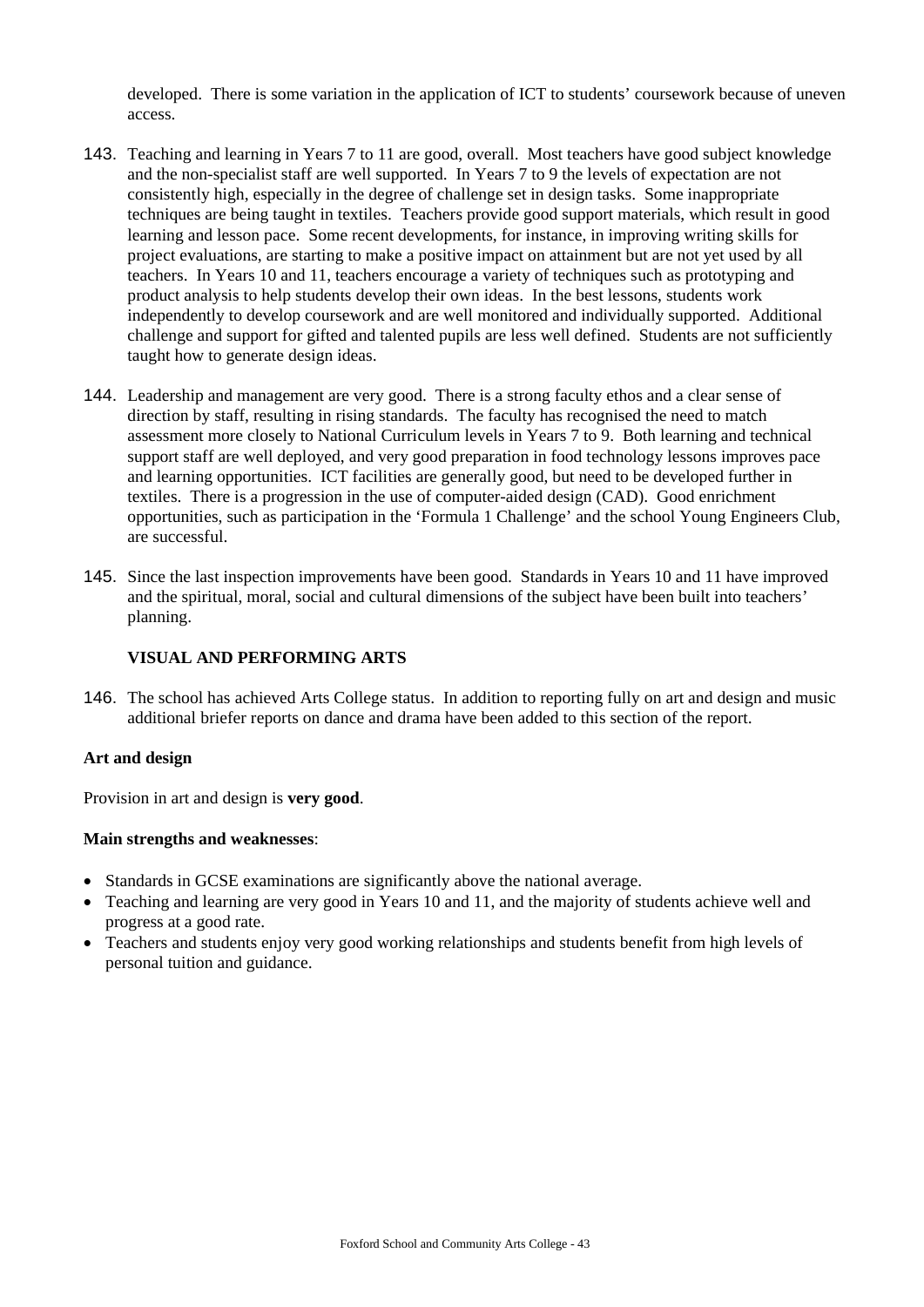- The full potential of ICT as a learning aid is not fully developed in Years 7 to 9.
- Assessment procedures in Years 7 to 9 are not used effectively.

- 147. Teachers' assessments of Year 9 students in 2003 and 2004 were above average. In the current Year 9 standards are above average. This represents good achievement for most students in relation to their knowledge, understanding and skills when they entered the school. Lower ability students, and those with special educational needs, make good progress. Students apply themselves purposefully to their work and are supported very well in lessons. Fast tracking of students results in many gaining early GCSE success. Students of all abilities research and develop their art and use line and tone effectively in their drawings.
- 148. The proportion of students gaining grades A\*- C in GCSE examinations in 2003 was significantly above average. Boys' performance was well above average, with rising trends in recent results. In the current Year 11 standards are well above average. This represents very good achievement for the majority of students by the end of Year 11. This is a direct result of assessment procedures that ensure students have opportunities to discuss their achievement and set targets for future development. Students with special educational needs achieve well and benefit from personal tuition and guidance. Good matching of tasks to capabilities ensures that higher-attaining students are sufficiently challenged. The breadth of media opportunities and development of personal interests have had a positive impact on boys' achievement. Sketch-books are used very well and students' work shows the influence of important movements in art and design or of particular artists.
- 149. The quality of teaching and learning is good in Years 7 to 9 and very good in Years 10 to 11. Very good teaching was observed when students were actively engaged in debate about their work and were clear about their intermediate learning objectives. When behaviour is well managed and teachers use sharp questioning to ensure the participation of all students, responses are very positive. Teachers are aware of the capabilities of their students and often meet their needs through good quality individual tuition. They use their knowledge and subject expertise to very good effect and lesson preparation is very good. However, in Years 7 to 9, assessment procedures are not used well enough to inform students of the levels they are working at, or what they need to do to improve, nor are they related to National Curriculum levels. Since the last inspection, ICT is now used to support students' learning in many areas of art and design but there are some opportunities missed to use ICT in Years 7 to 9.
- 150. The leadership of art and design is very good. Staff work very well as a team and give freely of their time to students, which extends learning. They bring a broad and varied range of experience to the subject and departmental meetings are used to share ideas and good practice. Taught skills are enhanced by opportunities for students to make contact with artists and artwork, both in and out of college. The management of the department is very good and schemes of work and departmental policies provide very good guidance for staff, so that consistency is ensured throughout the department. The work of the department is well monitored through classroom observations and work sampling. The curriculum is very good, offering courses in fine art, graphic design, sculpture, textiles, threedimensional and media and lens-based studies. The recently appointed head of department, who is also head of the creative arts faculty, has already made a positive impact and has clear vision for future development. Improvement since the last inspection has been excellent, most notably in the award of Arts College status, which has led to an ethos of high expectations and excellence. GCSE results are now significantly above national average, with A\* and A grades being achieved. Teaching and learning are now very good and there is good provision for the use of ICT to support students' learning.
- 151. **Dance** is taught weekly to students in Years 7 and 8 in the creative arts faculty. In Years 9 to 11, some students opt to follow the GCSE dance course. Since 2001 there has been a rising trend in the proportion of students attaining A\*- C grade passes; in 2003 this proportion was well above the national average and in 2004 this was maintained. The creative arts faculty has a policy of fast track entry, which means that some Year 9 students start the GCSE course early.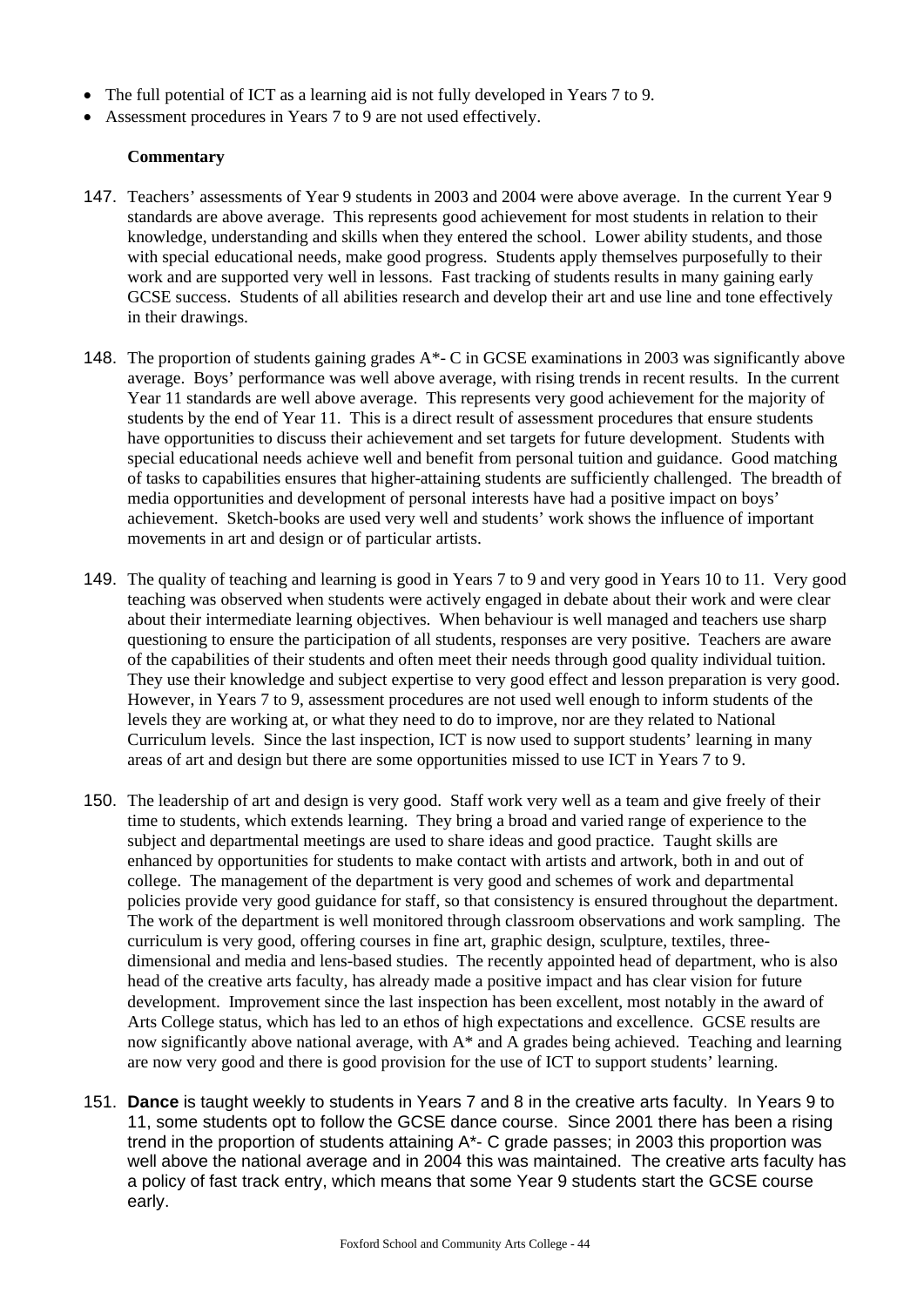152. Three lessons were sampled. In a Year 9 fast track GCSE lesson, teaching and learning were very good, which resulted in very good achievement by all. The teacher's enthusiasm and the challenge offered ensured that all were fully involved and on task throughout. By the end of the lesson all had successfully learned basic ballet movements and were able to choreograph a short sequence of their own, using a combination of feet, arms, plie and arabesque. In a Year 10 GCSE lesson, all students remained on task and were determined to improve their standard of performance. The quality of teaching was very good both in this lesson and in a Year 7 lesson because teachers had high expectations and fully challenged all students.

### **Drama**

Overall, the quality of provision in drama is **good**.

### **Main strengths and weaknesses**

- Students achieve well as a result of good teaching.
- There are good opportunities for students to develop as independent learners.
- There is a good emphasis on students evaluating their own work.
- The quality of learning is frequently affected by noise disturbance from adioining rooms.

- 153. All students in Years 7 and 8 have a drama lesson for half of each year. There is provision in Years 9 to 11 for students to take two creative arts GCSE courses, and numbers taking drama have risen considerably. Some students, however, do not continue with drama beyond Year 8.
- 154. GCSE results in 2004 were average, and rose considerably from the well below average standards of 2003. These results represent good achievement, as standards on entry to the course were below average. Current standards in Year 11 are average, and these students are achieving well, too. There are no national tests for drama in Year 9. Standards seen in the inspection show that those who take drama in Year 9 are attaining average levels, and they are achieving well.
- 155. Students learn a good range of dramatic skills in Years 7 to 9. They can select appropriate techniques to show character and to develop plot. In Year 8 they work on monologues and learn how to build up a character's background in order to make the drama convincing. In Year 9 they learn to distinguish between different genres, styles and conventions. For example, in a lesson seen, students were using melodramatic techniques and exploring stock characters. Higher-attaining students can sustain a role convincingly and use body language and facial expressions well to convey character and emotion. Lower-attaining students are much more self-conscious and lose concentration easily.
- 156. At GCSE, students develop further their knowledge and understanding of dramatic conventions and performance skills. They learn how to analyse their own and others' performances. By the end of Year 11, students can portray character and sustain role convincingly, using movement, voice and gesture, aware of the audience. They also carry out research into a playwright and they analyse scripts showing the build-up of dramatic tension. Students achieve well on the course. Throughout the school, those who are at an early stage of learning English also achieve well, as do students with special educational needs.
- 157. Teaching and learning in the subject are good. Teachers are confident subject specialists and they plan lessons well, in particular by providing good opportunities for students to work independently. They give helpful feedback and encourage students to evaluate their own, and each other's work, well. The level of noise coming from adjoining rooms frequently holds learning back. This disturbs concentration and means that teachers have to go over points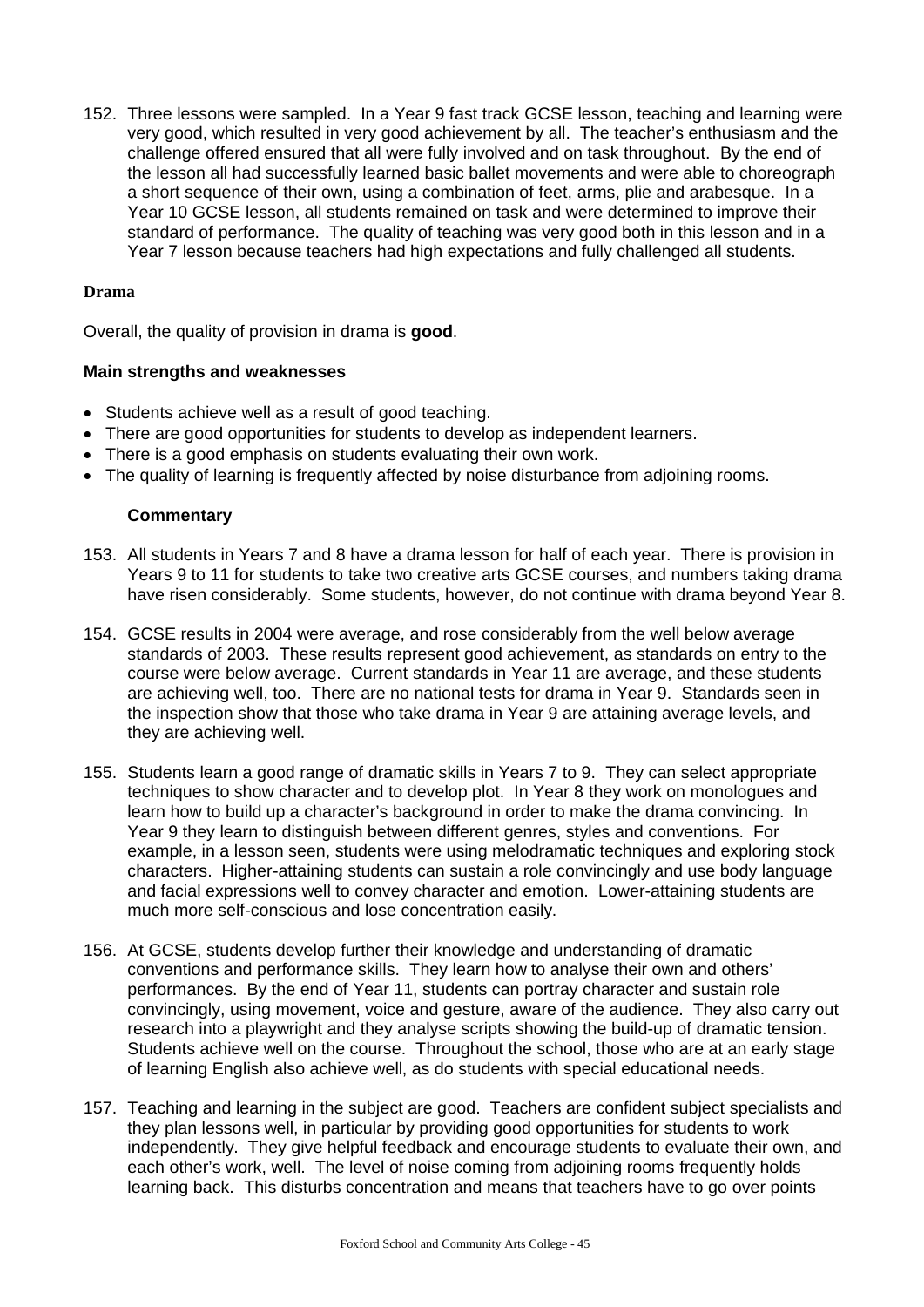more often. Lower-attaining students with short concentration spans are particularly affected in this way.

158. The head of the subject provides good leadership and management. There is a strong focus on raising standards and achievement and the teachers form an effective team within the creative arts faculty. The monitoring of teaching and learning is developing. The subject has made good improvement since the previous inspection. The great rise in the numbers on the GCSE course and the improvements of standards in Year 11 are particularly notable.

#### **Music**

Provision in music is **unsatisfactory**.

#### **Main strengths and weaknesses**

- Students' progress is impeded by weaknesses in teaching methods.
- Limitations in accommodation and resources restrict students' musical opportunities.
- The curriculum lacks a sufficient range of activities to develop fully students' musical education.
- Students enjoy music lessons and work confidently in ensemble performances.

- 159. In the 2003 GCSE examination music results were below average. In 2004, results were poor. The trend in results over the past few years has been very erratic. Standards in Year 9 are below average but represent good achievement since students enter the school with well below average standards. Standards in Year 11 are below average and represent unsatisfactory achievement for those students who continue with music to GCSE level. Throughout Years 7 to 11 there are no significant differences in students' standards and achievement according to gender, special educational needs or ethnicity. Gifted and talented students do not achieve as well as they could.
- 160. Students develop confidence and accuracy in whole-class performance work. They co-ordinate their performance well with others. Composition work is very variable, with a minority producing some good work. Whilst a minority develop effective jazz style pieces, the majority rarely extend their ideas beyond simple formulae. Listening skills are underdeveloped. Students have little understanding of musical styles other than jazz. They are diffident at appraising their work and are weak in their understanding of musical terminology. Students behave well and have good attitudes.
- 161. The quality of teaching and learning is unsatisfactory. Teachers' good quality musicianship stimulates students to learn. Teachers use their own performing skills well to demonstrate ideas to students. However, students are restricted in what they achieve because too many lessons are extended instrumental rehearsals rather than focused teaching sessions. Lesson planning does not sufficiently integrate all aspects of the music curriculum. Too much time is spent on a single activity. Students are not challenged when teachers rarely ask questions or provide appropriate tasks to extend them. Students cannot develop creative independence where teaching is over-directed. Students are unclear about how well they are doing or what they need to do to improve. Errors in students' literacy go unchecked. In a small minority of lessons poor class control seriously impedes learning.
- 162. Leadership and management are unsatisfactory. The new faculty head has identified significant weaknesses in the department and has initiated changes that will quickly have an impact on the quality of its work. Schemes of work need to cover the full range of the music curriculum and lessons provide a more integrated learning experience. Teaching needs to be monitored to ensure that work is focused on students' learning. The school band performs to a high standard. Accommodation and resources are unsatisfactory. The department lacks a second dedicated teaching room. There are insufficient practice rooms for small group work. ICT is underused. Keyboard work lacks earphones to ensure concentrated learning.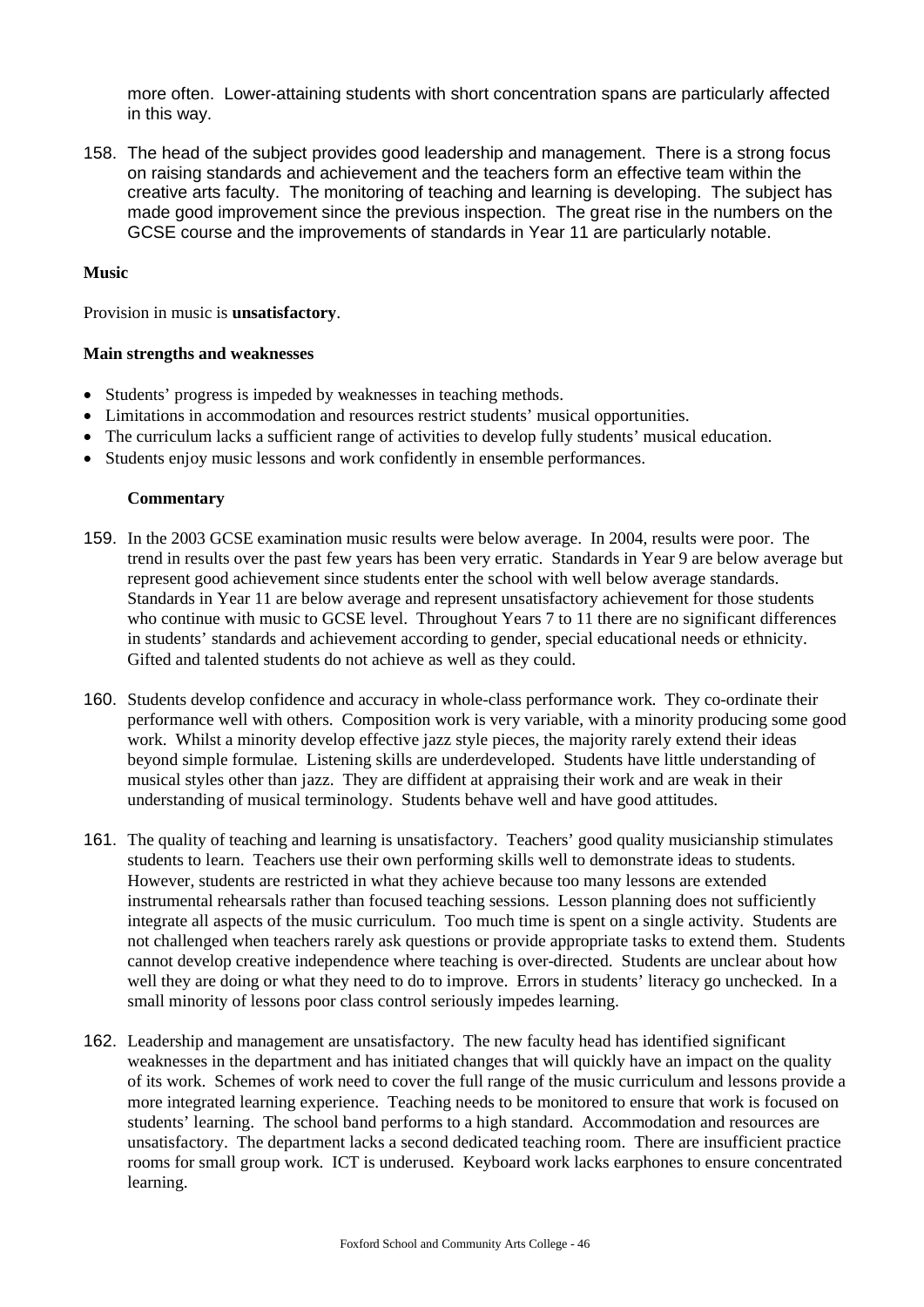163. Improvement since the previous inspection has been unsatisfactory, especially in teaching methods and aspects of the curriculum.

## **Physical education**

Provision in physical education is **satisfactory**.

### **Main strengths and weaknesses**

- In 2003, the proportion of students attaining A\*- C grade passes was broadly in line with the national average.
- Though standards are below average by the end of Year 9, students' achievement is satisfactory in relation to their capabilities on entry to the school.
- The range of accommodation is very good and allows for a good range of activities to be taught throughout the year.
- A range of extra-curricular provision throughout the year broadens students' learning.

### **Commentary**

- 164. By the end of Year 9 standards are below average; students achieve satisfactorily in relation to their well below average standards on entry to the school. By the end of Year 9 all groups of students have a sound knowledge and understanding of the principles and procedures for warm-up, and they are developing their individual skills in swimming and other activities. It was not possible to observe any lessons in the compulsory course in Years 10 and 11, hence no comment can be made on standards or the achievement of students in this age group.
- 165. In Years 10 and 11 a group of students is selected by the physical education faculty to follow the GCSE course. This is an 'extra' GCSE qualification in addition to those courses students choose from the subject option blocks at the end of Year 9. Prior to 2003 the proportion of students attaining A\*- C grade passes had been below the national average. However, in 2003, the proportion was broadly in line with the national average but, in 2004, was very low. The small sample of students' work provided did not provide sufficient evidence to comment on standards or achievement.
- 166. Teaching and learning are satisfactory in Years 7 to 9. Learning objectives are made clear at the start of lessons; thus, pupils know what is expected of them. Lessons are well planned for structure, pace and progression but often there is insufficient challenge for the full range of ability in classes, for example, for the more physically capable in a mixed Year 9 swimming lesson and in a mixed Year 9 ball skills lesson. In a Year 7 mixed gymnastics lesson a lack of focus on the quality of work meant that some students were underachieving because some of their work was inappropriate and dangerous. Students' attitudes are satisfactory, and this helps create a positive learning atmosphere. They are involved in pair and small group work and are provided with opportunities to observe each other's work. However, they are not encouraged to identify strengths and weaknesses and areas for improvement; hence, they are not being taught the skills of evaluation sufficiently well. Teachers use questions well to ensure that students understand the terminology being used. They circulate well in lessons and their constructive praise and criticism make students aware of what they need to do to improve. On occasion, though, this praise does not reflect on the actual quality of work students are producing. Often, at the end of lessons, there is a tendency for teachers to give all the feedback without asking students to comment on what they have learned. There are missed opportunities to use ICT in practical lessons to support students' learning. Assessment levels at the end of Year 9 are not fully grounded in the requirement to assess the four strands

of the physical education National Curriculum. The quality of marking of GCSE theory work is inconsistent and students are not being told what they need to do to improve the quality of their work.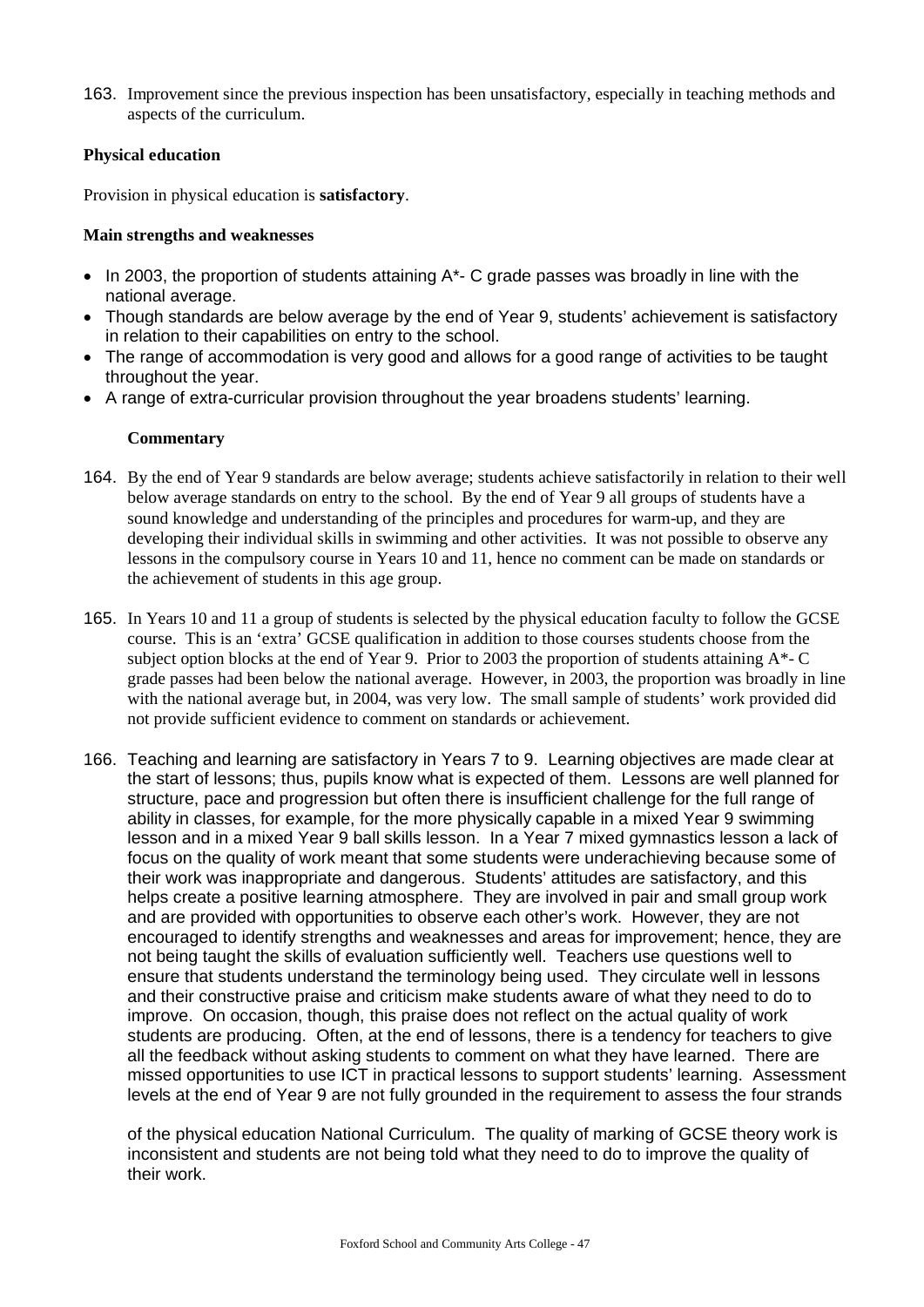- 167. Leadership and management are satisfactory. Recent outside support has ensured a focus on provision in Years 7 to 9 but this has yet to have an impact on standards. The recently undertaken faculty self-evaluation of provision has provided a focus for the work of the faculty on raising all-round standards and the quality of students' achievements. Apart from some analysis of GCSE results, monitoring of data is not well developed and, as a result, there is little use of assessment data to help with future planning. Improvement since the last inspection has been satisfactory.
- 168. A range of extra-curricular provision throughout the year, including both recreational and competitive fixtures, broadens students' learning opportunities. Student participation in recreational activities during the week was low. Some individuals have achieved representative honours at local and district level in athletics, hockey and football. All students have access to at least 100 minutes quality physical activity per week – this is slightly less than the government's national public service agreement target of two hours per week. This is enhanced by the opportunities to take part in a range of extra-curricular activities in Years 7 to 11. There are some links with local community sporting organisations that are of direct benefit to pupils.

## **BUSINESS AND OTHER VOCATIONAL COURSES**

- 169. Business and other vocational courses were not reported on fully but these subjects were sampled.
- 170. One lesson was observed in leisure and tourism. In this lesson, students made satisfactory progress in developing their understanding of various aspects of customer service in the leisure and tourism industry. Evidence from pupils' work indicates thorough coverage of the syllabus and standards in line with the ability of the students, which were just below the national average. Teaching was satisfactory.

#### **PERSONAL, SOCIAL AND HEALTH EDUCATION AND CITIZENSHIP**

A good PSHCE programme is in place and well co-ordinated by heads of year. The scheme of work is well planned and covers an extensive range of issues, including sex education and alcohol and drugs abuse. Students are well prepared for the next stage of their education and the world of work. Careful attention is paid to developing students' confidence in study skills and examination techniques to help them to succeed.

#### **Citizenship**

Provision in citizenship is **good.**

#### **Main strengths and weaknesses**

- Students develop good presentational and listening skills.
- Teaching is good, overall.
- There is a very comprehensive programme in Years 10 and 11.
- Students have good opportunities for participation in school and community projects.
- Assessment and reporting in Years 7 to 9 are inadequate.
- Students do not have enough opportunities for written work.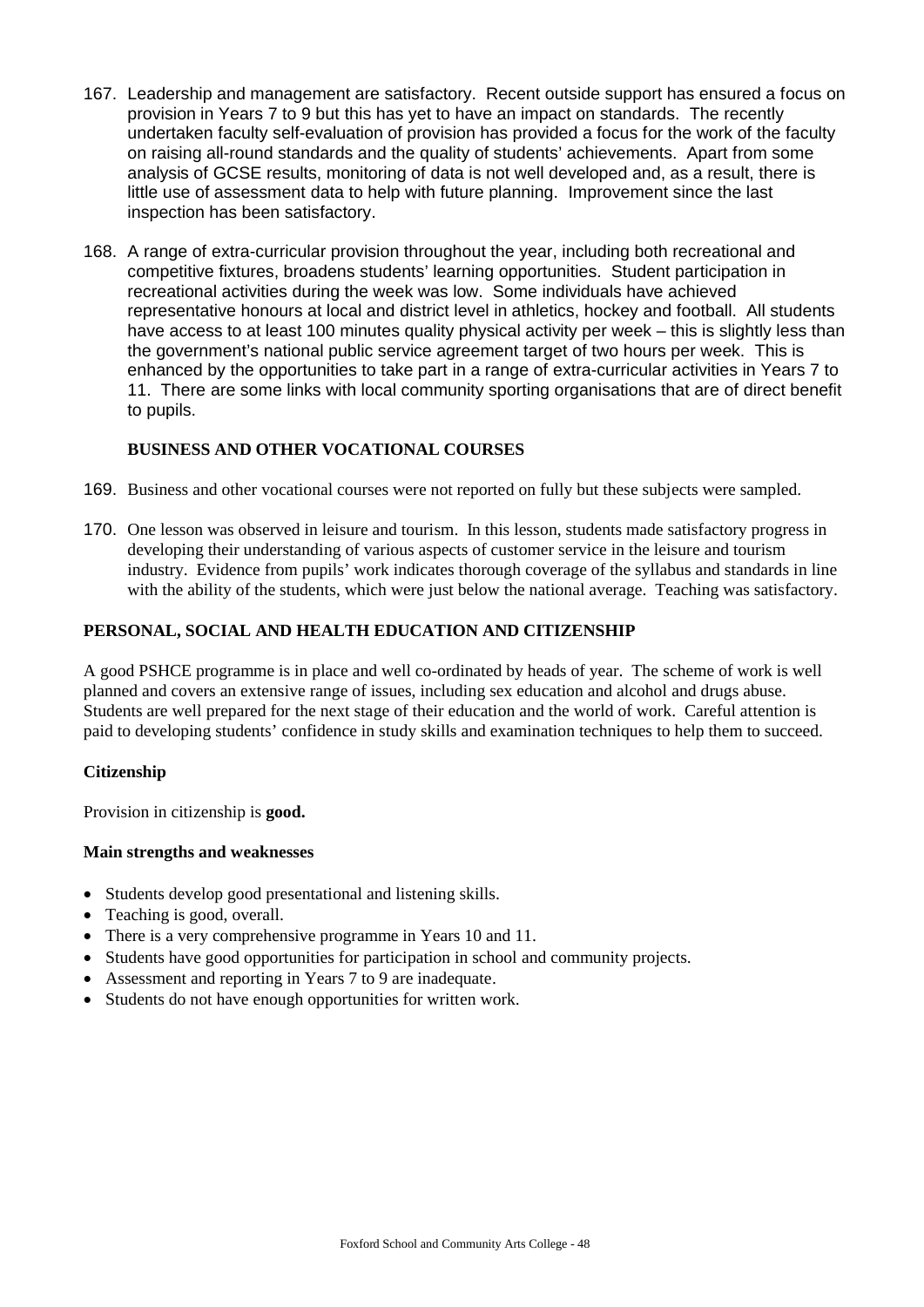- 171. Standards in Years 7 to 9 are below average but close to average in Years 10 and 11. Achievement is, therefore, good. When students arrive in the school they often lack oral confidence and do not relate well to one another. However, by Year 11, they are able to present their ideas to others with confidence and they show respect for their peers by listening carefully to their views. This is because they are given numerous opportunities to engage in debate, particularly in Years 10 and 11. They also learn to empathise with others through, for example, the work they do on refugees and ethnic minorities. Students develop good knowledge and understanding of issues relating to citizenship because of wellplanned programmes, particularly in Years 10 and 11. They have opportunities to engage in democratic processes because the school has a very effective school council. The school guarantees that all students will have the opportunity to engage in community projects during their time in the main school. However, there is not enough emphasis on presenting and justifying opinions in writing.
- 172. Teaching is good, overall. Students are well motivated and engage actively in lessons because relationships are good. Teachers have been successful in creating the kind of working atmosphere that allows discussions to take place in a safe and supportive environment. The effective use of outside speakers brings variety and interest to lessons. Students make good progress because lessons are well planned, with clear objectives supported by good resources. Lessons are particularly effective in Years 10 and 11 because teachers have good subject knowledge and feel confident when handling controversial issues. Lessons in Years 7 to 9 are taught by tutors who are sometimes less confident in teaching a subject which is not their speciality. Students' work is regularly and thoroughly assessed by a variety of methods in Years 10 and 11. However, there is little evidence that progress is assessed in Years 7 to 9.
- 173. Leadership and management are good, overall. The subject is in the process of development and there is, as yet, no co-ordinator for the whole school. Teachers, in Years 10 and 11, do not have the opportunity to meet on a regular basis. However, there is a clear vision for the future and this is ensuring that the subject is having an increasing impact. A whole-school co-ordinator is about to be appointed and issues identified in this report are already being addressed. Students in Years 10 and 11, for example, will be entered for the GCSE short course in the near future so that students will have increased opportunities for written work.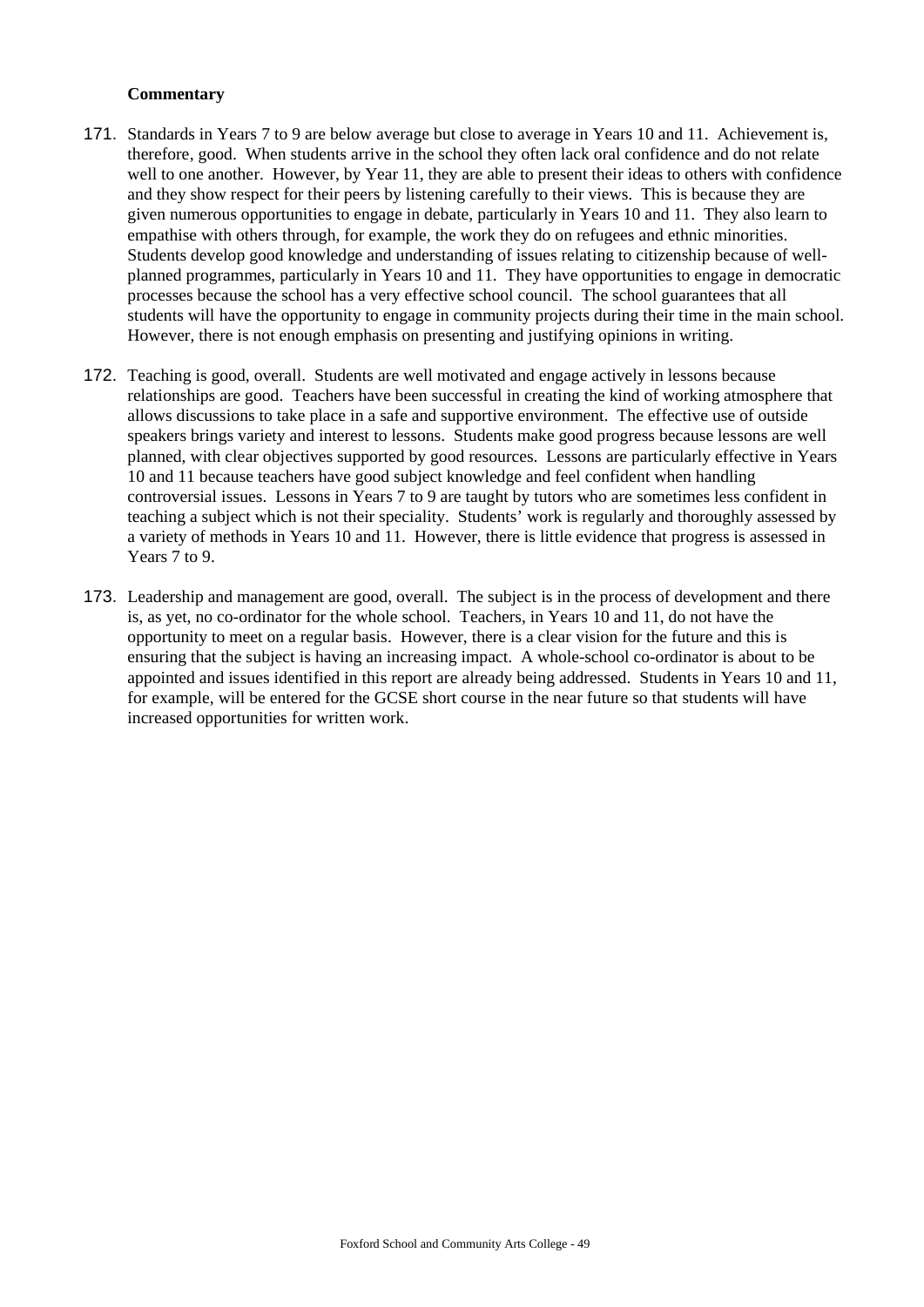## **SUBJECTS AND COURSES IN THE SIXTH FORM**

In the inspection, eleven subjects and courses were inspected and are reported on in detail. Work in other subjects and courses was sampled and contributed to the overall picture of teaching and learning in the school.

The table below shows entry and performance information for courses completed in 2004.

#### *A level courses (A2)*

| Subject                   | <b>Number</b><br>entered | $%$ gaining grades A-E |         | % gaining grades A-B |         | Average point score |         |
|---------------------------|--------------------------|------------------------|---------|----------------------|---------|---------------------|---------|
|                           |                          | School                 | England | School               | England | School              | England |
| Art and Design            | 9                        | 89                     | 98      | $\mathbf{0}$         | 48      | 42.2                | 85.9    |
| Art & Design (Fine Art)   | $\overline{c}$           | 100                    | 98      | $\mathbf{0}$         | 53      | 70.0                | 88.5    |
| <b>Biology</b>            | 5                        | 80                     | 97      | $\mathbf{0}$         | 41      | 36.0                | 79.7    |
| D & T Product Design      | $\tau$                   | 86                     | 97      | $\mathbf{0}$         | 35      | 40.0                | 77.5    |
| Dance                     | $\mathbf{1}$             | 100                    | 92      | $\mathbf{0}$         | 43      | 80.0                | 84.5    |
| Drama and Theatre Studies | 2                        | 100                    | 99      | $\mathbf{0}$         | 43      | 40.0                | 84.9    |
| Economics                 | 4                        | 100                    | 99      | $\overline{0}$       | 54      | 55.0                | 89.4    |
| <b>English Literature</b> | 18                       | 100                    | 99      | 6                    | 45      | 54.4                | 85.6    |
| History                   | 5                        | 100                    | 99      | $\mathbf{0}$         | 46      | 52.0                | 85.1    |
| Mathematics               | 3                        | 67                     | 96      | 33                   | 55      | 53.3                | 88.3    |
| Maths (Further)           | 1                        | 100                    | 94      | $\mathbf{0}$         | 70      | 80.0                | 97.5    |
| Punjabi                   | 2                        | 100                    | 76      | $\overline{0}$       | 39      | 60.0                | 78.8    |
| Physics                   | 2                        | 100                    | 96      | 50                   | 45      | 70.0                | 82.4    |
| Psychology                | $\tau$                   | 100                    | 97      | $\mathbf{0}$         | 41      | 57.1                | 80.8    |
| Sociology                 | 16                       | 100                    | 98      | 19                   | 45      | 73.8                | 84.5    |
| Totals                    | 84                       | 95                     | N/a     | $\overline{7}$       | N/a     | 55.7                | N/a     |

## *Level 3 GCE AS level – 3 units*

| <b>Subject</b>     | <b>Number</b><br>entered | % gaining grades A-E |         | % gaining grades A-B |         | Average point score |         |
|--------------------|--------------------------|----------------------|---------|----------------------|---------|---------------------|---------|
|                    |                          | School               | England | School               | England | School              | England |
| Business (VQ)      | 4                        | 100.00               | N/a     | 25.0                 | N/a     | 27.50               | N/a     |
| Inform. Tech. (VO) |                          | 100.0                | N/a     | $\theta$             | N/a     | 30.00               | N/a     |
| Totals             |                          | 80.0                 | N/a     | 20.0                 | N/a     |                     | N/a     |

## *Level 3 GCE A level and VCE courses*

| <b>Subject</b>     | <b>Number</b><br>entered | $%$ gaining grades $A$ -E |         | $%$ gaining grades A-B |         | Average point score |         |
|--------------------|--------------------------|---------------------------|---------|------------------------|---------|---------------------|---------|
|                    |                          | School                    | England | School                 | England | School              | England |
| Business (VQ)      | 13                       | 100                       | 90      | 15                     | 25      | 73.9                | 67.4    |
| Inform. Tech. (VO) | 14                       | 93                        | 89      |                        | 29      | 57.1                | 68.9    |
| Totals             | 27                       | 96                        | N/a     | 11                     | N/a     | 65.2                | N/a     |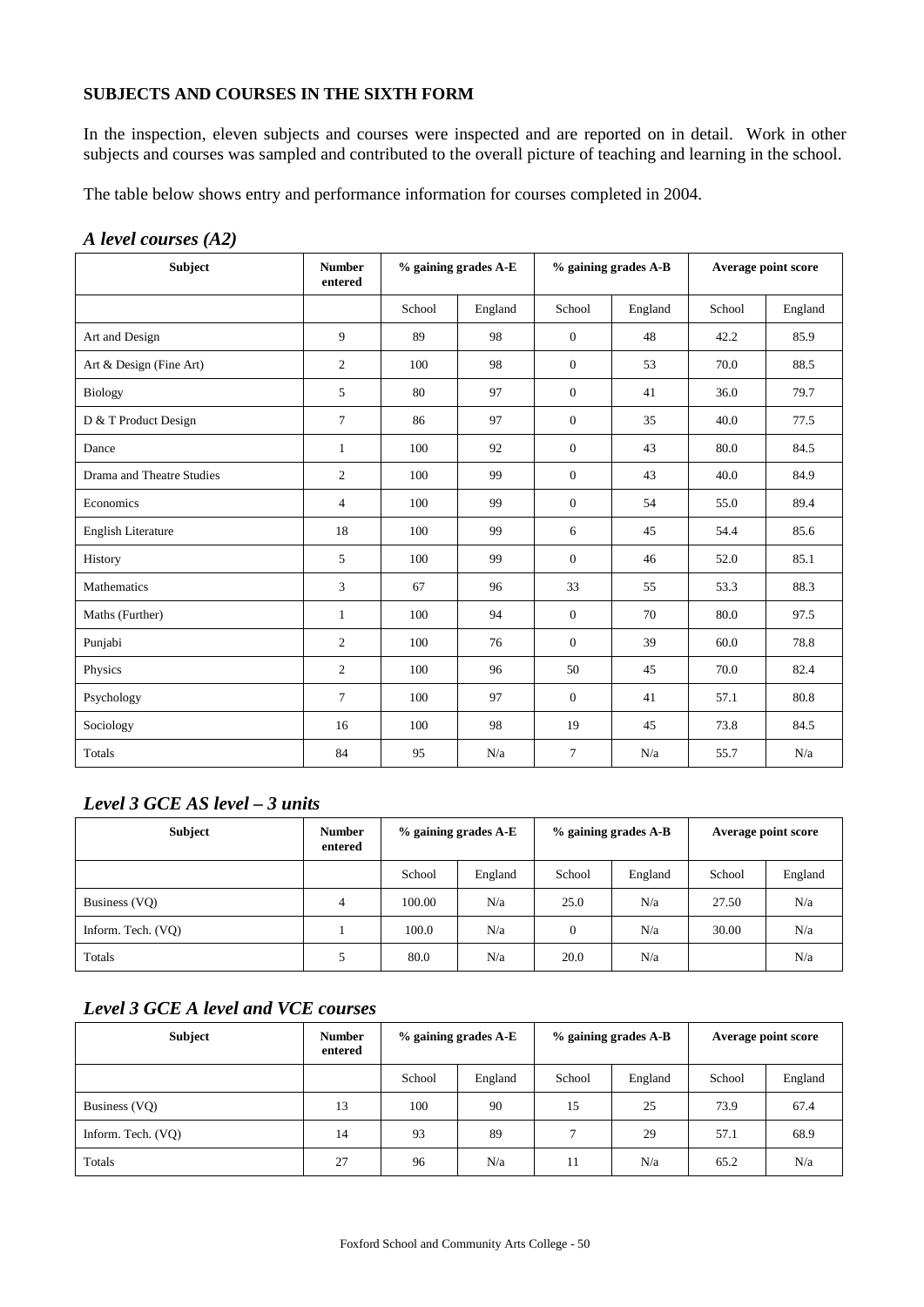## **ENGLISH, LANGUAGES AND COMMUNICATION**

### **English**

Provision in English is **good**.

### **Main strengths and weaknesses**

- Students achieve well from a low base.
- Learning in lessons is good as a result of teachers' very good, confident subject knowledge.
- Subject evaluation is not yet sharply focused on raising standards.

### **Commentary**

- 174. Students in the past have been entered for the AS and A2 examinations in English literature. This year there is an AS group studying English language and literature. The faculty has put this on in response to students' requests and after analysing GCSE trends.
- 175. A2 results in 2004 were very low when compared with national standards. These were lower than those in the previous two years, when they had been well below average. Students in this group nevertheless achieved satisfactorily when compared with their very low standards on entry to the course. All eighteen passed the examination, although the highest grade was a B, obtained by one student. In the 2004 AS-level examinations, twenty-two students were entered and twenty-one passed, with three obtaining an A or B grade. This group achieved well when compared with their standards on entry to the course.
- 176. Work seen during the inspection showed that standards are below the national average and that achievement is good, as they are well below on entry to the course. Students get a good grounding in the techniques of both linguistic and literary analysis. They learn to compare stylistic features of texts and they use technical vocabulary correctly. Higher-attaining students express some quite sophisticated and profound ideas, although they lack oral fluency and use a lot of colloquial and informal language in discussion. The standard of written work is low for A level students, and they are often held back from attaining a higher grade by clumsy, ungrammatical expressions. Students also lack the wide-ranging general and literary knowledge that would help them to understand the contexts and references of literary and other texts.
- 177. Teaching and learning are consistently good. Teachers have very good subject knowledge and they ask pointed questions and explain aspects thoroughly. Lessons are planned to contain a range of activities, which usually include group work and discussion. Teachers use their interactive whiteboards effectively to highlight points. There are some parts of lessons when the pace and energy levels drop, and learning is somewhat slower. Work is well marked and assessed, with teachers indicating helpfully how it could be improved.
- 178. The subject is well led and well managed. The head of faculty has a vision for improvement centred on raising standards and achievement. There is a well-established teaching team, which has focused on making learning in lessons interesting. The evaluation of the work of the department, including analysing trends and achievement, is not yet used rigorously to drive up standards. There has been a significant rise in the number of students taking A-level English since the previous inspection and the good quality of teaching has been maintained. Improvement has been satisfactory.

#### **Language and literacy across the curriculum**

179. Overall, standards of literacy and spoken English are below average. Students' reading skills are good enough to enable them to carry out appropriate research. They tend to speak informally and colloquially in discussion, although they can get across their ideas clearly. Some subjects, such as sociology, give students good help with structuring essays and they encourage them to carry out independent research.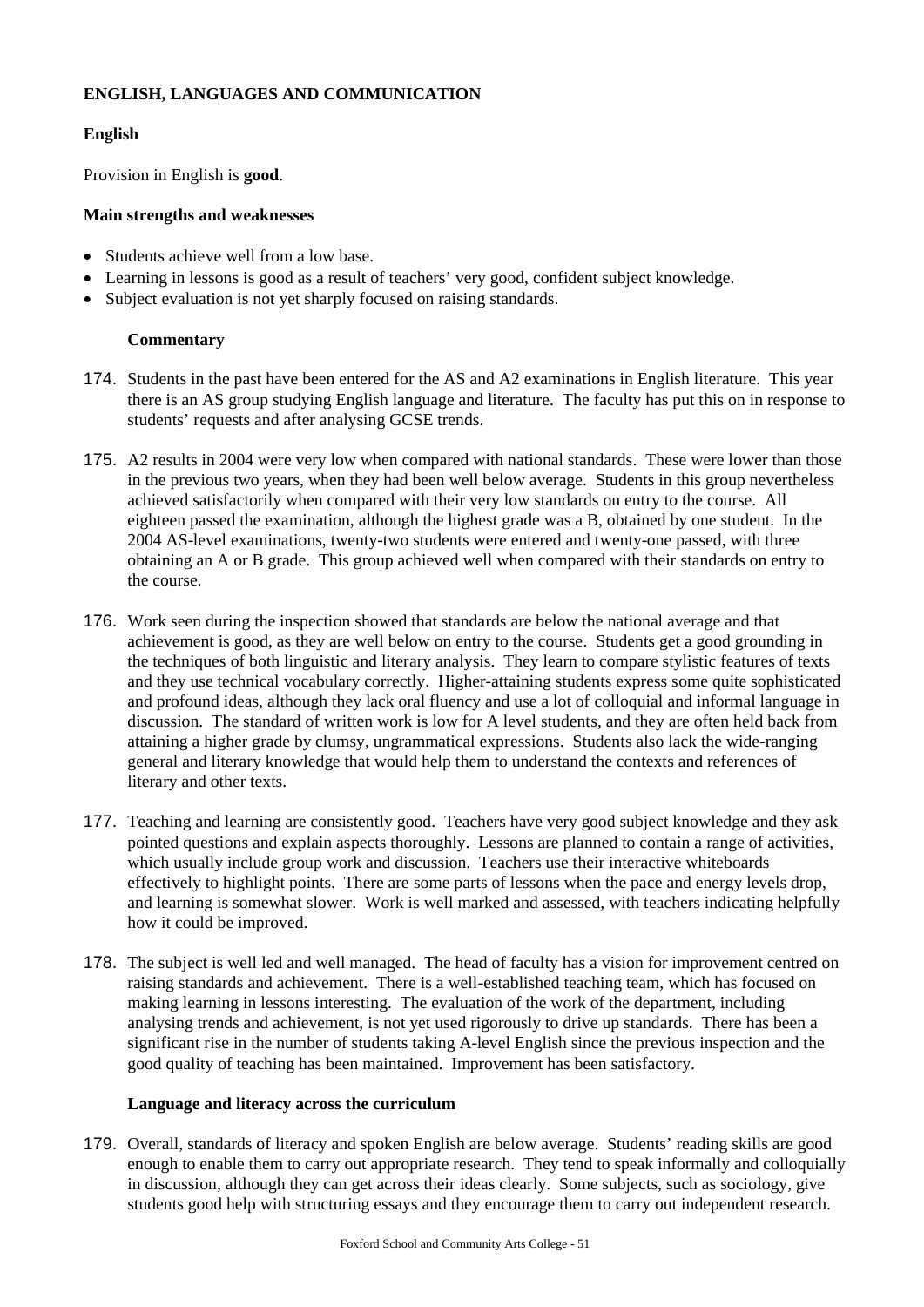The standard of writing is generally lower than would be expected for A level students, and in some cases this is preventing them from gaining higher grades. This is the case in business studies, psychology and English.

## **MATHEMATICS**

Provision in mathematics is **satisfactory**.

#### **Main strengths and weaknesses**

- A clear intention to increase the numbers and quality of students taking A-level mathematics is improving provision.
- Teaching and learning are good, as teachers have strong subject knowledge, plan well and prepare detailed notes, although with a limited range and variety of teaching and learning methods and insufficient use of ICT.
- Students work hard, show interest in mathematics and ask perceptive questions, but are not aware of how they can improve their work.

- 180. There were no A level candidates in 2002 and 2003, and only three students in 2004, too few to make national comparisons but resulting in grades B, D and U. The highest attaining student also achieved a C in further mathematics, a great achievement considering his GCSE results. Only four students took AS in 2003, and only one passed. In 2004 there were no AS results as an insufficient number of modules were examined.
- 181. Standards seen are below national expectations, but show good achievement as prior attainment is much lower than found nationally. All Year 13 students obtained B grades at GCSE, while the larger Year 12 group, achieving well at this stage of the course, has three students with A grades. Students found the big jump from GCSE to A level work was helped by the use of 'Bridging' units, and are coping well with the algebraic demands of the new 'Core Pure' mathematics module. Knowledge of solving quadratic equations, from their GCSE higher tier work, helped them sketch the curves and find the roots of more complex quadratic equations. Mechanics, being studied by both Year 12 and 13 students, is well received and the concept of mathematical modelling well understood. Year 13 students are retaking the Statistics 1 module, and showed knowledge and understanding of probability, using Venn and tree diagrams appropriately. Higher-attaining students in both Years 12 and 13 are working in line with national expectations.
- 182. Teaching and learning are good, overall. The four teachers taking different topics in the A level course have appropriate qualifications and a range of experience. Subject knowledge is good, teachers plan well and prepare detailed notes for themselves and the students. Teachers know their students well, and they help individuals effectively with good questioning techniques. Students respond well, work hard, show interest and ask perceptive questions. Teachers are aware of the literacy difficulties of some students, and help them develop the correct use of mathematical language while explaining in simple terms. Methods of teaching and learning are limited, with teacher exposition, explanation and students working through exercises being the norm. A good example of students presenting their method and answer to the class was seen in a Year 13 lesson on probability, but the skills of research and presentation are not yet fully developed. Verbal feedback to students is good, but assessment is not rigorous enough, with too few constructive comments on written work, so that students do not know exactly what they must do to improve.
- 183. Leadership and management of mathematics in the sixth form are satisfactory, most of the recent focus having been on raising standards and expectations of students in Years 7 to 11. Although there is a clear intention to improve the numbers and standards of A level students, so far there has been little action or formal strategies. GCSE retake lessons take place for those students with D grades, and although standards are below national averages, achievement is good. There are no other courses for developing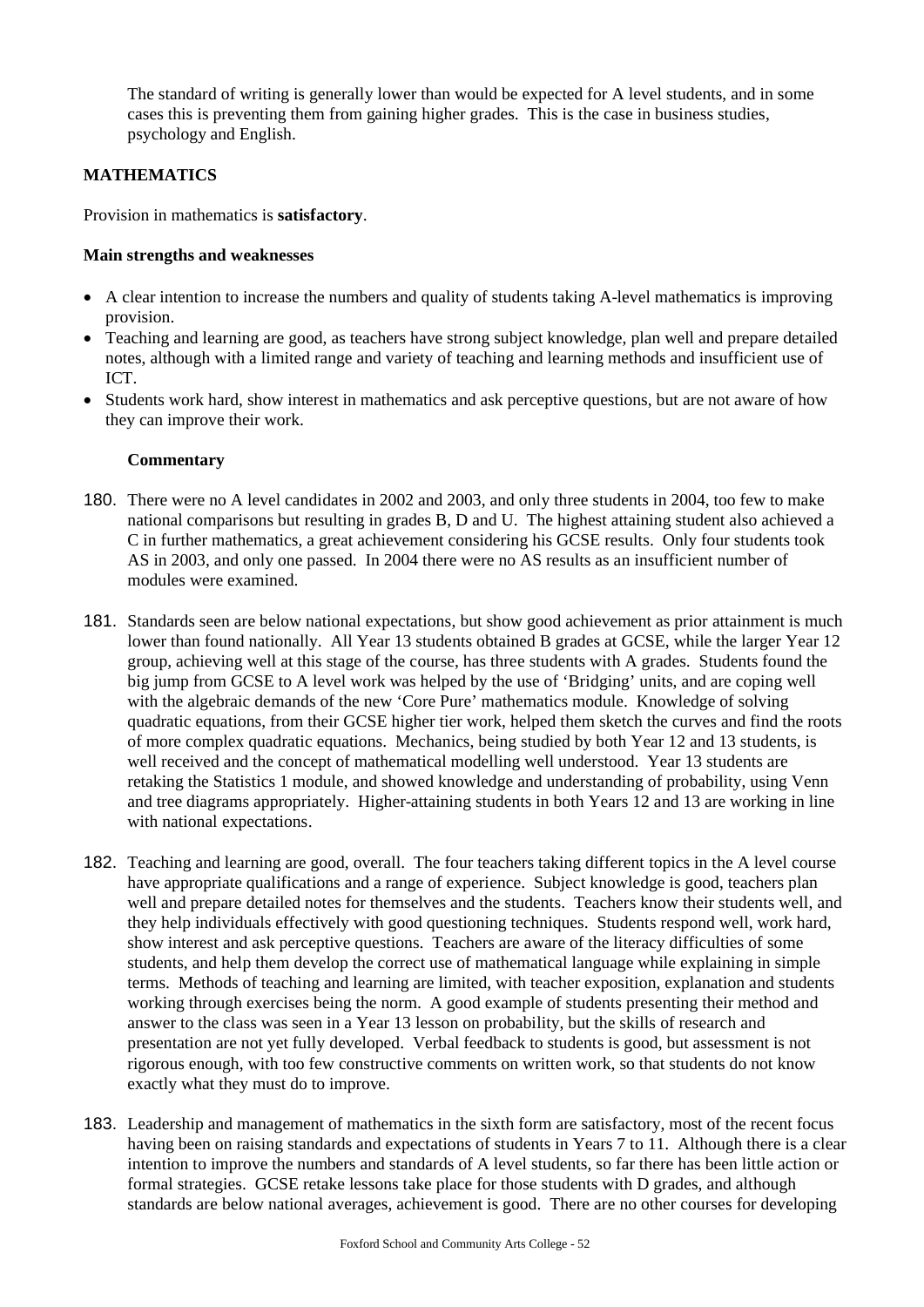the numeracy skills or mathematical awareness of the majority of sixth-form students. The opportunity to take further mathematics A level at Warwick University is very good provision, taken at present by one Year 12 and one Year 13 student. Although the department has an interactive whiteboard and graphical calculators, there is insufficient use of them, and generally not enough access to or use of ICT. There were also missed opportunities to widen horizons, extend and enhance the personal development of students, by references to the power and beauty of mathematics, the cultural and/or the historical background to topics, or the use of mathematics in the real world.

184. Improvement since the previous inspection is satisfactory, although A level results have not changed significantly. There is a clear intention by the head of faculty to improve the number and quality of A level students, to widen the range and variety of teaching methods, as well as the possibility of other courses for non A level students. Plans are in place to improve standards and provision.

#### **Mathematics across the curriculum**

185. A whole-school policy on the use of mathematics across the curriculum has been in place for the last four years. The mathematics faculty teachers offered in-service training to all staff. New materials are proving useful in helping students to develop their mental mathematics. Students are working at levels below national averages. At present, there is no numeracy co-ordinator in the school, and co-ordination of approaches to numeracy across other subjects continues on an informal basis. Inspectors found no evidence to indicate that weaknesses in mathematics were having a negative impact on students' progress in their sixth form courses. For example, in business studies lessons students were developing their numeracy skills when Year 12 GCSE students constructed a spreadsheet for cash flow, used formulae to make calculations and appreciated the implications of varying the input.

#### **SCIENCE**

186. The focus of the inspection was on chemistry. Lessons in biology were sampled and were of a good standard in terms of teaching and learning. Students responded to stimulating teaching in a positive way.

#### **Chemistry**

Provision in chemistry is **good.**

#### **Main strengths and weaknesses**

- Teachers' high subject expertise ensures good learning opportunities for students.
- The use made of ICT to support teaching and learning is good.
- Lessons are well planned and structured so that students are keen to learn.
- There is a need to challenge and stretch students and to expect them to take on more responsibility for their own learning.

#### **Commentary**

187. In 2003 A level results were below national average standards. In 2004 there were no entries at A level and those students at the end of Year 12 taking AS level gained grade equivalents at an average standard. Low student numbers in these years make accurate comparison difficult. There is, however, a pleasing increase in enrolment numbers in the current Year 12 class and work seen in lessons, along with scrutiny of students' work indicates that current students are producing work of an average standard in both years. The fact that three

students in Year 12 have a single science background and two of the students in Year 13 spoke no English three years ago supports the judgement that overall achievement based on prior attainment is good.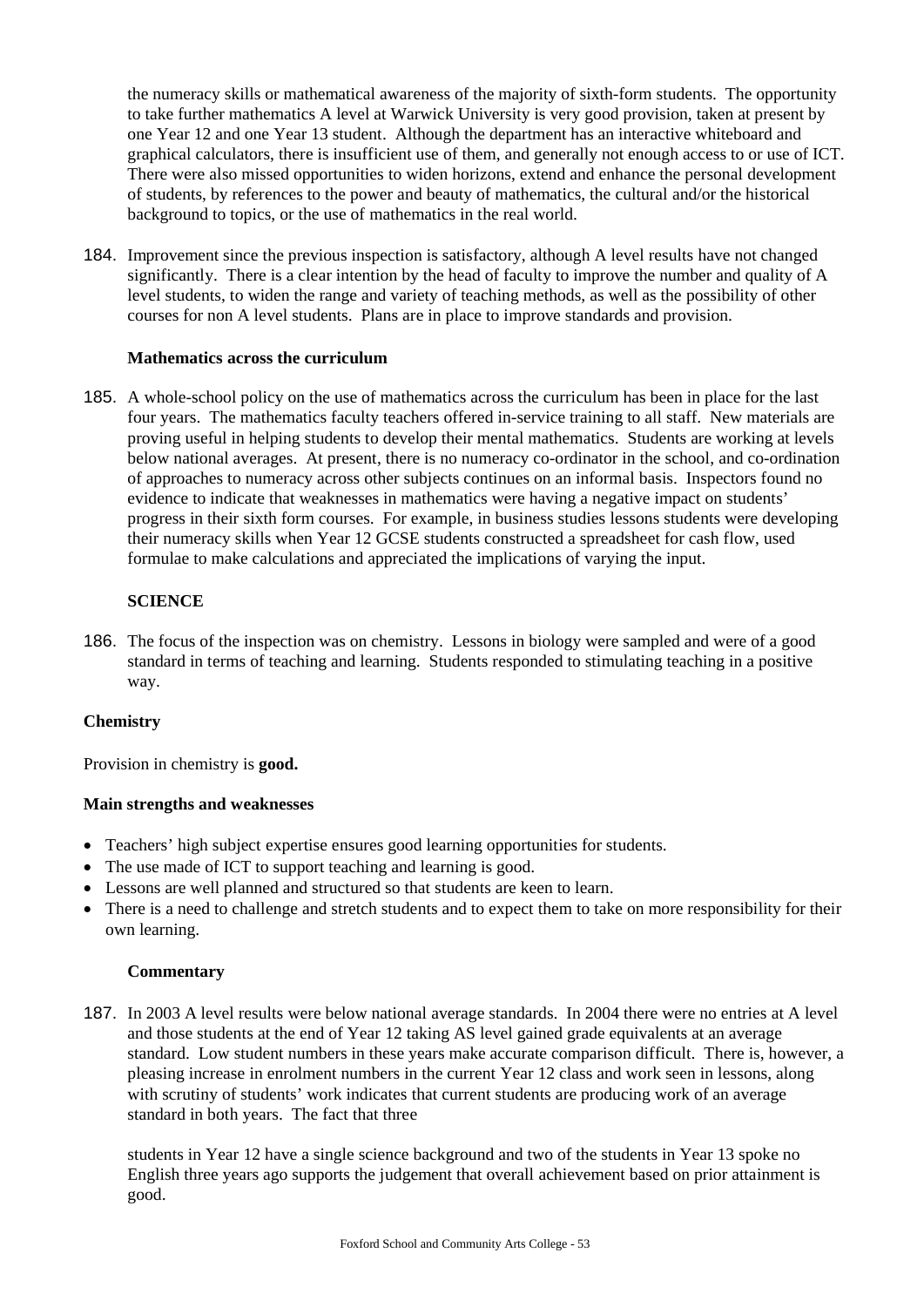- 188. Teaching and learning are generally good and never less than satisfactory. Teachers have good subject knowledge and lessons are planned with care. A variety of activities in lessons maintains students' interest and gives them motivation to work hard. Year 12 students responded well to a mixed theoretical and practical approach when analysing samples of aspirin in a lesson aimed at developing their experimental skills and extending their understanding of molar calculations. A Year 13 group enjoyed their science and applied intellectual effort as they explained the shapes of electronically plotted graphs in a data-logging exercise on pH changes in acid-base titrations. Students are provided with very good prepared notes, which also contain assessment exercises. During lessons they add annotations and highlight important points, thus resulting in sets of useful revision notes. Regular homework is set and used to assess students' understanding of topics and marking offers guidance on how to overcome difficulties.
- 189. Leadership and management of the subject are good. The teachers form a very effective team and there is a strong commitment to continuing improvement. The experience and expertise of the teachers lead to students approaching the learning process and tasks with a confidence that they will be successful. Relationships in class are very good with teachers aware of the needs of individuals. Assessment is satisfactory in general but strategies need to be introduced to evaluate the extent to which students' understanding has increased within a lesson and to measure their short-term progress. Accommodation is good and a good range of resources, including the improving situation in ICT, is supportive of students' work.
- 190. Overall, progress since the previous inspection has been at least satisfactory. Standards of attainment remain average and the number of higher grades at A level is small. However, work currently seen in class indicates that achievement is good and the numbers in Years 12 and 13 have improved. Provision for ICT is now good and its application to learning much improved.

## **INFORMATION AND COMMUNICATION TECHNOLOGY**

The focus in the inspection was on the Advanced Vocational (AVCE) course.

Provision in information and communication technology (ICT) is **good**.

#### **Main strengths and weaknesses**

- Standards and the number of students studying the subject have both increased significantly because the AVCE course is well-matched to students' needs and capabilities.
- Teaching is good because teachers plan well and have a very good knowledge and understanding of the subject and the course requirements.
- Assessment and marking are thorough, so students know how to improve their work.
- The very good accommodation and resources provide a very good learning environment.
- Students have confidence in their teachers and in the course.

- 191. In 2003, A level results were well below the national average and below students' other subjects. The switch to AVCE brought an above average pass rate in 2004, but a lower than average grade because of the paucity of high grades obtained. National comparisons for the ASVCE examination taken by Year 12 are not yet available. Results were above the examination board average for the course in terms of both the pass rate and the average grade. Grades for coursework units were significantly higher than those for the externally examined units. Standards are in line with the requirements of the course.
- 192. Overall, students are achieving well. Students start the course with below average prior attainment and only a minority have studied for GCSE or an equivalent qualification in ICT. Students are well motivated and have good independent study skills. Achievement at AS level is very good with standards that are well above the national average. Retention is high, with the great majority of students continuing to Year 13. The two harder theory units in Year 13 result in lower levels of achievement but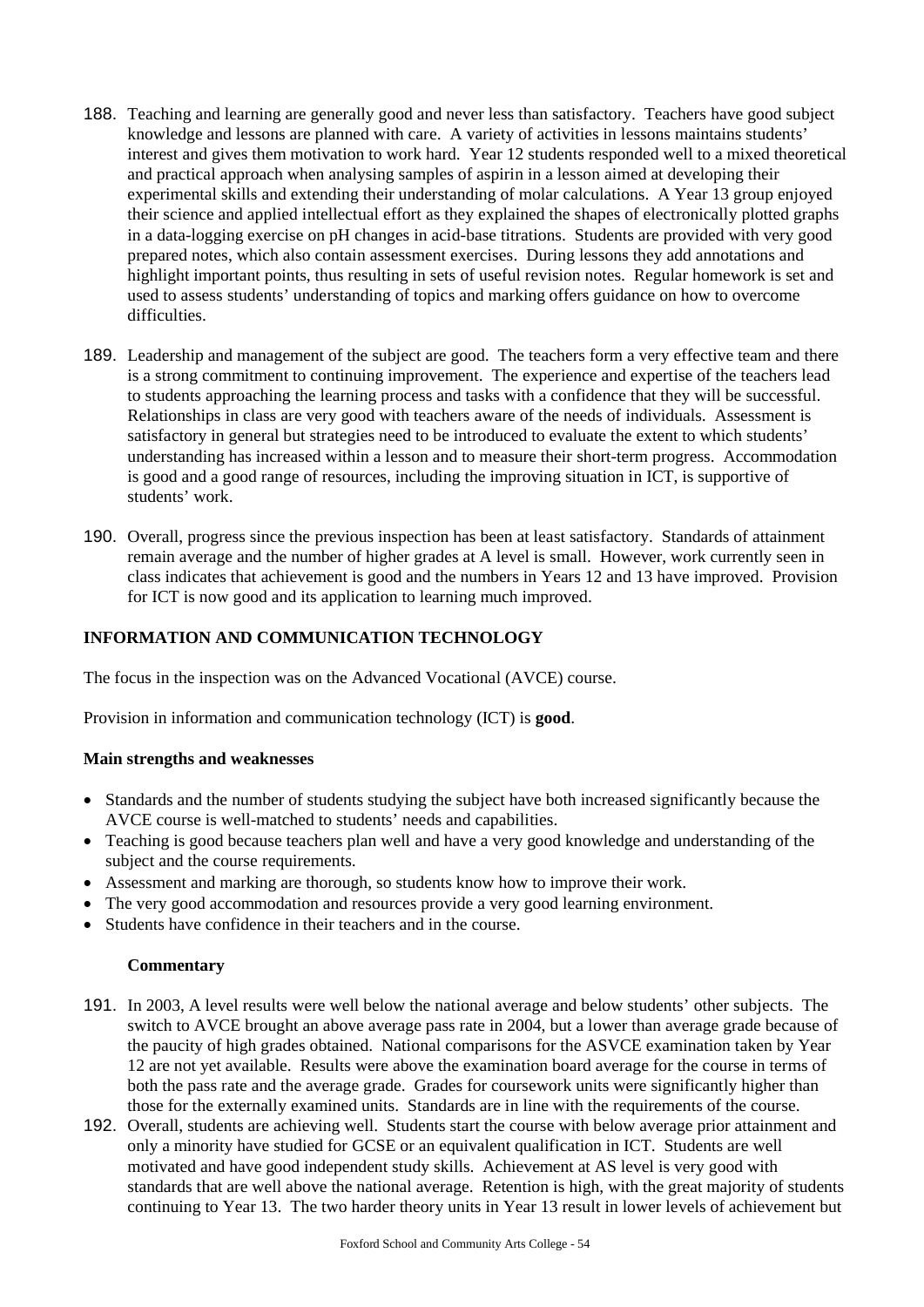it is still good over the two years with standards that are close to the national average. Students use computers with a high level of skill and competence. They can set up and install both hardware and software, including an operating system. Year 12 learn professional publication skills such as computerised indexing and consistency of appearance. Contact with a local small business develops commercial awareness for Year 13 and enables them to design, create and document successfully a suitable database for the company. Portfolios are mostly well organised, with clear annotation and development evidence, but many contain spelling and grammatical errors. Higher-attaining students are characterised by greater levels of detail and justification in their work, with higher literacy standards.

- 193. Overall, teaching and learning are good. Teaching, is shared between two teachers, and is always good or better. Much of students' learning is via independent learning tasks but good planning by teachers makes the learning objectives and assessment criteria clear so that students progress well. Teachers use their very strong knowledge of the subject and the course requirements to support students and indicate how they can improve their work. Classroom relationships are very good. Students contribute willingly in class and they support one another well. Discussion showed that they have confidence in their teachers. They appreciate the regular and detailed written feedback on assignments and the one-to-one support sessions with teachers. Only a very few students wish to pursue a career in ICT, with the others seeing it as a useful tool. All students feel that the course meets their needs well and that they received good advice about it beforehand. The transition in learning styles from GCSE is well managed.
- 194. Leadership and management of the course are good. There is a team commitment to high standards and improvement. Results are analysed in detail and are used to inform planning. Hardware resources are very good and are excellently managed. Students' work is well monitored, including attendance. There has been good improvement since the last inspection. Standards have improved and the number of students has trebled in the past three years.

#### **Information and communication technology across the curriculum**

195. Provision for ICT across the curriculum is good. As a result of the earlier Key Skills course all students are confident and competent users of computers and they have good access to them. ICT is used very well in business education, where it is integral to the course. Students were seen to use spreadsheets very skilfully to model cash flow in a business. In history and sociology students enhance their learning through the development of high quality PowerPoint presentations. Good practice was also noted in art, design and technology, psychology and science. Overall, there has been a significant improvement since the last inspection.

#### **HUMANITIES**

#### **History**

Provision in history is **good**.

#### **Main strengths and weaknesses**

- Standards are below average for the higher grades.
- Students achieve well in both their English and European history courses.
- Teaching is good and teachers have a secure knowledge of their subject.
- The attitudes and behaviour of students are very good and they enjoy their studies.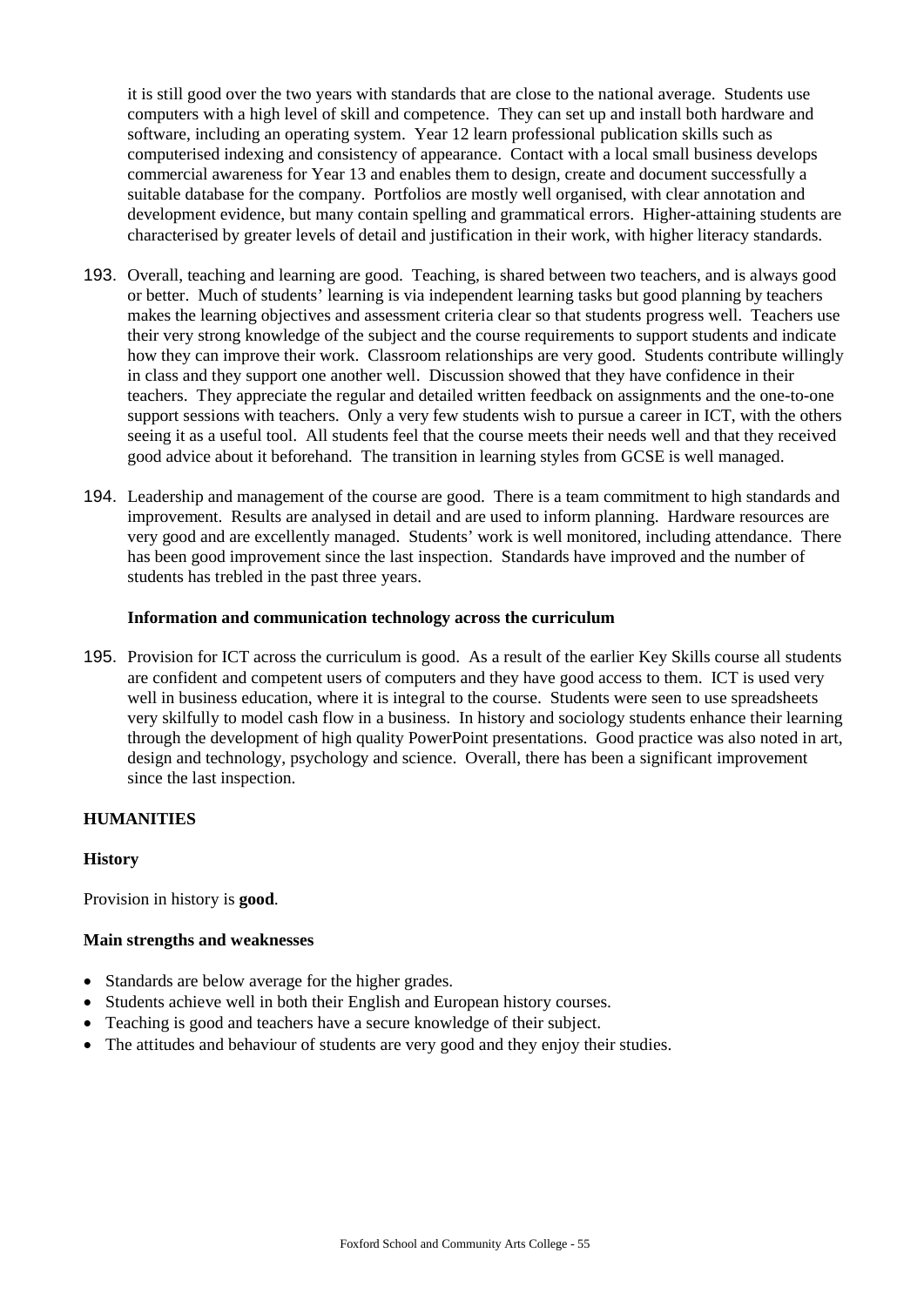### **Commentary**

- 196. Since 2002, students' performance at grades A and B has been below the national average, but in 2003 and 2004 all students attained a grade. In work seen during the inspection, standards are improving and, although still below average, more students are now demonstrating the potential to reach the higher grades.
- 197. From well below average GCSE performance and, in many cases, from no prior knowledge of examination history, students achieve well in both years. A minority of students find it difficult to use the subject terminology accurately and in context but most are making good progress in seeing the past in shades of grey; more competent students talk convincingly about the views of relevant historians, on the reign of Henry I, for example, and also in relation to the careers of Krushchev and Stalin.
- 198. Teaching is good and sometimes very good. Teachers know their subjects in depth and students benefit from their very clear explanations of quite complex issues, the rebellions after the Norman Conquest, for example. Moreover, students are fully engaged by the subject matter and value the individual support from their teachers, of whom they speak highly and who have a keen understanding of where students are experiencing difficulty. Individual support, therefore, plays a key role in reinforcing learning and motivates students to want to succeed. In Year 13, for example, several students plan to read history at university and are grateful for the advice of their teachers on how they will need to approach study in higher education.
- 199. Leadership and management are good and foster many opportunities for students to follow personal research using text sources and also ICT. High levels of teamwork are much in evidence and teachers are fully up-to-date with historical thinking and issue their students with information on the latest publications, on Josef Stalin, for example.
- 200. There has been good improvement since the last inspection and students achieve better in research, analysis and evaluation of evidence. The subject area is well placed for further success.

## **Psychology**

Provision in psychology is **good**.

#### **Main strengths and weaknesses**

- Standards are rising as a result of good teaching.
- Students benefit from very good individual guidance on written work.
- Good achievement is sustained because lessons continuously challenge and test out understanding.
- Good leadership and management have ensured analysis of weakness and improved lesson content to tackle them.
- Lower-attaining students lack challenge to extend their understanding fully.

- 201. In 2003 A level examinations, results were below the national average, overall, and for the proportion gaining higher grades. Low numbers make gender comparisons and comparisons with the previous year inapplicable. The subject was not reported at the time of the previous inspection.
- 202. In work seen, standards are average. In Year 12, students define and apply specialist terms surrounding studies of social conformity accurately. This is because teachers use stimulating examples and lively questioning to help students relate technical classifications to observation of everyday life. Students go on to develop a clear understanding of the ethical considerations and controversies underlying the treatment of participants in well-known psychological experiments. In Year 13, higher- and averageattaining students marshal well a detailed knowledge of published authorities and classic studies. They deploy this shrewdly to support and question their previously held views on controversial questions,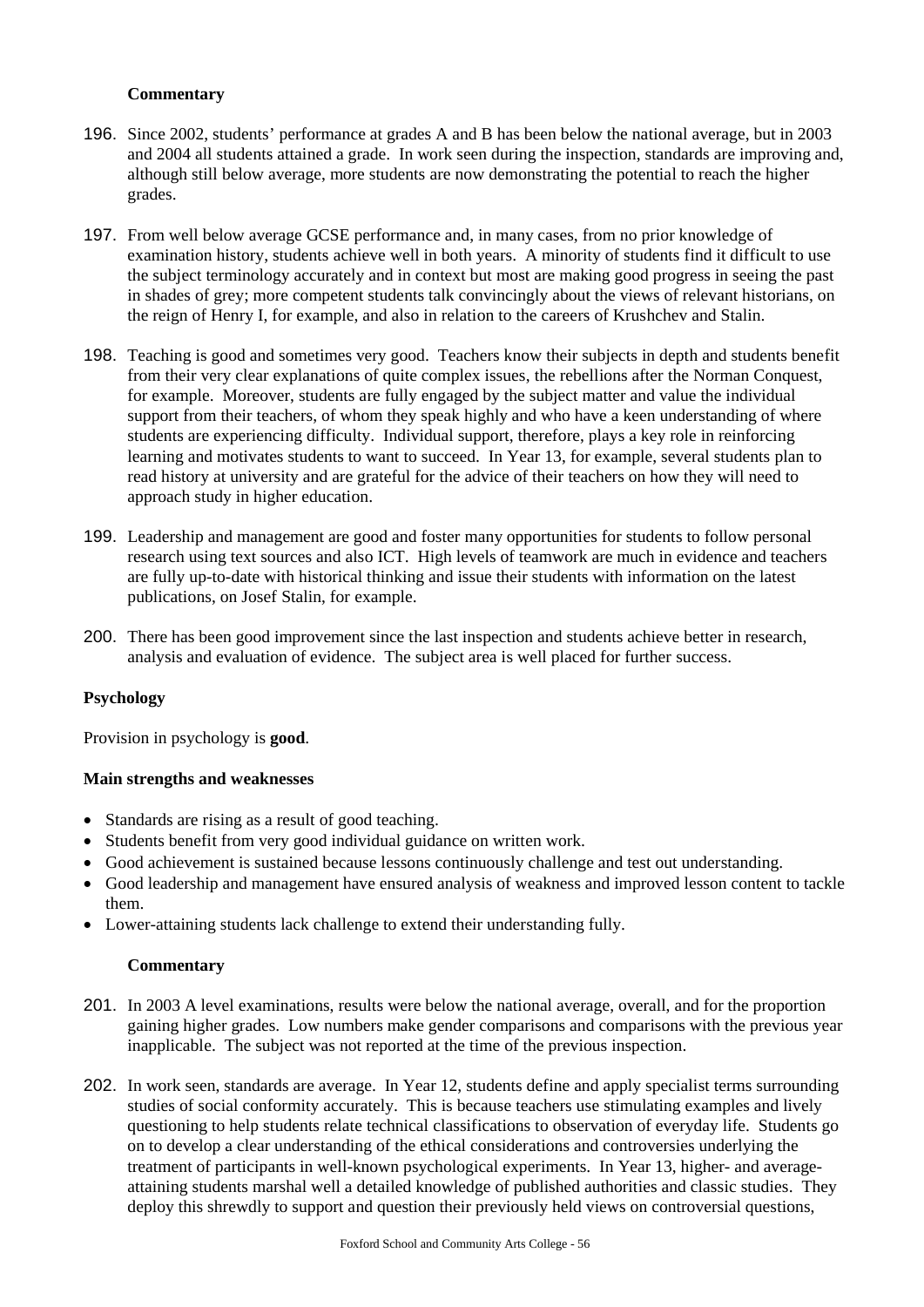such as the influence of media violence on the individual. In the course of well-designed classroom activities, they evaluate the validity and applicability of evidence critically. Boys and girls make equally lively contributions to discussion and apply their knowledge of research findings with a firm grasp of the diversity possible in interpretation. They think for themselves and learn together collaboratively because teaching methods are well focused to develop such skills. At the same time, lower-attaining students lack the focused teacher challenge and prompting to boost their learning to its fullest extent.

- 203. Achievement is good where lesson activities are regulated subtly to make continual challenges to extend student understanding, through questioning, suggestion and the opportunity to test out knowledge mutually. Students grasp new ideas and understand the meaning of new terminology rapidly because lessons keep up the right mixture of challenge and support.
- 204. Teaching and learning are good because they ensure that classroom activities exploit student curiosity and interests by making them relate theory to difficult moral issues that concern them. Teachers use very good subject knowledge to brief students comprehensively, as well as to question them to strengthen their understanding. The variety of activities holds student interest well through contrast and measured repetition. Written work is marked in immense detail, and students benefit from very helpful individual guidance. It spells out clearly how well they are doing and what they need to do in order to improve.
- 205. Leadership and management are good. There is a sharp vision for the expansion and development of the subject in the future. Weaknesses in previous student performance have been analysed systematically. Better lesson content and more interesting teaching methods have been put in place as a result, leading to improved standards in the work seen.

### **Sociology**

Provision in sociology is **good**.

## **Main strengths and weaknesses**

- Although all students have attained at least a pass grade since 2002, overall standards are well below the national average.
- In relation to their prior learning, few had studied GCSE sociology before joining Year 12, students achieved well in the 2004 exam.
- The quality of teaching and learning is very good and results in very good achievement in lessons.
- Students' views of the provision of sociology are very positive, as are their attitudes in lessons.

- 206. Since 2002, all students have attained at least a pass grade in the GCE A level examination. Few have attained higher-grade passes, hence, overall results have been below the national average. Nevertheless, in relation to their prior attainment, school data, based on a commercially produced system of analysis, showed that, in 2004, three-quarters of the students added value in relation to the grades they eventually attained. This represented good achievement, especially since few had studied the subject at GCSE prior to joining the sixth form. Fewer males than females took the course, so it is not possible to comment on gender comparisons.
- 207. The standards seen in Year 13 are average. Students achieve very well and have developed a very good understanding of, as well as critiques of, traditional and contemporary theoretical sociological perspectives as applied in the sociology of religion. Students use ICT effectively to support their independent research.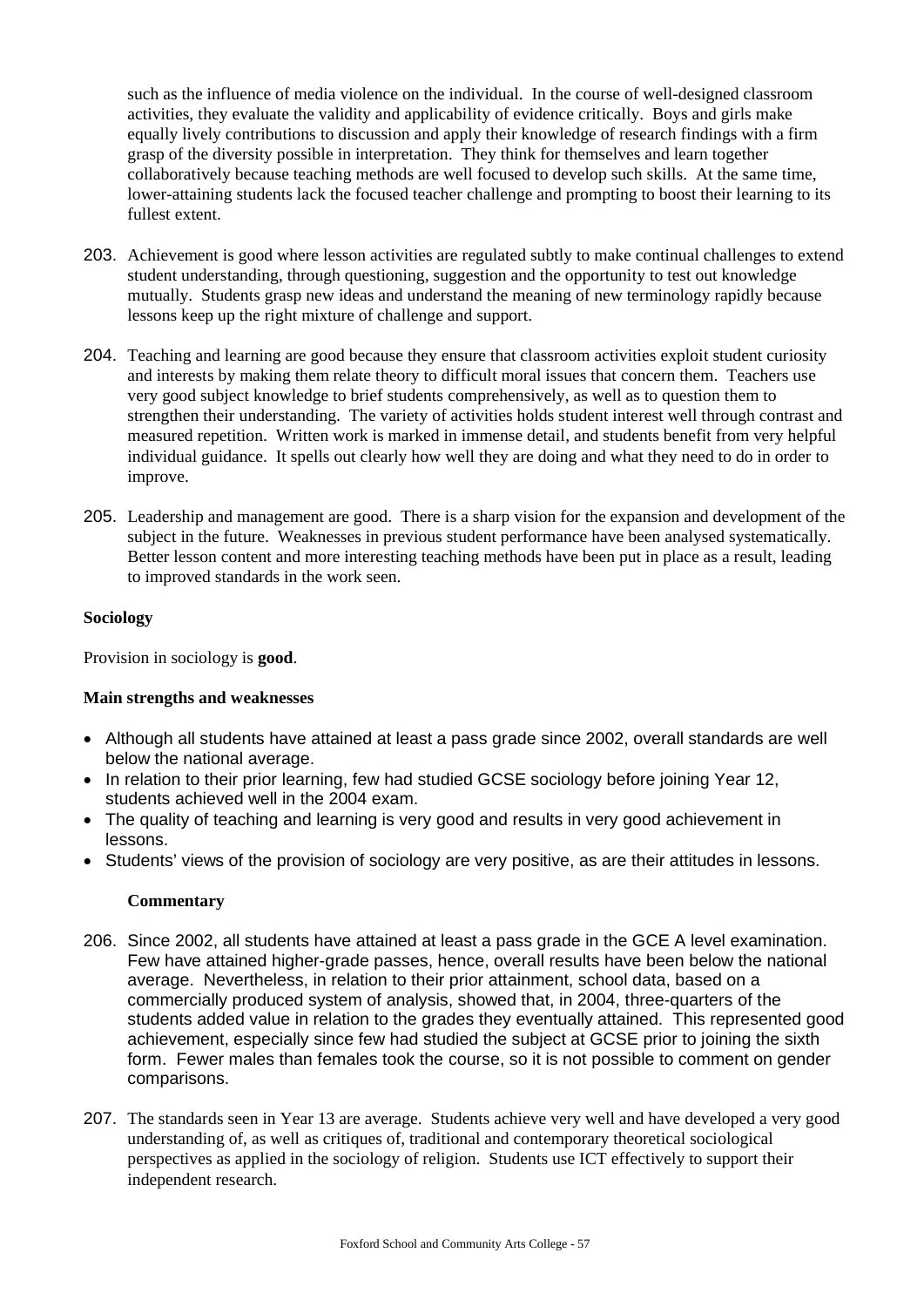- 208. Teaching and learning are very good. A very good command of the subject, along with genuine enthusiasm, ensures that students are challenged to think sociologically and to refer to appropriate empirical research and different theoretical perspectives. As a result, they are also growing in confidence and being very well prepared for their examinations. Lessons are demanding of students but a variety of structured activities ensures that they are engaged and deepening their knowledge and understanding of, for example, feminist perspectives in a Year 12 lesson and new American religions in a Year 13 lesson. Very effective use of resources enlivens lessons and provides students with the background knowledge and understanding required to do well. Very good quality marking, particularly of essays, is much appreciated by students because their strengths are identified and they are told what they need to do to improve. Their very positive views of the subject and the quality of classroom working relationships result in a very positive learning atmosphere in lessons. On occasion, in Year 12 lessons, the teacher could ensure that students work with those they do not normally work with. This would develop their personal confidence more and strengthen further their working relationships with others.
- 209. The subject is part of the humanities faculty. Leadership of the subject is good and management is satisfactory. There is a focus on ensuring good quality provision along with further improvement of standards, but self-evaluation of the subject within the faculty is not yet fully embedded. Sociology was not reported on at the previous inspection.

## **ENGINEERING, TECHNOLOGY AND MANUFACTURING**

The focus in the inspection was on product design.

#### **Product design**

Provision in product design is **satisfactory**.

#### **Main strengths and weaknesses**

- Teaching helps students to work independently and develop innovative design ideas.
- Monitoring and short-term target-setting procedures need to be improved to help all students achieve as well as possible.
- Students do not get sufficient opportunity to develop their design culture knowledge and values.

- 210. In 2003, standards at A2 level were below national averages in the higher grades for the small number of students taking the exam, but all students gained a pass. Overall, students perform broadly in line with predictions but lower than expected from past attainment. At AS level, standards were above the national average for the small number of students who 'banked' their awards. In 2004, the number of students obtaining a pass at A2 level fell below the national average, but, again, numbers were low. At AS level, standards were broadly average.
- 211. Currently, work seen is broadly average and students' achievement is satisfactory, overall. There is some variation in the progress of students' coursework in A2 and AS groups and short-term targetsetting needs to be tighter, and to a more regular programme. Students can work independently and are able to generate individual and novel design ideas, but do not universally develop 'quick sketching and designing' techniques to show how they develop their designs and ideas.
- 212. Teaching and learning in Years 12 and 13 are satisfactory, overall. Teachers help students with examination techniques and understanding, when they explore assessment criteria well, and help students develop their own strategies to explore the pre-exam focus areas for design. Students would welcome more diversity in teaching methods, including better use of focused industrial visits and industry links. There is not enough opportunity for extended intellectual debate and discussion to extend students' general design culture, knowledge and values.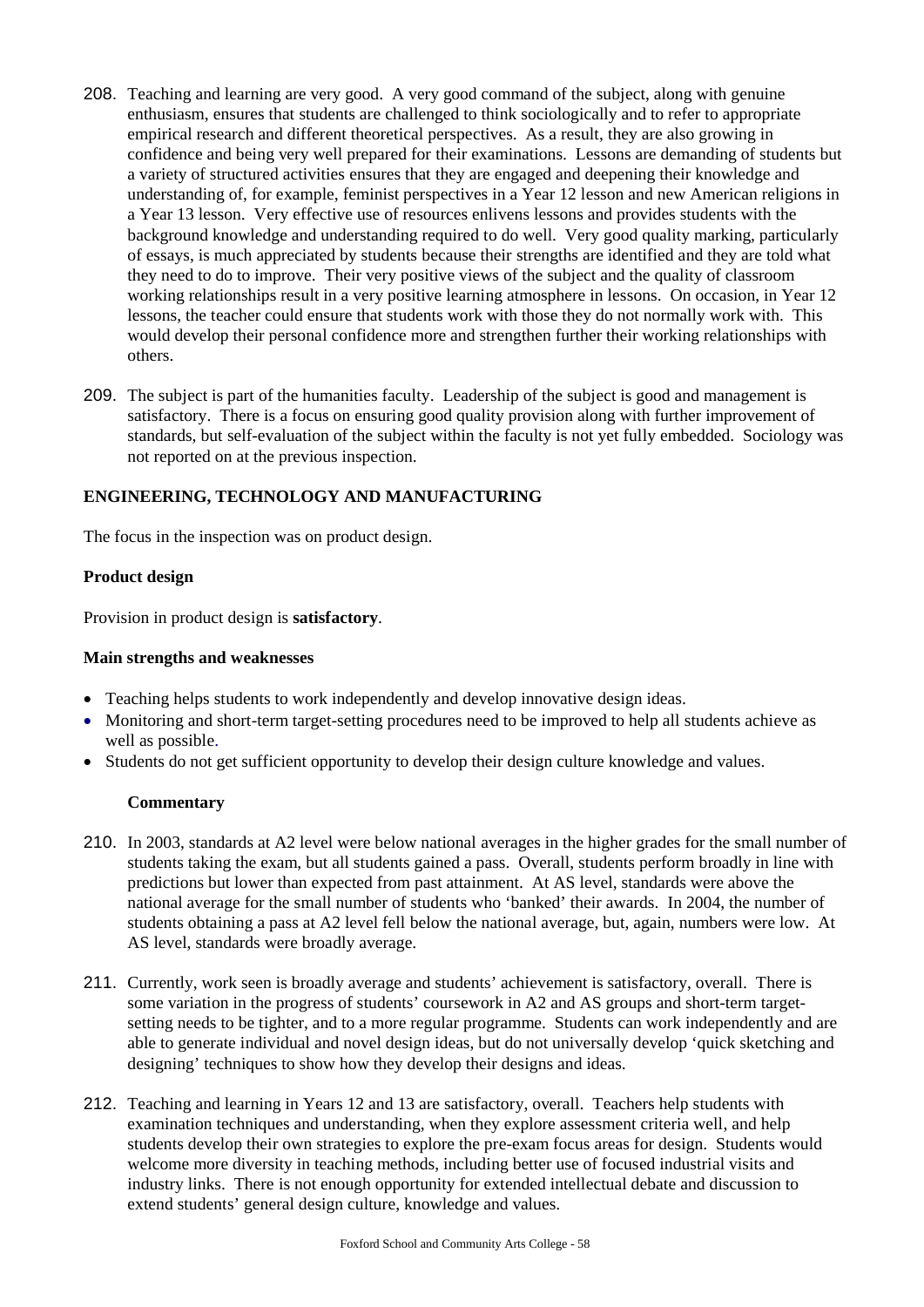213. Leadership and management are satisfactory. Some enrichment visits have taken place with local companies, and students have been encouraged to carry out research by visiting retail outlets. Teachers and students make good use in general of ICT, but students have not yet accepted their own copy of prodesktop CAD software. There is a lack of appropriate CAD CAM to support students working at this level in textiles adequately. Design and technology courses were not inspected at the time of the last inspection.

## **VISUAL AND PERFORMING ARTS AND MEDIA**

214. The focus for the inspection was on art and design. Other subjects were sampled such as dance and performing arts, where standards were high and the quality of teaching and learning were good and on occasions very good.

### **Art and design**

Provision in art and design is **good**.

### **Main strengths and weaknesses**

- Teaching and learning are very good and lessons are well planned with good integration of theory and practical work.
- Leadership and management are very good and make a significant contribution to raising students' standards.
- Assessment is thorough and the support given matches students' needs.
- Students share ideas fully and work well together.
- The present accommodation is inadequate for sixth form study and limits further development of vocational and GCE AS/A level courses.

- 215. The college offers a range of art and design courses. These include GCE AS/A level courses in art and design, fine art and photography. Results in 2003 on the GCE A level courses were well below national average, without any students gaining higher grades (A or B). All students achieved a pass grade, but entry numbers were small. Retention rates are now improving and recent results show upward trends in achievement.
- 216. Standards in the current Year 13 are average. Achievement on courses, overall, is good, when account is taken of the broad range of attainment indicated by the students' entry qualifications. Progress is well promoted by the demands of the work and guidance offered. On most courses the quality of work in students' portfolios confirms average standards. Students develop appropriate vocational and technical skills and can talk about their work with knowledge and enthusiasm. They display ability and understanding of information and communication technology in their assignment work. Some students show flair and resourcefulness. Portfolios of art and design work show that students have carried out thoughtful investigation and some creative exploration of ideas. The working environment is stimulating, with high quality work on display. Sketch-books show good annotation and understanding of the compositional principles and techniques needed for development of coursework assignment. Good sharing of ideas and opinions on the influence of styles, genres and approaches to their own work and the work of other artists was evident.
- 217. The quality of teaching is very good, overall, and has improved since the last inspection. The art and design staff have very good subject knowledge and technical skill. All students speak well of the support provided by the teachers. Project briefs are well designed: they include clear aims and objectives, staged tasks, well-defined assessment criteria and deadlines for completion. Consequently, students understand what is required of them and work at a good pace, making good progress. The use of a good range of resources maintains students' interest and helps them to learn. Teachers integrate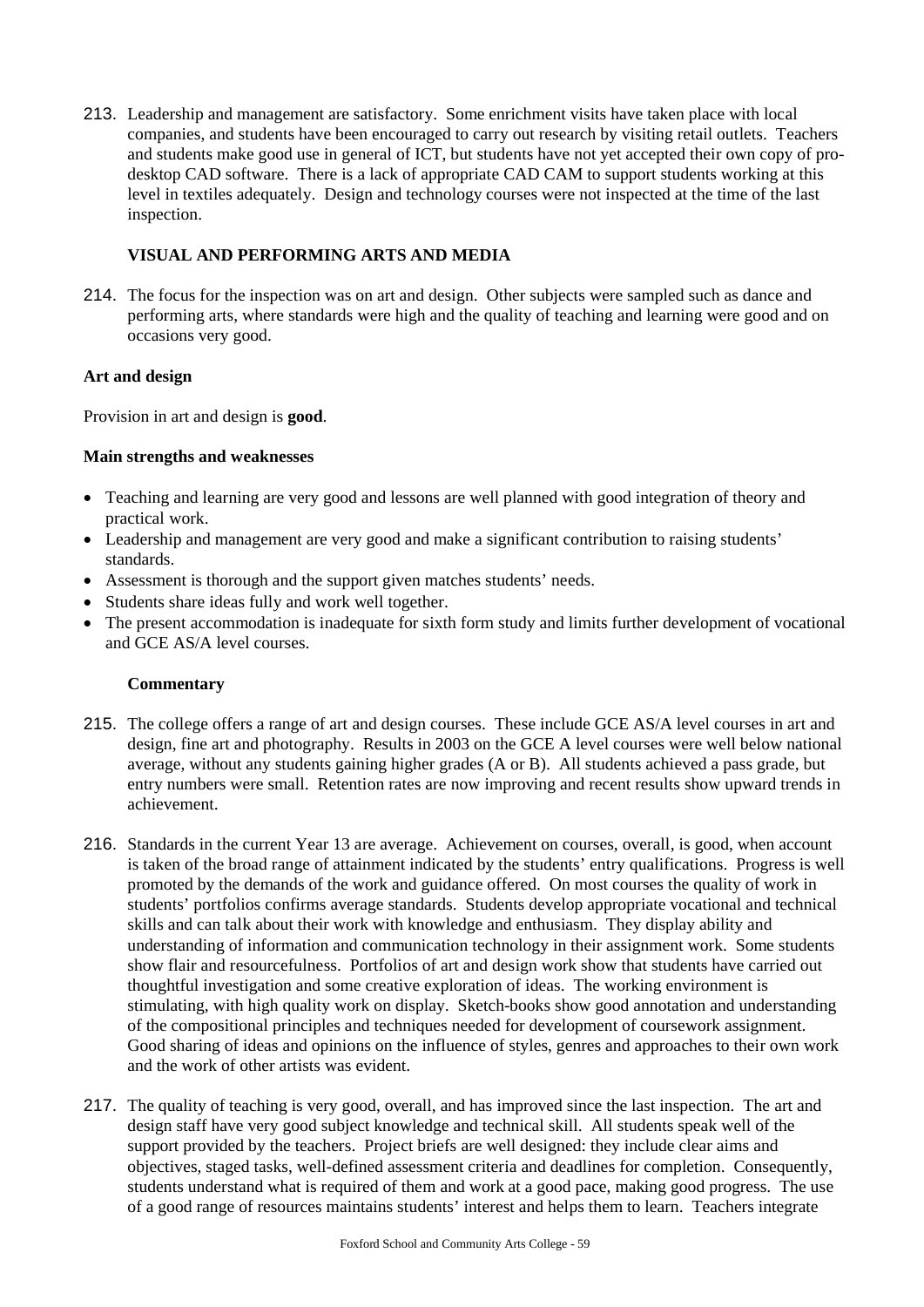theory and practical work effectively and are successful at drawing on the cultural diversity within the college to stimulate creative ideas. Students work well on their own and learn well from one another. Teachers give appropriate attention to presentation skills. Assignments and assessments are crossmarked and the arrangements for the co-ordination and checking of assessment processes are good. Students receive support and feedback on their progress and are aware how well they are doing. Visits to galleries and a shared commitment to extra-curricular enrichment, including very good community links, are some of the factors contributing to the success of the department.

218. Leadership and management are very good. Communications between teachers are effective. Students benefit from enthusiastic and committed teachers who work well together. Course teams meet regularly and targets for retention and pass rates are regularly monitored. Improvement since the last inspection has been good, most notably in the restructuring of AS and A level courses and the increase in students taking A level courses. The present inadequate accommodation for sixth form study undermines the potential development of further media activities in both two and three dimensions.

### **HOSPITALITY, SPORTS, LEISURE AND TRAVEL**

The GCSE course in leisure and tourism was the focus for the inspection.

#### **Leisure and tourism**

Provision in leisure and tourism is **satisfactory.**

#### **Main strengths and weaknesses**

- Students develop confidence and increase their knowledge and understanding of this vocational area.
- The quality of teaching and learning is mostly good.
- Work placements do not contribute sufficiently to learning.
- Assessment of work is not providing enough information to help students to improve.

- 219. This is a new course, which was started in 2003 with fourteen Year 12 students. In 2004 fourteen students were entered for the examination and most achieved their target grades, with over a third achieving a Vocational GCSE 'C' grade or better. Results for leisure and tourism were not quite as good as those achieved in other vocational subjects by these students.
- 220. The standard of work being produced by current students is in line with course expectations. Most students are producing work that reflects their level of attainment and are achieving well. Many are well motivated and well organised, with an increasing capacity to work independently. They develop their confidence and gain a sound understanding of many aspects of the leisure and tourism industry, particularly marketing and factors affecting the development of the industry. They are well supported by teaching staff. The accuracy of written work is generally good, although there are limited opportunities for extended writing and the standards for girls are better than for boys. Most students are able to write for different purposes. There are restricted opportunities for students to present information in graphical form and to derive information and draw conclusions from basic statistical and graphical information. Overall, though, satisfactory progress is made in the Key Skills of communication, number, and information technology, which are related to realistic situations in the travel and tourism industry.
- 221. The quality of teaching, overall, is good but with some small variation in the quality of individual lessons. In one lesson on marketing, the lesson was very well planned with a good range of activities. Teaching immediately engaged most of the students and students of all abilities in the group developed a good understanding of how organisations target the market by gender and social group. Relationships were very good between students and with the class teacher, although a minority of boys were unable to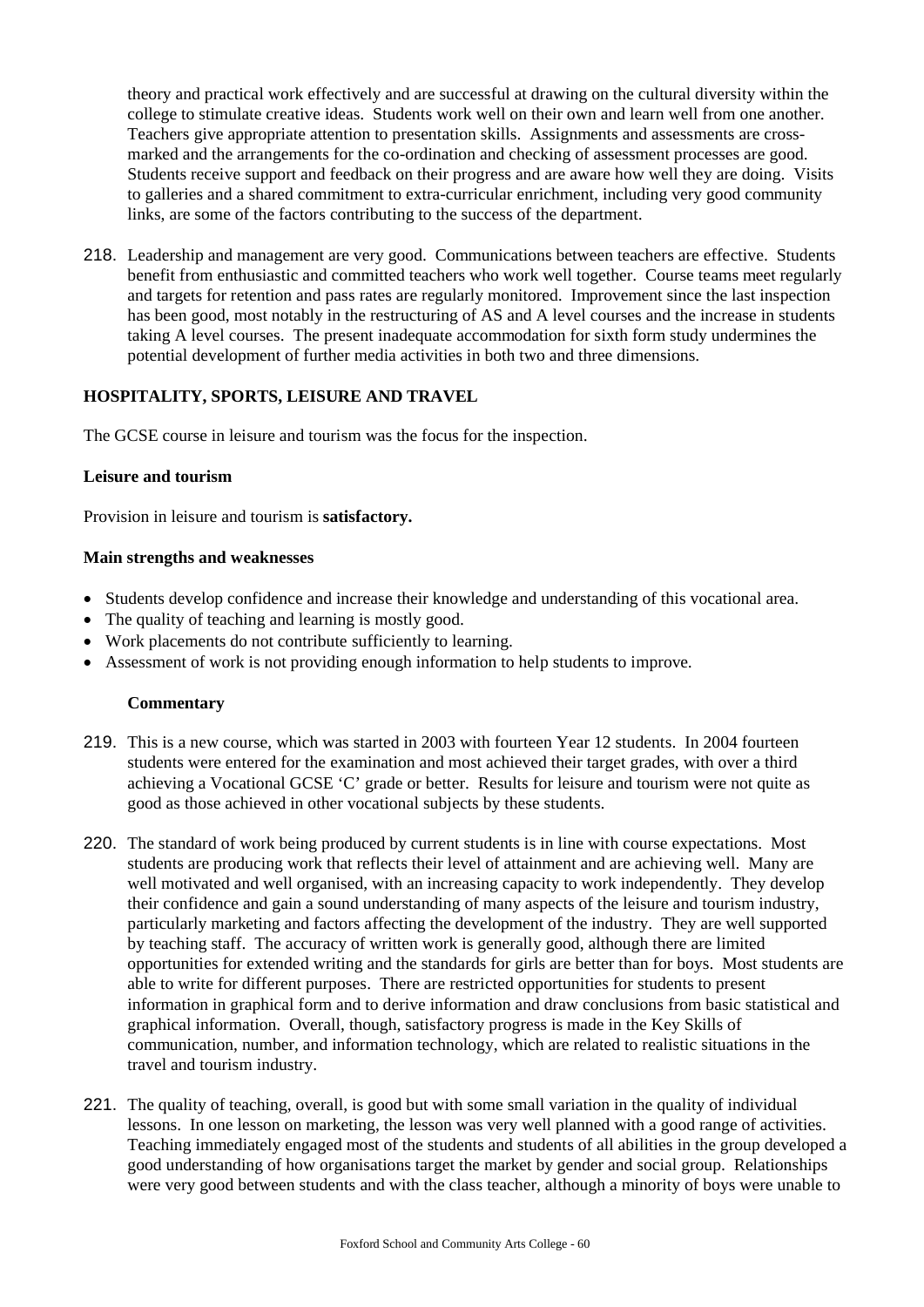sustain concentration for some of the lesson. On-going assessment of work is not providing enough information to help students improve and is not providing appropriate short-term targets.

222. Leadership and management are satisfactory. All members of staff who teach leisure and tourism work and plan well together but schemes of work do not identify how Key Skills will be developed. Work placements are well organised and all students spend one day on placements. Significant opportunities are being missed to relate the placement more effectively to work being done on the course.

#### **BUSINESS**

There are A/AS AVCE courses in Business Studies as well as an Applied Business Vocational Double Award GCSE course. These courses were the focus for the inspection.

#### **Business studies**

Provision in business studies is **good**.

### **Main strengths and weaknesses**

- Results in A/AS business studies show that students make good progress.
- The quality of teaching is very good on all courses.
- Vocational courses in business studies are appropriate for many students.
- Students have opportunities to work at their own pace on assignments.
- Students require further support with their writing skills in preparation for examinations.
- Display of higher grade examination answers would benefit students.

- 223. Overall, standards in business studies are at present average when compared with national standards. In AVCE A/AS business studies, the examination results this year were average and this has been a consistent trend over the last two years. GCSE results in the first examination of the Applied Business Vocational Award were below average. When account is taken of the students' GCSE grades at the start of these courses, this represents good achievement in all business studies courses. Students benefit from the opportunities provided by the coursework part of the syllabus but do less well in the written examinations. The development of literacy skills is an important area for improvement if the students are to gain the higher grades in the examinations.
- 224. In work observed in Years 12 and 13 standards were average in both A/AS and GCSE business studies. Achievement is good in relation to prior attainment and target grades. In the GCSE group, many students entered the course with below average attainment at GCSE but are now working towards the higher grades in this subject. Students are developing their numeracy and ICT skills. Year 12 GCSE students constructed a spreadsheet for cash flow, used formulae to make calculations and appreciated the implications of varying the input. Students are developing their analytical skills so that they can achieve at a higher level. Year 13 A level students made good progress when considering the factors involved in the calculation of depreciation costs and profitability ratios in a business. Lessons seen in business studies indicated that there was an increasing emphasis on the development of analytical skills as well as the accumulation of knowledge.
- 225. The nature of these courses has enabled the steady accumulation of knowledge and basic understanding of the subject matter. Detailed systems of assessment, with clear guidelines for the assignments, allow students to make progress at their own pace. Students are encouraged to resubmit their assignments after initial moderation in order to improve their grades. Students require considerable teacher support in the preparation of assignments and the interpretation and analysis of data. Students on all courses are increasingly using word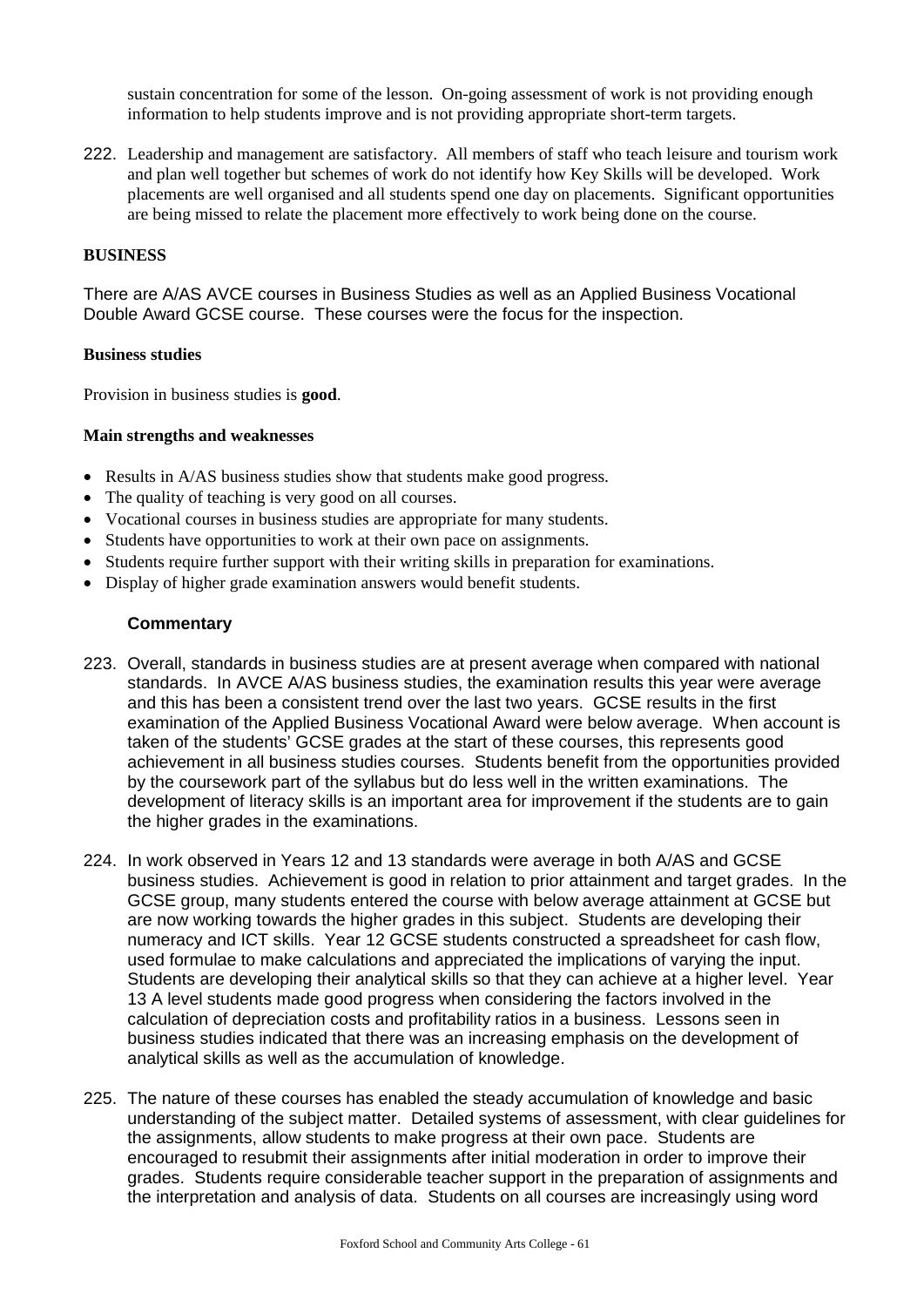processing, graphics and Internet research in their assignments with supportive guidance from the teachers. Year 12 A/S students used computers for their assignment on a selected local business.

- 226. Overall, the quality of teaching is very good on all courses. Teaching was often inspirational, encouraging a stimulating and challenging working environment. Teachers have a secure knowledge of the subject and this helps students develop their understanding of the topic. Lessons are very well planned, with clear learning objectives, so that students understand the tasks and outcomes. A variety of teaching methods is used in order to enable the students to learn effectively at a good pace. Students make particularly good progress when there is a balance between teacher-led activity and independent or group work. Teachers encourage the students to ask and answer questions so that they can reflect on the topics and further develop their understanding. Teachers recognise the individual needs of students by asking targeted questions, selecting particular groups and making sure that tasks are achievable. Group work and presentations are particularly successful and ensure that students are engaged by the work. Year 12 A/S students are fully involved in a carousel of group activity when they undertake practical analysis of packaging and branding in a lesson on marketing. Work is assessed regularly with supportive and diagnostic comments. Students know what they have to do in order to improve their work.
- 227. Leadership and management of the department are very good. An experienced head of faculty leads a strong team of energetic teachers who have had experience in business and commerce. Lesson observations are a regular part of performance management and teachers work well as a team and share good practice to improve the quality of teaching and learning. Accommodation and resources are good, but more display of students' work would provide supportive guidance on the requirements of the examinations and assignments, particularly for the higher grades. Teachers are confident with ICT and are using PowerPoint imaginatively as a teaching and learning tool. The department has good links with local businesses. The department takes students on a regular basis from Warwick University and the trainees provide valuable support in classes as part of their training.
- 228. The department has addressed the issues raised in the previous report. There are now more opportunities for independent work in both the A/AS and GCSE courses. Students are particularly encouraged to initiate ideas in class discussions and group presentations. Overall, there has been good improvement since the last inspection. The department is in a strong position to move forward and build on its success.

#### **PERSONAL DEVELOPMENT AND GENERAL PROGRAMMES**

229. These courses were not focus subjects during the inspection. However, courses were sampled and the quality of teaching and learning on the enrichment courses was good. Students clearly enjoyed and benefited from the wide range of enrichment courses that are provided.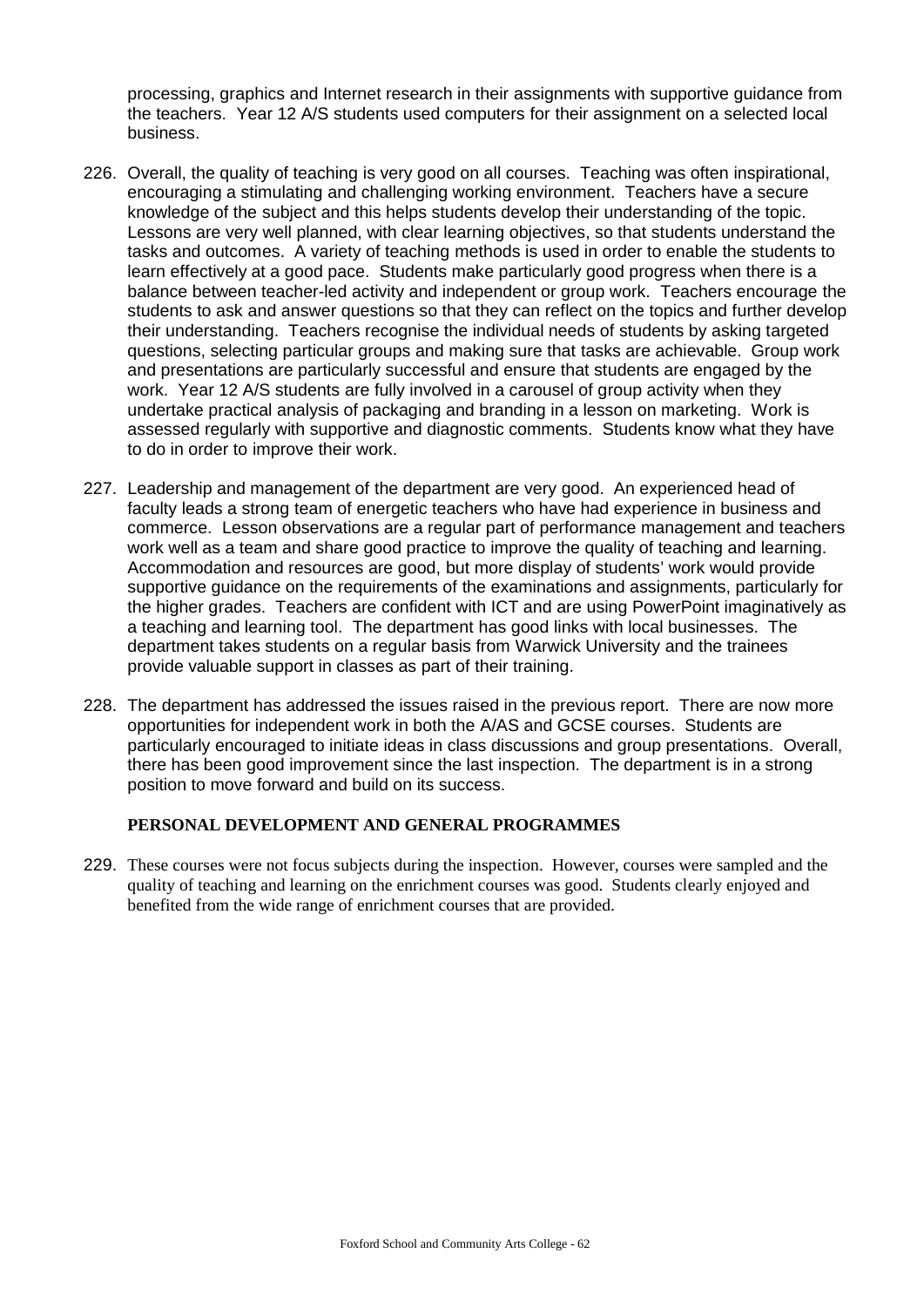# **PART D: SUMMARY OF THE MAIN INSPECTION JUDGEMENTS**

| <b>Inspection</b> judgement                                                      | Sixth form<br>grade     | <b>School</b><br>grade |
|----------------------------------------------------------------------------------|-------------------------|------------------------|
| The overall effectiveness of the sixth form and the school                       | $\overline{\mathbf{3}}$ | 3                      |
| How inclusive the school is                                                      |                         | 3                      |
| How the school's effectiveness has changed since its last inspection             | $\overline{2}$          | 3                      |
| Cost effectiveness of the sixth form / value for money provided by the<br>school | 3                       | 3                      |
| <b>Overall standards achieved</b>                                                |                         | 3                      |
| Pupils' achievement                                                              | 3                       | 3                      |
| Pupils' attitudes, values and other personal qualities (ethos)                   |                         | 3                      |
| Attendance                                                                       | $\overline{2}$          | $\overline{4}$         |
| Attitudes                                                                        | $\overline{2}$          | 3                      |
| Behaviour, including the extent of exclusions                                    | $\overline{2}$          | 3                      |
| Pupils' spiritual, moral, social and cultural development                        |                         | 3                      |
| The quality of education provided by the school                                  |                         | 3                      |
| The quality of teaching                                                          | 2                       | 3                      |
| How well pupils learn                                                            | $\overline{2}$          | 3                      |
| The quality of assessment                                                        | 3                       | 4                      |
| How well the curriculum meets pupils needs                                       | 3                       | 3                      |
| Enrichment of the curriculum, including out-of-school activities                 |                         | 4                      |
| Accommodation and resources                                                      | 3                       | 3                      |
| Pupils' care, welfare, health and safety                                         |                         | 3                      |
| Support, advice and guidance for pupils                                          | $\overline{2}$          | $\overline{2}$         |
| How well the school seeks and acts on pupils' views                              | $\overline{2}$          | $\overline{2}$         |
| The effectiveness of the school's links with parents                             |                         | $\overline{4}$         |
| The quality of the school's links with the community                             | 3                       | 3                      |
| The school's links with other schools and colleges                               | $\overline{2}$          | 3                      |
| The leadership and management of the school                                      |                         | 3                      |
| The governance of the school                                                     | 3                       | 3                      |
| The leadership of the headteacher                                                |                         | $\overline{2}$         |
| The leadership of other key staff                                                | $\overline{2}$          | $\overline{4}$         |
| The effectiveness of management                                                  | $\overline{2}$          | 3                      |